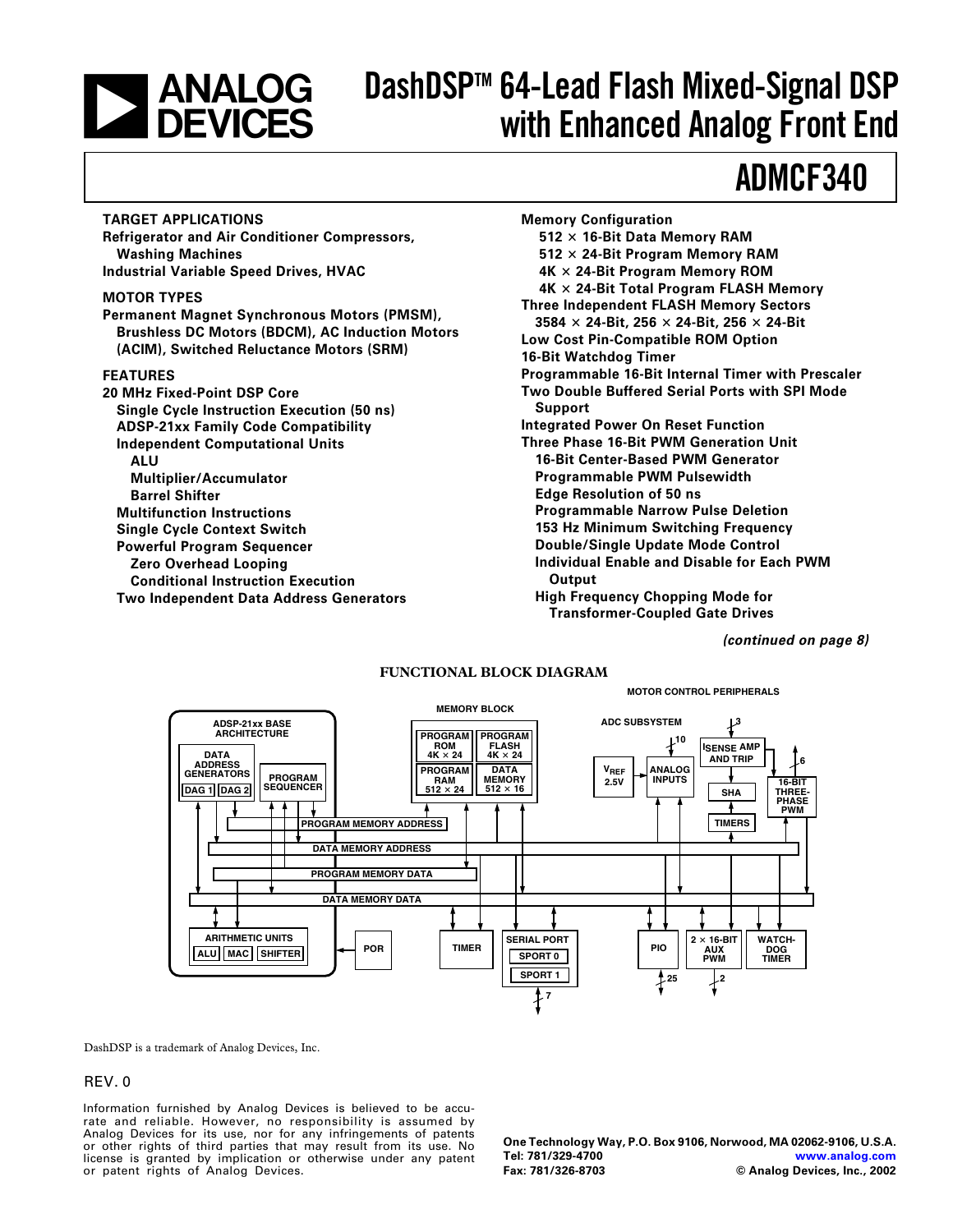# $\mathbf{ANALOG-TO-DIGITAL CONVERTER}$  ( $\mathbf{v_{DD}} = 5\%$ , GND = 0 V, T<sub>A</sub> =  $-40^{\circ}\text{C}$  to  $+85^{\circ}\text{C}$ , CLKIN = 10 MHz, unless

| Parameter                                | Min   | Typ | Max  | Unit        | <b>Conditions/Comments</b> |
|------------------------------------------|-------|-----|------|-------------|----------------------------|
| Signal Input                             | 0.3   |     | 3.5  |             | VAUX0, VAUX1, VAUX2        |
| Resolution <sup>1</sup>                  |       |     | 12   | <b>Bits</b> |                            |
| Linearity Error <sup>2</sup>             |       |     | 4    | <b>Bits</b> |                            |
| Zero Offset $3$                          | $-32$ |     | $+7$ | mV          |                            |
| Comparator Delay                         |       | 600 |      | ns          |                            |
| ADC High Level Input $Current2$          |       |     | 10   | μA          | $V_{IN}$ = 3.5 V           |
| ADC Low Level Input Current <sup>2</sup> | $-10$ |     |      | μA          | $V_{IN}$ = 0.0 V           |

NOTES

<sup>1</sup>Resolution varies with PWM switching frequency (double update mode) 78.1 kHz = 8 bits, 4.9 kHz = 12 bits.

2 2.44 kHz sample frequency, VAUX0, VAUX1, VAUX2

<sup>3</sup>Extrapolated point outside of operating range. 2.44 kHz sample frequency

Specifications subject to change without notice.

### **ISENSE AMPLIFIER–TRIP**

| Parameter                                                   | Min    | Typ     | Max     | Unit          | <b>Conditions/Comments</b>             |
|-------------------------------------------------------------|--------|---------|---------|---------------|----------------------------------------|
| ISENSE Signal Operating Range                               | $-400$ |         | $+400$  | mV            |                                        |
| $I_{\text{SENSE}}$ Gain                                     | $-2.6$ | $-2.51$ | $-2.34$ | $\frac{0}{0}$ | $V_{\text{IN}} = -400$ mV to +400 mV   |
| ISENSE Gain Channel Matching                                |        |         | 5.5     | $\frac{0}{0}$ | $V_{\text{IN}} = -400$ mV to +400 mV   |
| $I_{\text{SENSE}}$ Gain Stability <sup>1</sup>              |        | 0.8     |         | $\%$          | $V_{\text{IN}} = -400$ mV to $+400$ mV |
| $I_{\text{SENSE}}$ Linearity <sup>2</sup>                   | 8      | 9       |         | <b>Bits</b>   |                                        |
| $I_{\text{SENSE}}$ Internal Offset Voltage <sup>2</sup>     | 1.68   | 1.87    | 2.1     | V             |                                        |
| $I_{\text{SENSE}}$ Internal Offset Stability <sup>2</sup>   |        | 2.1     |         | $\%$          |                                        |
| $I_{\text{SENSE}}$ Signal-to-Noise Ratio (SNR) <sup>3</sup> |        | 51      |         | dB            |                                        |
| ISENSE Signal-to-Noise Ratio Less Distortion                |        | 54      |         | dB            |                                        |
| $(SNR)^3$                                                   |        | $-40$   |         | dB            |                                        |
| ISENSE Total Harmonic Distortion <sup>3</sup>               |        | $-53$   |         | dB            |                                        |
| $I_{\text{SENSE}}$ Input Current                            | $-200$ |         | $+10$   | μA            | $V_{\text{IN}} = -400$ mV to +400 mV   |
| <b>ISENSE</b> Input Resistance                              |        | 11.5    |         | kΩ            |                                        |
| <b>TRIP Threshold Low</b>                                   | $-690$ |         | $-430$  | mV            |                                        |
| TRIP Threshold High                                         | 430    |         | 690     | mV            |                                        |
| TRIP Minimum Pulsewidth <sup>4</sup>                        |        | 5       |         | μs            |                                        |

NOTES

<sup>1</sup>Variation of gain with V<sub>DD</sub> and temperature

 $^{2}V_{IN} = -400$  mV to +400 mV.

 ${}^{3}f_{IN}$  = 1 kHz sine wave, V<sub>IN</sub> = -400 mV to +400 mV, f<sub>S</sub> = 4 kHz. 4 High or low trip threshold

### **CURRENT SOURCE1**

| Parameter                  | Min | Tvp | Max | Unit | <b>Conditions/Comments</b> |
|----------------------------|-----|-----|-----|------|----------------------------|
| Programming Resolution     |     |     |     | Bits |                            |
| Tuned Current <sup>2</sup> | O.  | 100 | 109 | uA   |                            |

NOTES

1 For ADC calibration  $^{2}$ 0.3 V to 3.5 V I $_{\rm CONST}$  voltage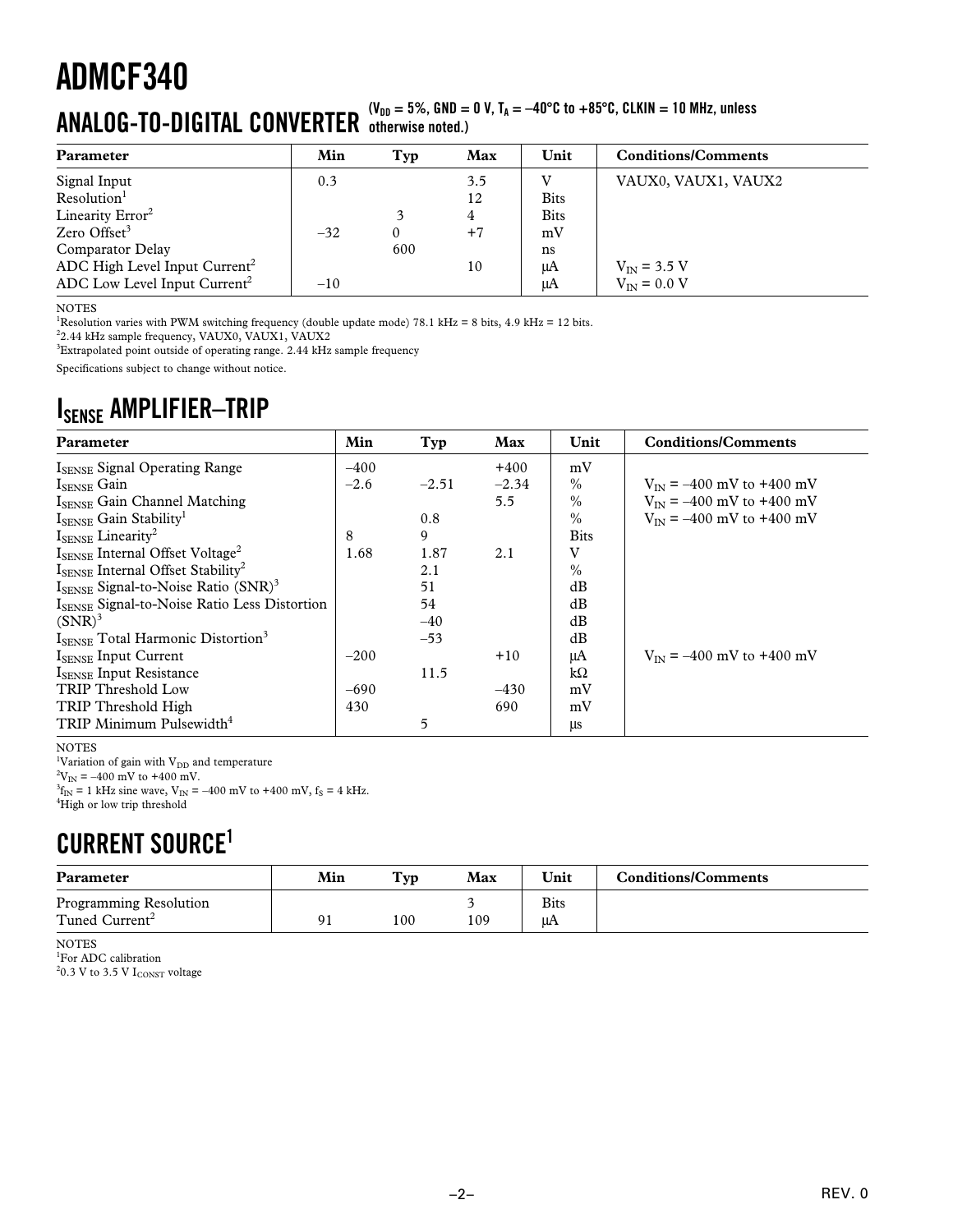### **VOLTAGE REFERENCE**

| Parameter                 | Min  | Tvp  | Max  | Unit                 | Conditions/Comments                |
|---------------------------|------|------|------|----------------------|------------------------------------|
| Voltage Level $(V_{REF})$ | 2.44 | 2.50 | 2.55 |                      | $-40^{\circ}$ C to $+85^{\circ}$ C |
| Drift                     |      | 110  |      | $ppm$ <sup>o</sup> C |                                    |

Specifications subject to change without notice.

### **POWER-ON RESET**

| Parameter                   | Min  | Typ    | Max  | Unit | Conditions/Comments |
|-----------------------------|------|--------|------|------|---------------------|
| Reset Threshold             | 3.20 | 3.65   | 4.10 |      |                     |
| Hysteresis                  |      | 100    |      | mV   |                     |
| Reset Active Timeout Period |      | $3.2*$ |      | ms   |                     |

\*2<sup>16</sup> CLKOUT cycles

Specifications subject to change without notice.

### **ELECTRICAL CHARACTERISTICS**

| <b>Symbol</b>         | Parameter                                           | Min    | Typ | Max  | Unit | <b>Conditions/Comments</b>      |
|-----------------------|-----------------------------------------------------|--------|-----|------|------|---------------------------------|
| $V_{IL}$              | Low Level Input Voltage                             |        |     | 0.8  | V    |                                 |
| V <sub>IH</sub>       | High Level Input Voltage                            | 2      |     |      | V    |                                 |
| $V_{IL}$              | Low Level Input Voltage <sup>1</sup>                |        |     | 1.75 | V    |                                 |
| V <sub>IH</sub>       | High Level Input Voltage                            | 2.60   |     |      | V    |                                 |
| $V_{OL}$              | Low Level Output Voltage <sup>2</sup>               |        |     | 0.4  | V    | $I_{\Omega I} = 2 \text{ mA}$   |
| $V_{OL}$              | Low Level Output Voltage <sup>3</sup>               |        |     | 0.8  | V    | $I_{OL} = 2 mA$                 |
| $V_{OH}$              | High Level Output Voltage                           | 4      |     |      | V    | $I_{OH} = 0.5$ mA               |
| $I_{IL}$              | Low Level Input Current RESET Pin <sup>4</sup>      | $-100$ |     |      | μA   | $V_{IN} = 0 V$                  |
| $\mathbf{I}_{\rm IL}$ | Low Level Input Current                             | $-10$  |     |      | μA   | $V_{\text{IN}} = 0$ V           |
| $I_{IH}$              | High Level Input Current RESET Pin <sup>4</sup>     |        |     | 30   | μA   | $V_{\text{IN}} = V_{\text{DD}}$ |
| $I_{IH}$              | High Level Input Current <sup>3</sup>               |        |     | 100  | μA   | $V_{IN} = V_{DD}$               |
| $I_{IH}$              | High Level Input Current                            |        |     | 10   | μA   | $V_{IN} = V_{DD}$               |
| $I_{OZH}$             | High Level Three-State Leakage Current <sup>6</sup> |        |     | 100  | μA   | $V_{\text{IN}} = V_{\text{DD}}$ |
| $I_{OZL}$             | Low Level Three-State Leakage Current <sup>6</sup>  | $-10$  |     |      | μA   | $V_{\text{IN}} = 0$ V           |
| $I_{DD}$              | Supply Current $(\text{Idle})^7$                    |        |     | 55   | mA   | $V_{DD} = 5.25$ V               |
| $I_{DD}$              | Supply Current (Dynamic) <sup>7</sup>               |        |     | 135  | mA   | $V_{DD} = 5.25$ V               |

NOTES

1 PWMPOL and PWMSR Pins only 2 Output pins PORTA0–PORTA8, PORTB0–PORTB15, AH, AL, BH, BL, CH, CL

3 XTAL Pin

4 Internal pull-up, *RESET*

5 Internal pull-down, *PWMTRIP*, PORTA0–PORTA8, PORTB0–PORTB15

6 Three stateable pins, DT1, RFS1, TFS1, SCLK1

<sup>7</sup>Outputs not switching

Specifications subject to change without notice.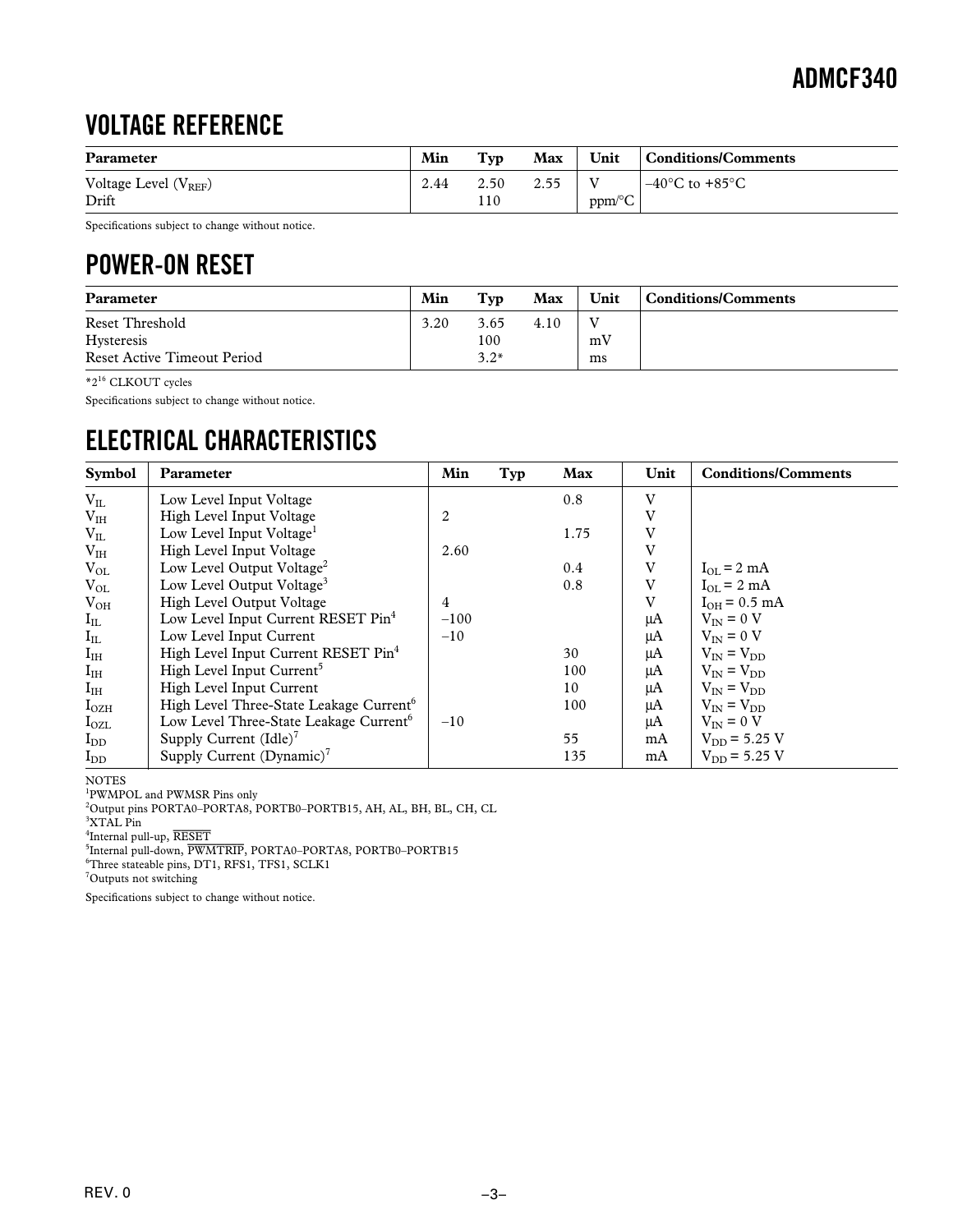### **TIMING PARAMETERS**

| Parameter                                                                                                                                                                                                                                                                                                                                                                                                                                                                                                                                                                         | Min                                                                   | Max       | Unit                             |
|-----------------------------------------------------------------------------------------------------------------------------------------------------------------------------------------------------------------------------------------------------------------------------------------------------------------------------------------------------------------------------------------------------------------------------------------------------------------------------------------------------------------------------------------------------------------------------------|-----------------------------------------------------------------------|-----------|----------------------------------|
| <b>Clock Signals</b><br>Signal $T_{CK}$ is defined as 0.5 t <sub>CKIN</sub> . The ADMCF340 uses an input clock with<br>a frequency equal to half the instruction rate; a 10 MHz input clock (which is<br>equivalent to 100 ns) yields a 50 ns processor cycle (equivalent to 20 MHz).<br>When $T_{CK}$ values are within the range of 0.5 t <sub>CKIN</sub> period, they should be<br>substituted for all relevant timing parameters to obtain specification value as<br>in the following example:<br>$t_{CKH} = 0.5$ $T_{CK} - 10$ $ns = 0.5 \times 50$ $ns - 10$ $ns = 15$ $ns$ |                                                                       |           |                                  |
| Timing Requirements:<br><b>CLKIN</b> Period<br>$t_{CKIN}$<br><b>CLKIN Width Low</b><br>$t_{\rm CKIL}$<br>CLKIN Width High<br>$t_{\rm CKIH}$<br>Switching Characteristics:<br>CLKOUT Width Low<br>$t_{\text{CKL}}$<br>CLKOUT Width High<br>$t_{\rm CKH}$<br>CLKIN High to CLKOUT High<br>$t_{CKOH}$                                                                                                                                                                                                                                                                                | 100<br>20<br>20<br>$0.5 T_{CK} - 10$<br>$0.5 T_{CK} - 10$<br>$\Omega$ | 150<br>20 | ns<br>ns<br>ns<br>ns<br>ns<br>ns |
| <b>Control Signals</b><br>Timing Requirement:<br><b>RESET Width Low</b><br>$t_{RSP}$<br><b>PWM Shutdown Signals</b>                                                                                                                                                                                                                                                                                                                                                                                                                                                               | 5 $T_{CK}$ *                                                          |           | ns                               |
| Timing Requirement:<br>t <sub>PWMTPW</sub> PWMTRIP Width Low                                                                                                                                                                                                                                                                                                                                                                                                                                                                                                                      | $T_{CK}$                                                              |           | ns                               |

\*Applies after power-up sequence is complete.

Specifications subject to change without notice.



Figure 1. Clock Signals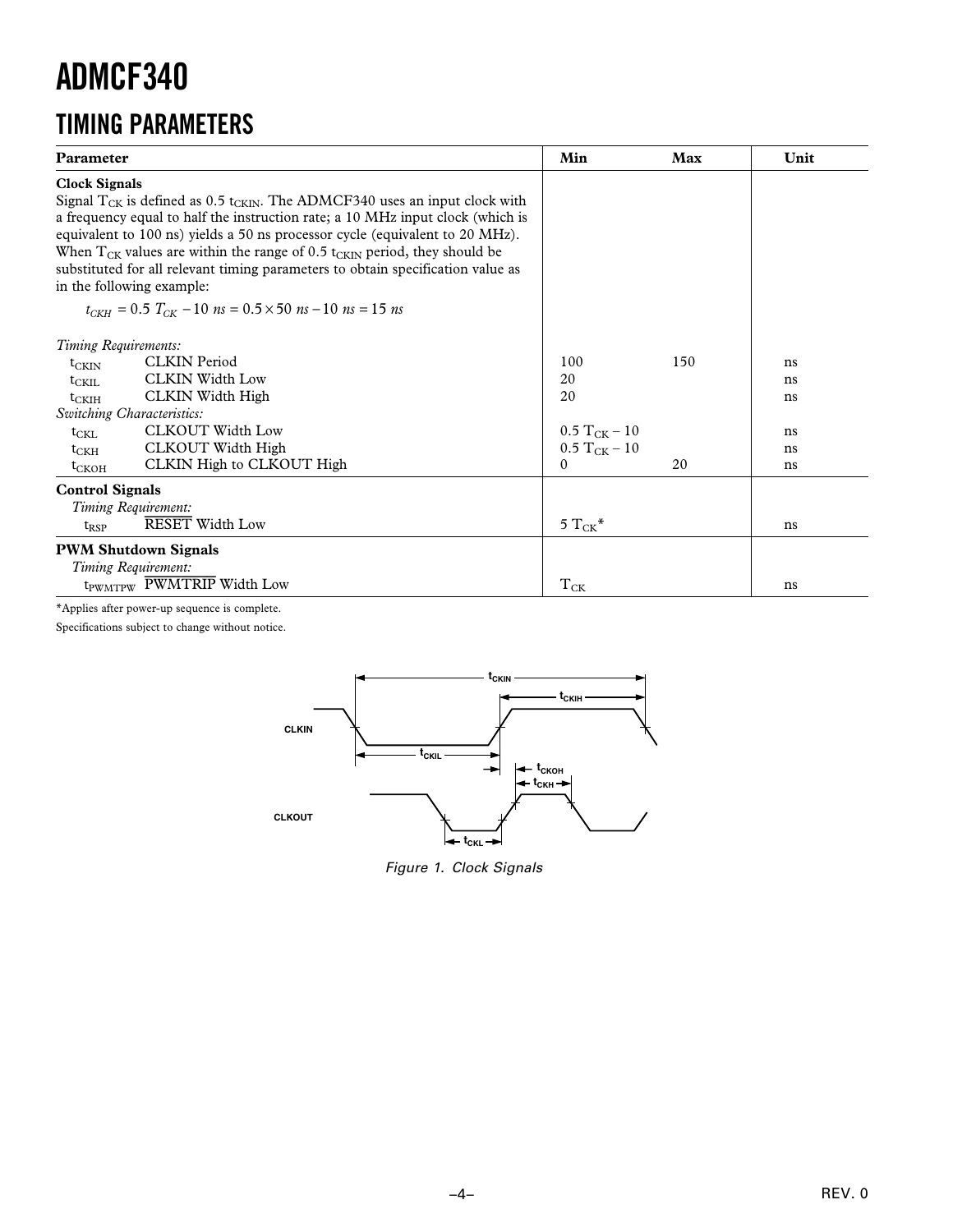### **TIMING PARAMETERS**

| Parameter           |                                                  | Min          | Max                                             | Unit |
|---------------------|--------------------------------------------------|--------------|-------------------------------------------------|------|
| <b>Serial Ports</b> |                                                  |              |                                                 |      |
|                     | Timing Requirements:                             |              |                                                 |      |
| $t_{SCK}$           | <b>SCLK Period</b>                               | 100          |                                                 | ns   |
| $t_{SCS}$           | DR/TFS/RFS Setup before SCLK Low                 | 15           |                                                 | ns   |
| $t_{\rm SCH}$       | DR/TFS/RFS Hold after SCLK Low                   | 20           |                                                 | ns   |
| $t_{\text{SCP}}$    | $SCLK_{IN}$ Width                                | 40           |                                                 | ns   |
|                     | <b>Switching Characteristics:</b>                |              |                                                 |      |
| $t_{\rm CC}$        | CLKOUT High to SCLKOUT                           |              | $0.25 \text{ T}_{CK}$ 0.25 T <sub>CK</sub> + 20 | ns   |
| $t_{SCDE}$          | SCLK High to DT Enable                           | $\mathbf{0}$ |                                                 | ns   |
| $t_{SCDV}$          | SCLK High to DT Valid                            |              | 30                                              | ns   |
| $t_{\rm RH}$        | $TFS/RFSOUT$ Hold after SCLK High                | 0            |                                                 | ns   |
| $t_{RD}$            | $TFS/RFSOUT$ Delay from SCLK High                |              | 30                                              | ns   |
| $t_{\rm SCDH}$      | DT Hold after SCLK High                          | 0            |                                                 | ns   |
| $t_{SCDD}$          | SCLK High to DT Disable                          |              | 30                                              | ns   |
| $t_{\rm TDE}$       | TFS (Alt) to DT Enable                           | 0            |                                                 | ns   |
| $t_{\rm TDV}$       | TFS (Alt) to DT Valid                            |              | 25                                              | ns   |
| $t_{\rm RDV}$       | RFS (Multichannel, Frame Delay Zero) to DT Valid |              | 30                                              | ns   |

Specifications subject to change without notice.



Figure 2. Serial Port Timing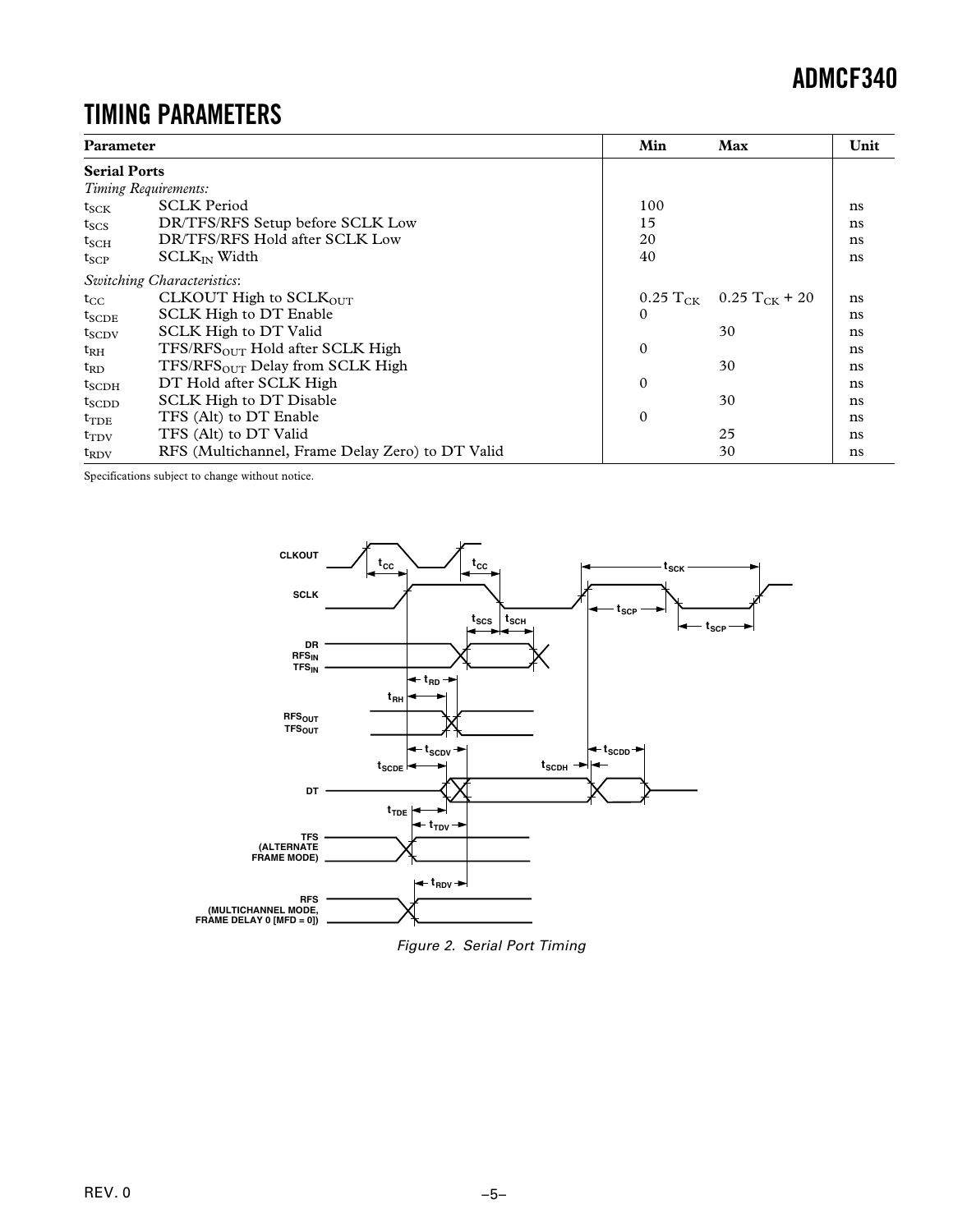#### **ABSOLUTE MAXIMUM RATINGS\***

| Output Voltage Swing $\ldots \ldots \ldots \ldots -0.3$ V to V <sub>DD</sub> + 0.3 V |
|--------------------------------------------------------------------------------------|
| Operating Temperature Range (Ambient) $\ldots -40^{\circ}$ C to +85°C                |
| Storage Temperature Range $\ldots \ldots \ldots \ldots -65^{\circ}C$ to +150°C       |
|                                                                                      |

\*Stresses greater than those listed may cause permanent damage to the device. These are stress ratings only; functional operation of the device at these or any other conditions greater than those indicated in the operational sections of this specification is not implied. Exposure to absolute maximum rating conditions for extended periods may affect device reliability.

#### **PIN CONFIGURATION**



#### **ORDERING GUIDE**

| Model            | Temperature<br><b>Range</b>        | Instruction<br>Rate | Package<br>Description                       | Package<br>Option |
|------------------|------------------------------------|---------------------|----------------------------------------------|-------------------|
| ADMCF340BST      | $-40^{\circ}$ C to $+85^{\circ}$ C | $20 \text{ MHz}$    | 64-Lead Thin Plastic Ouad Flatpack<br>(LOFP) | $ST-64$           |
| ADMCF340-EVALKIT | N/A                                | N/A                 | Development Tool Kit                         |                   |

#### **CAUTION**

ESD (electrostatic discharge) sensitive device. Electrostatic charges as high as 4000 V readily accumulate on the human body and test equipment and can discharge without detection. Although the ADMCF340 features proprietary ESD protection circuitry, permanent damage may occur on devices subjected to high energy electrostatic discharges. Therefore, proper ESD precautions are recommended to avoid performance degradation or loss of functionality.

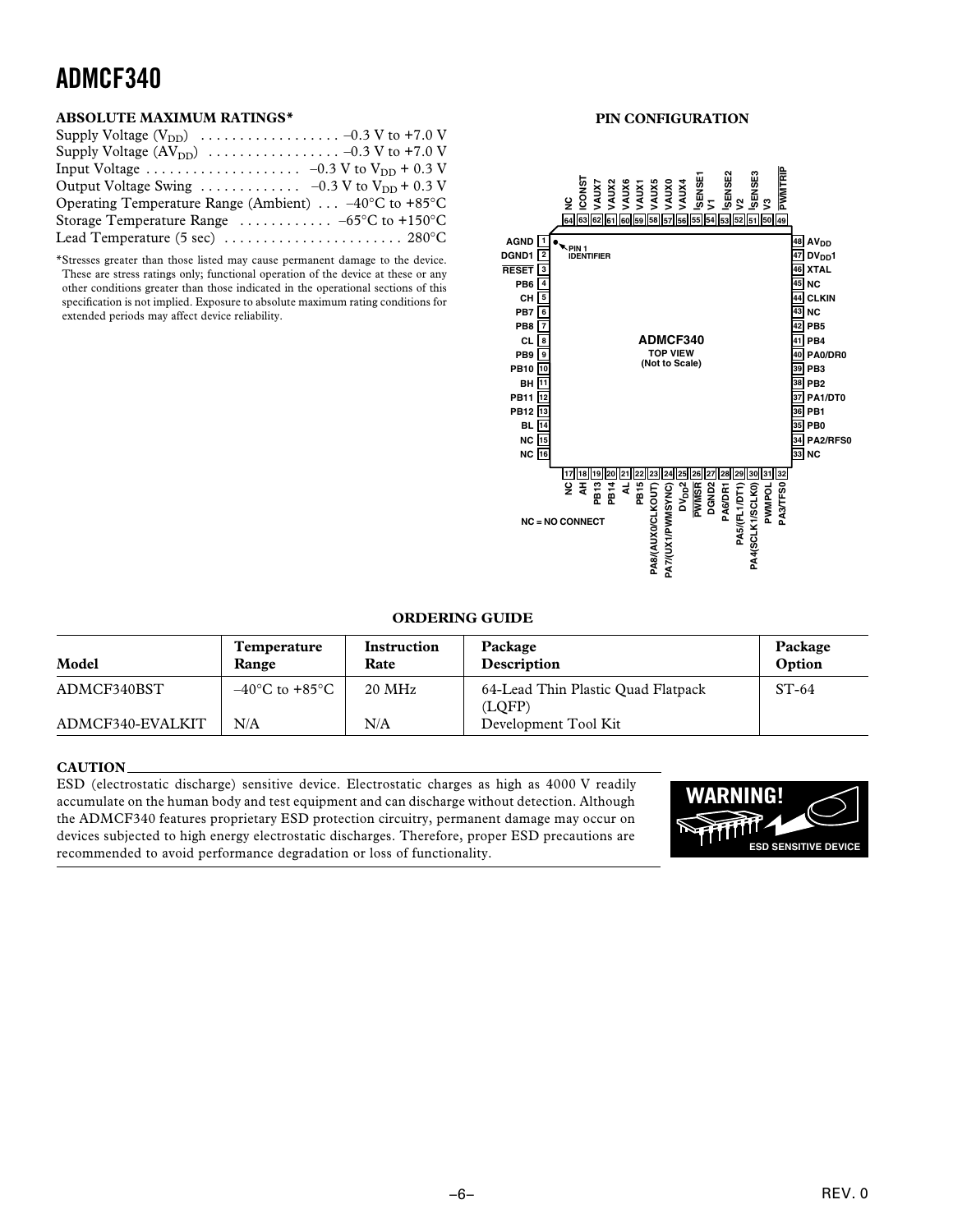#### **PIN FUNCTION DESCRIPTIONS**

| Pin<br>No.              | Mnemonic           | Pin<br><b>Type</b>  | Pin<br>No. | Mnemonic                     | Pin<br><b>Type</b>  |
|-------------------------|--------------------|---------------------|------------|------------------------------|---------------------|
|                         |                    |                     |            |                              |                     |
| 1                       | <b>AGND</b>        | <b>GND</b>          | 33         | <b>NC</b>                    | No Connect          |
| $\overline{\mathbf{c}}$ | DGND1              | <b>GND</b>          | 34         | PA2/RFS0                     | $D$ $I/O$           |
| 3                       | <b>RESET</b>       | $D$ <sub>IN</sub>   | 35         | P <sub>B</sub> 0             | $D_{I/O}$           |
| 4                       | PB <sub>6</sub>    | $D_{I/O}$           | 36         | PB1                          | $D_{I/O}$           |
| 5                       | <b>CH</b>          | D_OUT               | 37         | PA1/DT0                      | $D_{I/O}$           |
| 6                       | PB7                | $D$ $I/O$           | 38         | PB <sub>2</sub>              | $D$ $I/O$           |
| 7                       | PB8                | $D$ $I/O$           | 39         | PB <sub>3</sub>              | $D_{I/O}$           |
| 8                       | CL                 | D OUT               | 40         | PA0/DR0                      | $D$ $I/O$           |
| 9                       | PB9                | $D$ $I/O$           | 41         | PB4                          | $D$ $I/O$           |
| 10                      | <b>PB10</b>        | $D$ $I/O$           | 42         | PB <sub>5</sub>              | $D$ <sub>I</sub> /O |
| 11                      | <b>BH</b>          | D_OUT               | 43         | NC                           | No Connect          |
| 12                      | <b>PB11</b>        | $D_{I/O}$           | 44         | <b>CLKIN</b>                 | $D_{I/O}$           |
| 13                      | <b>PB12</b>        | $D_{I/O}$           | 45         | NC                           | No Connect          |
| 14                      | <b>BL</b>          | D_OUT               | 46         | <b>XTAL</b>                  | A_OUT               |
| 15                      | NC                 | No Connect          | 47         | $DV_{DD}1$                   | <b>SUP</b>          |
| 16                      | <b>NC</b>          | No Connect          | 48         | AV <sub>DD</sub>             | <b>SUP</b>          |
| 17                      | NC                 | No Connect          | 49         | <b>PWMTRIP</b>               | $D$ <sub>IN</sub>   |
| 18                      | AH                 | D_OUT               | 50         | V <sub>3</sub>               | A_IN                |
| 19                      | <b>PB13</b>        | $D_{I/O}$           | 51         | $I_{\rm SENSE3}$             | $A$ <sub>IN</sub>   |
| 20                      | <b>PB14</b>        | $D$ $I/O$           | 52         | V <sub>2</sub>               | A_IN                |
| 21                      | AL                 | D_OUT               | 53         | $I_{\rm SENSE2}$             | $A$ <sub>IN</sub>   |
| 22                      | <b>PB15</b>        | $D$ $I/O$           | 54         | V <sub>1</sub>               | $A$ <sub>IN</sub>   |
| 23                      | PA8/(AUX0/CLKOUT)  | $D$ $I/O$           | 55         | $\mathbf{I}_{\text{SENSE1}}$ | A_IN                |
| 24                      | PA7/(AUX1/PWMSYNC) | $D$ <sub>I</sub> /O | 56         | VAUX4                        | $A$ <sub>IN</sub>   |
| 25                      | $\rm DV_{DD}2$     | <b>SUP</b>          | 57         | VAUX0                        | $A$ <sub>IN</sub>   |
| 26                      | <b>PWMSR</b>       | D IN                | 58         | VAUX5                        | A_IN                |
| 27                      | DGND <sub>2</sub>  | <b>GND</b>          | 59         | VAUX1                        | $A$ <sub>IN</sub>   |
| 28                      | PA6/DR1            | $D_{I/O}$           | 60         | VAUX6                        | $A$ <sub>IN</sub>   |
| 29                      | PA5/(FL1/DT1)      | $D$ <sub>I</sub> /O | 61         | VAUX2                        | $A$ <sub>IN</sub>   |
| 30                      | PA4/(SCLK1/SCLK0)  | $D$ $I/O$           | 62         | VAUX7                        | $A-IN$              |
| 31                      | <b>PWMPOL</b>      | $D-IN$              | 63         | <b>ICONST</b>                | A OUT               |
| 32                      | PA3/TFS0           | $D$ <sub>I</sub> /O | 64         | NC                           | No Connect          |

PA is the abbreviation of PORTA; PB is the abbreviation of PORTB.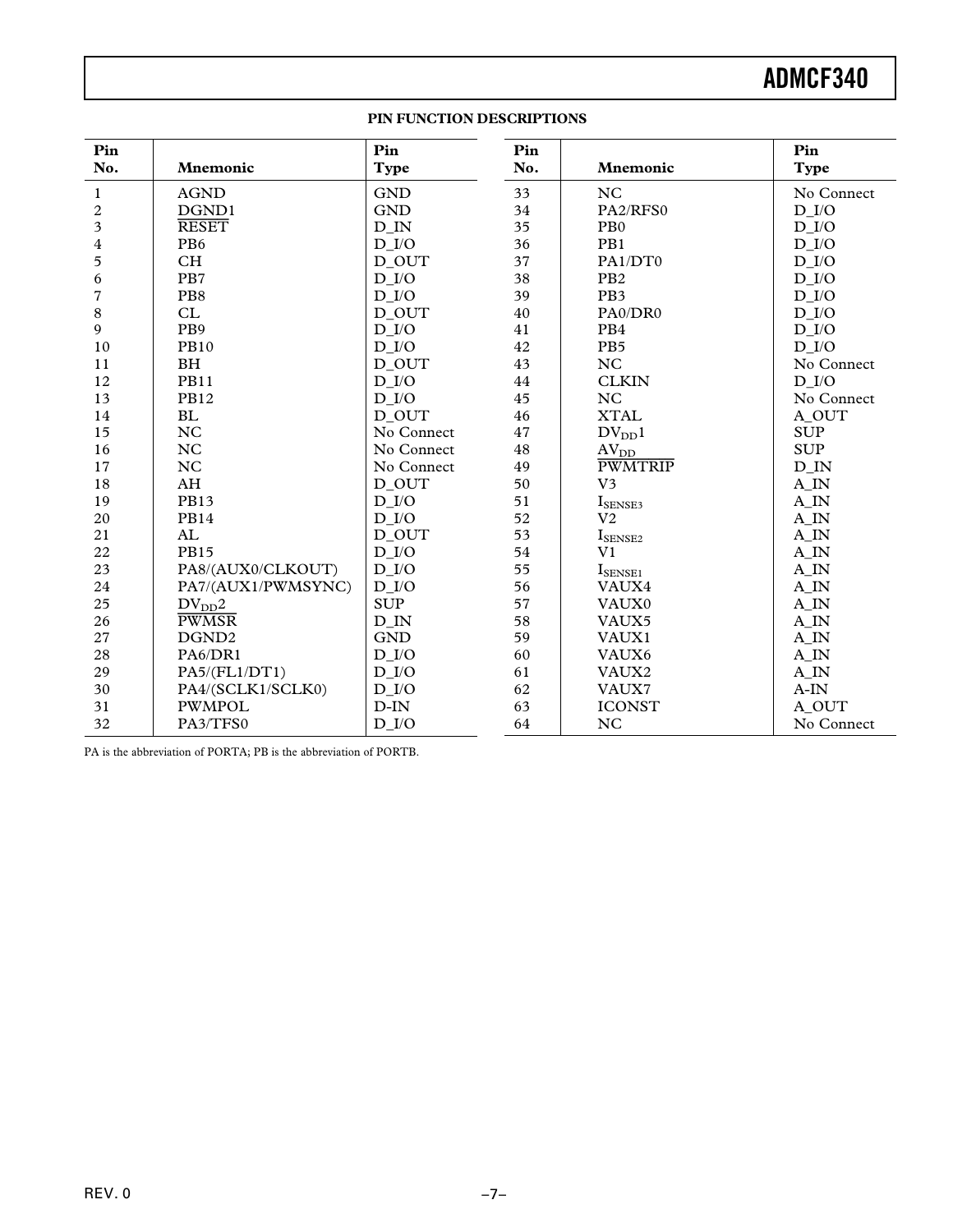**(continued from page 1)**

**External PWMTRIP Pin Switched Reluctance Motor Mode Selection Pin PWM Polarity Selection Pin Integrated 13-Channel ADC Subsystem Three Bipolar ISENSE Inputs with Programmable Sample and Hold Amplifier and Overcurrent Protection (Usable as Three Dedicated Analog Inputs) Three Simultaneous Converting Voltage Inputs Seven Muxed Auxiliary Analog Inputs Internal Voltage Reference (2.5 V) Acquisition Synchronized to PWM Switching Frequency 25-Pin Digital I/O Port Bit Configurable as Input or Output Change of State Interrupt Support Two 16-Bit Auxiliary PWM Timers Synthesized Analog Output Programmable Frequency 0% to 100% Duty Cycle Two Programmable Operation Modes Independent Mode/Offset Mode**

#### **GENERAL DESCRIPTION**

The ADMCF340 is a low cost, single-chip DSP-based controller suitable for permanent magnet synchronous, ac induction, switched reluctance, and brushless dc motors. The ADMCF340 integrates a 20 MHz, fixed-point DSP core with a complete set of motor control and system peripherals that permit fast, efficient development of motor controllers.

The DSP core of the ADMCF340 is completely code compatible with the ADSP-21xx DSP family and combines three computa-

tional units, data address generators, and a program sequencer. The computational units comprise an ALU, a multiplier/accumulator (MAC), and a barrel shifter. There are special instructions for bit manipulation, multiplication (x squared), biased rounding, and global interrupt masking. The system peripherals are the power-on reset circuit (POR), the watchdog timer, and two synchronous serial ports. The serial ports are configurable, and double buffered, with hardware support for UART, SCI, and SPI port emulation. The ADMCF340 provides  $512 \times 24$ -bit program memory RAM, 4K × 24-bit program memory ROM,  $4K \times 24$ -bit program FLASH memory, and  $512 \times 16$ -bit data memory RAM. The user code will be stored and executed from the flash memory. The program and data memory RAM can be used for dynamic data storage or can be loaded through the serial port from an external device as in other ADMCxx family parts. The program memory ROM contains a monitor function as well as useful routines for erasing, programming, and verifying the flash memory.

The motor control peripherals of the ADMCF340 provide a 12-bit analog data acquisition system with 13 analog input channels, three dedicated ISENSE functions (combining internal amplification, sampling, and overcurrent PWM shutdown features), and an internal voltage reference. In addition, a three-phase, 16-bit, center-based PWM generation unit can be used to produce high accuracy PWM signals with minimal processor overhead. The ADMCF340 also contains two 16-bit auxiliary PWM timers and 25 lines of programmable digital I/O.

Several functions such as the auxiliary PWM and the serial communication ports are multiplexed with the nine PORT A (9, PIO) programmable input/output (PIO) pins. The other 16 programmable digital I/O are dedicated. The pin functions can be independently selected to allow maximum flexibility for different applications.



Figure 3. DSP Core Block Diagram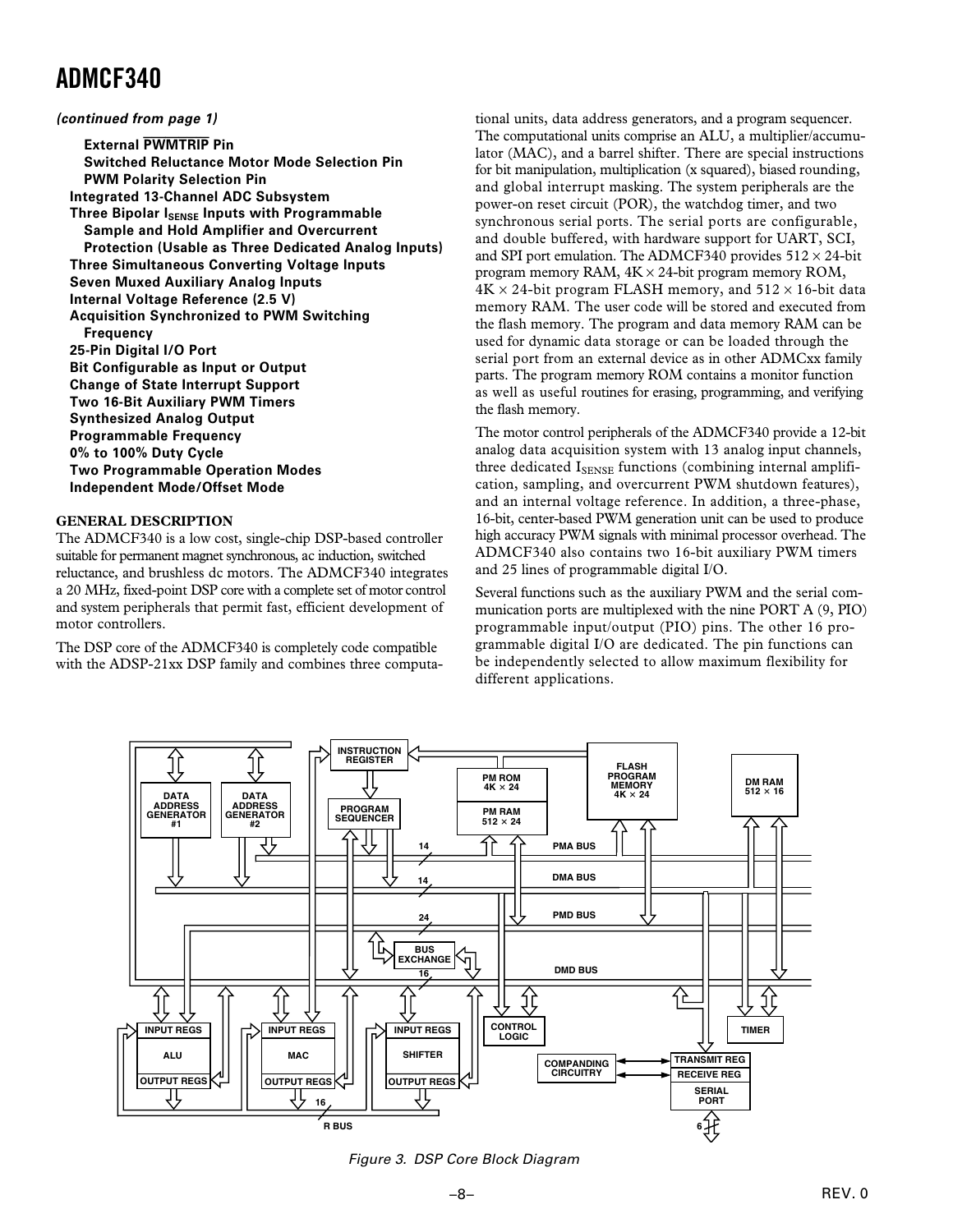#### **DSP CORE ARCHITECTURE OVERVIEW**

Figure 3 is an overall block diagram of the DSP core of the ADMCF340. The flexible architecture and comprehensive instruction set allow the processor to perform multiple operations in parallel. In one processor cycle (50 ns with a 10 MHz CLKIN) the DSP core can:

- Generate the next program address
- Fetch the next instruction
- Perform one or two data moves
- Update one or two data address pointers
- Perform a computational operation

This all takes place while the processor continues to:

- Receive and transmit through the serial ports
- Decrement the interval timer
- Generate three-phase PWM waveforms for a power inverter
- Generate two signals using the 16-bit auxiliary PWM timers
- Acquire four analog signals
- Decrement the watchdog timer

The processor contains three independent computational units: the arithmetic and logic unit (ALU), the multiplier/accumulator (MAC), and the shifter. The computational units process 16-bit data directly and have provisions to support multiprecision computations. The ALU performs a standard set of arithmetic and logic operations as well as providing support for division primitives. The MAC performs single-cycle multiply, multiply/add, and multiply/subtract operations with 40 bits of accumulation. The shifter performs logical and arithmetic shifts, normalization, denormalization, and derive-exponent operations. The shifter can be used to implement numeric format control efficiently, including floating-point representations. The internal result (R) bus directly connects the computational units so that the output of any unit may be the input of any unit on the next cycle.

A powerful program sequencer and two dedicated data address generators ensure efficient delivery of operands to these computational units. The sequencer supports conditional jumps and subroutine calls and returns in a single cycle. With internal loop counters and loop stacks, the ADMCF340 executes looped code with zero overhead; no explicit jump instructions are required to maintain the loop.

Two data address generators (DAGs) provide addresses for simultaneous dual operand fetches from data memory and program memory. Each DAG maintains and updates four address pointers (I registers). Whenever the pointer is used to access data (indirect addressing), it is post-modified by the value in one of four modify (M) registers. A length value may be associated with each pointer (L registers) to implement automatic modulo addressing for circular buffers. The circular buffering feature is also used by the serial ports for automatic data transfers to and from on-chip memory. DAG1 generates only data memory address and provides an optional bit-reversal capability. DAG2 may generate either program or data memory addresses but has no bit-reversal capability. Efficient data transfer is achieved with the use of five internal buses:

- Program memory address (PMA) bus
- Program memory data (PMD) bus
- Data memory address (DMA) bus
- Data memory data (DMD) bus
- Result (R) bus

Program memory can store both instructions and data, permitting the ADMCF340 to fetch two operands in a single cycle—one from program memory and one from data memory. The ADMCF340 can fetch an operand from on-chip program memory and the next instruction in the same cycle. The ADMCF340 writes data from its 16-bit registers to the 24-bit program memory using the PX Register to provide the lower eight bits. When it reads data (not instructions) from 24-bit program memory to a 16-bit data register, the lower eight bits are placed in the PX Register.

The ADMCF340 can respond to a number of distinct DSP core and peripheral interrupts. The DSP interrupts comprise a serial port receive interrupt, a serial port transmit interrupt, a timer interrupt, and two software interrupts. Additionally, the motor control peripherals include two PWM interrupts and a PIO interrupt.

The serial port (SPORT0 ) provides a complete synchronous serial interface with optional companding in hardware and a wide variety of framed and unframed data transmit and receive modes of operation. SPORT0 and SPORT1 can generate an internal programmable serial clock or accept an external serial clock.

A programmable interval counter is also included in the DSP core and can be used to generate periodic interrupts. A 16-bit count register (TCOUNT) is decremented every n processor cycle, where  $n - 1$  is a scaling value stored in the 8-bit TSCALE Register. When the value of the counter reaches zero, an interrupt is generated and the count register is reloaded from a 16-bit period register (TPERIOD).

The ADMCF340 instruction set provides flexible data moves and multifunction (one or two data moves with a computation) instructions. Each instruction is executed in a single 50 ns processor cycle (for a 10 MHz CLKIN). The ADMCF340 assembly language uses an algebraic syntax for ease of coding and readability. A comprehensive set of development tools supports program development. For further information on the DSP core, refer to the *ADSP-2100 Family User's Manual*, Third Edition, with particular reference to the ADSP-2171.

#### **SERIAL PORTS**

The ADMCF340 incorporates two synchronous serial ports (SPORT1 and SPORT0) for serial communication and multiprocessor communication. SPORT1 is primarily intended for the interfacing of the debugging tools and/or code booting from an external serial memory.

The following is a brief list of capabilities of the ADMCF340 SPORTs.

- SPORTs are bidirectional and have a separate, doublebuffered transmit and receive section.
- SPORTs can use an external serial clock or generate their own serial clock internally.
- SPORTs have independent framing for the receive and transmit sections. Sections run in a frameless mode or with frame synchronization signals internally or externally generated. Frame synchronization signals are active high or inverted, with either of two pulsewidths and timings.
- SPORTs support serial data-word lengths from three bits to 16 bits and provide optional A-law and m-law companding according to ITU (formerly CCITT) recommendation G.711.
- SPORTs' receive and transmit sections can generate unique interrupts on completing a data-word transfer.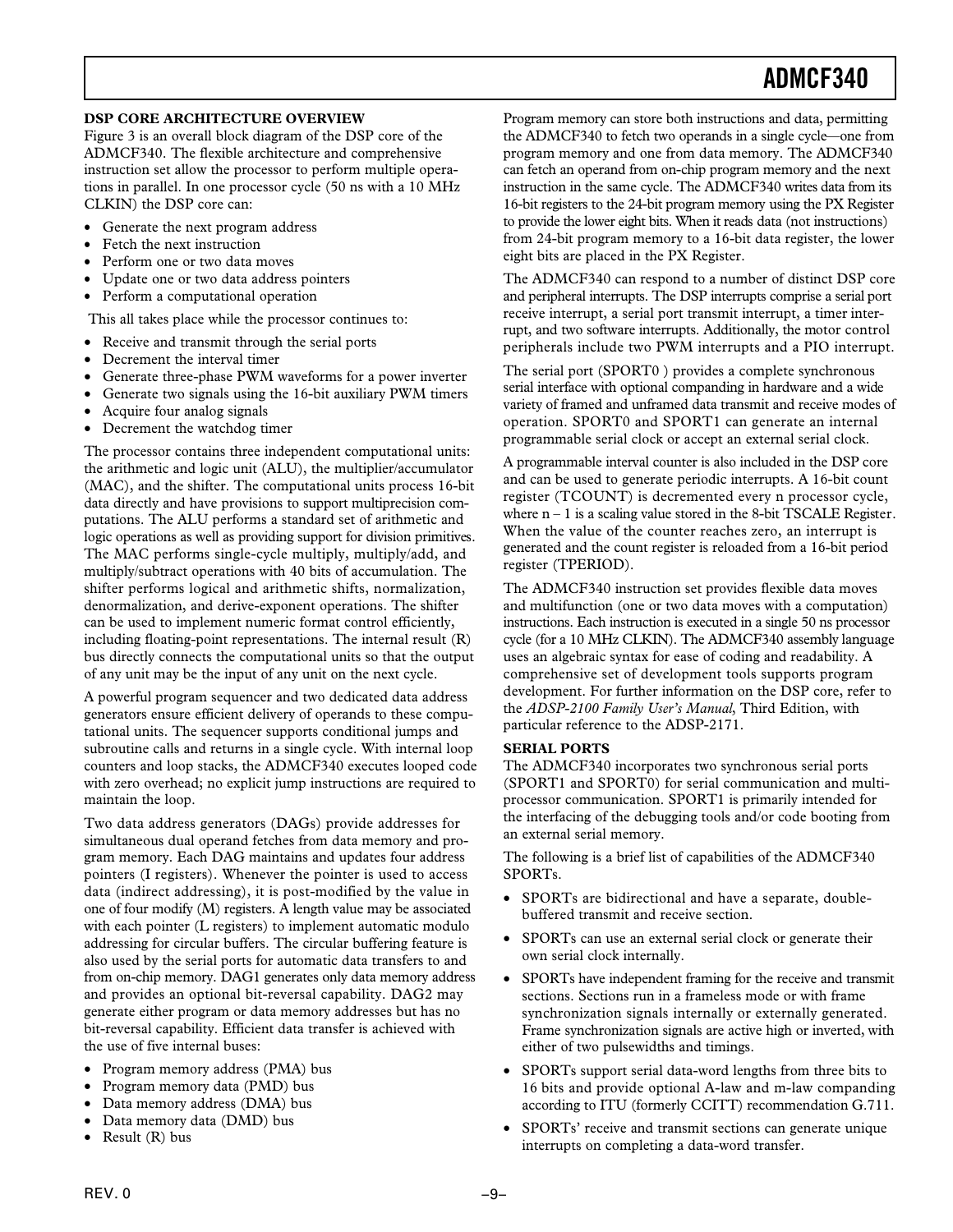- SPORTs can receive and transmit an entire circular buffer of data with only one overhead cycle per data-word. An interrupt is generated after a data buffer transfer.
- SPORT0 has one pin, SCLK0, shared with SPORT1. During a boot phase (SPORT1 Boot Mode enabled by a bit in the MODECTRL Register), the serial clock of SPORT1 is externally available. The serial clock of SPORT0 is externally available when the SPORT1 is configured in UART Mode.
- SPORT0 can be configured as SPI port (master mode only). Refer to Table XI for more information. The clock phase and polarity are programmable through the MODECTRL Register. Refer to Table XI for pin configuration.
- SPORT0 has a multichannel interface to selectively receive and transmit a 24-word or 32-word time division multiplexed serial bitstream.
- SPORT1 is the default port for program/data memory boot loading and for the development tools interface. The DT1/FL1 Pin can be configured as the SROM/E2 prom reset signal.

The ADMCF340 is available in a 64-lead LQFP package.

#### **PIN FUNCTION DESCRIPTION**

| 1 AVIC 1. 1 III LISL                 |                |                  |                                |  |  |  |  |
|--------------------------------------|----------------|------------------|--------------------------------|--|--|--|--|
| <b>Pin Group</b><br>Name             | # of<br>Pins   | Input/<br>Output | <b>Function</b>                |  |  |  |  |
| <b>PWMPOL</b>                        | 1              | T                | <b>PWM Polarity</b>            |  |  |  |  |
| <b>PWMSR</b>                         | 1              | T                | <b>PWM Switched</b>            |  |  |  |  |
|                                      |                |                  | Reluctance Mode                |  |  |  |  |
| <b>RESET</b>                         | 1              | T                | Processor Reset Input          |  |  |  |  |
| SPORT1 <sup>1</sup>                  | $\overline{2}$ | I/O              | Serial Port 1 Pins             |  |  |  |  |
|                                      |                |                  | (DT1/FL1, DR1)                 |  |  |  |  |
| SPORT <sub>0</sub> <sup>1</sup>      | 5              | I/O              | Serial Port 0 Pins             |  |  |  |  |
|                                      |                |                  | (DT0, DR0, RFS0,               |  |  |  |  |
|                                      |                |                  | TFS0, SCLK1/                   |  |  |  |  |
|                                      |                |                  | SCLKO <sup>2</sup>             |  |  |  |  |
| CLKOUT <sup>1</sup>                  | 1 <sup>1</sup> | I/O              | Processor Clock                |  |  |  |  |
|                                      |                |                  | Output                         |  |  |  |  |
| CLKIN, XTAL                          | $\overline{c}$ | I/O              | External Clock or              |  |  |  |  |
|                                      |                |                  | Quart Crystal                  |  |  |  |  |
|                                      |                |                  | <b>Connection Point</b>        |  |  |  |  |
| PORTA0-PORTA8 <sup>1</sup>           | 9              | I/O              | Digital I/O Port Pins          |  |  |  |  |
| PORTB0-PORTB15                       | 16             | I/O              | Digital I/O Port Pins          |  |  |  |  |
| $AUX0-AUX11$                         | $\overline{c}$ | $\Omega$         | <b>Auxiliary PWM</b>           |  |  |  |  |
|                                      |                |                  | Outputs                        |  |  |  |  |
| AH-CL                                | 6              | $\Omega$         | <b>PWM Outputs</b>             |  |  |  |  |
| <b>PWMTRIP</b>                       | 1              | T                | PWM Trip Signal                |  |  |  |  |
| V1 to V3                             | 3              | T                | $I_{\text{SPNSF}}$ Inputs      |  |  |  |  |
| $I_{\rm SENSE1}$ to $I_{\rm SENSE3}$ | 3              | T                | Analog Inputs                  |  |  |  |  |
| VAUX0-VAUX7                          | 7              | I                | <b>Auxiliary Analog Inputs</b> |  |  |  |  |
| <b>ICONST</b>                        | 1              | $\Omega$         | <b>ADC</b> Constant            |  |  |  |  |
|                                      |                |                  | <b>Current Source</b>          |  |  |  |  |
| $V_{DD}$                             | 3              | T                | Power Supply                   |  |  |  |  |
| <b>GND</b>                           | 3              | I                | Ground                         |  |  |  |  |

**Table I. Pin List**

#### **INTERRUPT OVERVIEW**

The ADMCF340 can respond to 34 different interrupt sources with minimal overhead, seven of which are internal DSP core interrupts and 27 are from the motor control peripherals. The seven DSP core interrupts are SPORT1 receive (or *IRQ0*) and transmit (or *IRQ1*), SPORT0 receive and transmit, the internal timer, and two software interrupts. The motor control peripheral interrupts are the 25 programmable I/Os and two from the PWM (PWMSYNC pulse and *PWMTRIP*). All motor control interrupts are multiplexed into the DSP core through the peripheral *IRQ2* interrupt. The interrupts are internally prioritized and individually maskable. A detailed description of the entire interrupt system of the ADMCF340 is presented later, following a more detailed description of each peripheral block.

#### **MEMORY MAP**

The ADMCF340 has two distinct memory types: program and data. In general, program memory contains user code and coefficients, while the data memory is used to store variables and data during program execution. Three kinds of program memory are provided on the ADMCF340: RAM, ROM, and FLASH. The motor control peripherals are memory mapped into a region of the data memory space starting at 0x2000. The complete program and data memory maps are given in Tables II and III, respectively.

| Table II. Program Memory Map |  |  |  |
|------------------------------|--|--|--|
|------------------------------|--|--|--|

| Address Range     | Memory<br>Type | <b>Function</b>         |
|-------------------|----------------|-------------------------|
| 0x0000-0x002F     | <b>RAM</b>     | Internal Vector Table   |
| 0x0030–0x01FF     | RAM            | User Program Memory     |
| 0x0200–0x07FF     |                | Reserved                |
| 0x0800–0x17FF     | <b>ROM</b>     | Reserved Program Memory |
| 0x1800–0x1FFF     |                | Reserved                |
| 0x2000–0x20FF     | <b>FLASH</b>   | User Program Memory     |
|                   |                | Sector 0                |
| $0x2100 - 0x21FF$ | <b>FLASH</b>   | User Program Memory     |
|                   |                | Sector 1                |
| 0x2200–0x2FFF     | <b>FLASH</b>   | User Program Memory     |
|                   |                | Sector 2                |
| 0x3000–0x3FFF     |                | Reserved                |

|  | Table III. Data Memory Map |  |
|--|----------------------------|--|
|--|----------------------------|--|

| <b>Address Range</b>                                                                                                    | Memory<br><b>Type</b> | <b>Function</b>                                                                                            |
|-------------------------------------------------------------------------------------------------------------------------|-----------------------|------------------------------------------------------------------------------------------------------------|
| $0x0000 - 0x1$ FFF<br>$0x2000 - 0x20FF$<br>$0x2100 - 0x37FF$<br>$0x3800 - 0x39FF$<br>$0x3A00-0x3BFF$<br>$0x3C00-0x3FFF$ | RAM<br>RAM            | Reserved<br>Memory Mapped Registers<br>Reserved<br>User Data Memory<br>Reserved<br>Memory Mapped Registers |

**NOTES** 

<sup>1</sup>Multiplexed pins, individually selectable through PORTA\_SELECT and PORTA\_DATA Registers.

2 SCLK1/SCLK0 multiplexed signals. Selectable through MODECTRL Register Bit 4.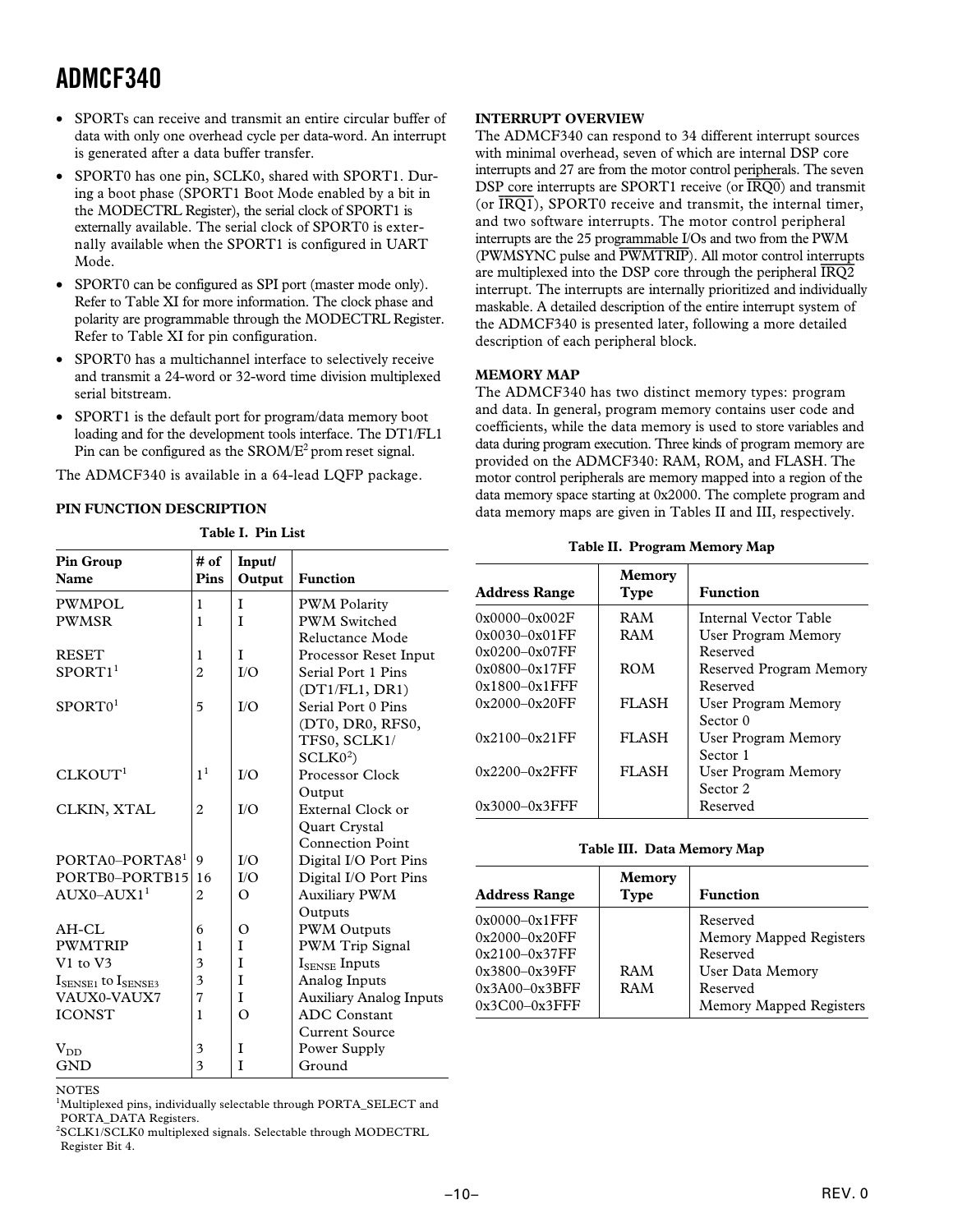#### **FLASH MEMORY SUBSYSTEM**

The ADMCF340 has  $4K \times 24$ -bit of user-programmable, nonvolatile flash memory. A flash programming utility is provided with the development tools that performs the basic device programming operations: erase, program, and verify.

The flash memory array is portioned into three asymmetrically sized sectors of 256 words, 256 words, and 3,584 words, labeled Sector 0, Sector 1, and Sector 2, respectively. These sectors are mapped into external program memory address space.

Four flash memory interface registers are connected to the DSP. These 16-bit registers are mapped into the register area of data memory space. They are named Flash Memory Control Register (FMCR), Flash Memory Address Register (FMAR), Flash Memory Data Register Low (FMDRL), and Flash Memory Data Register High (FMDRH). These registers are diagrammed later in this data sheet. They are used by the flash memory programming utility. The user program may read these registers but should not modify them directly. The flash programming utility provides a complete interface to the flash memory.

Note: From the point of view of 2171 core, the flash memory is placed externally. It means the core accesses them through an external memory interface that multiplexes the program memory and data memory buses into a single external bus. Therefore, if more than one external transfer must be made in the same instruction, there will be at least an overhead cycle required. For more details, see *Application Note ANF32X-65 Guidelines to Transfer Code from ADMCF32x to ADMC32x*.

#### **Special Flash Registers**

The flash module has four nonvolatile 8-bit registers called Special Flash Registers (SFRs) that are accessible independently of the main flash array via the flash programming utility. These registers are for general-purpose, nonvolatile storage. When erased, the Special Flash Registers contain all "0s." To read Special Flash Registers from the user program, call the read\_reg routine contained in the ROM. Refer to the *ADMCF34x DSP Motor Controller Developers' Reference Manual* for an example.

#### **Boot-from-Flash Code**

A security feature is available in the form of a code that when set causes the processor to execute the program in flash memory at power-up or reset. In this mode, the flash programming utility and debugger are unable to communicate with the ADMCF340. Consequently, the contents of the flash memory can be neither programmed nor read.

The boot-from-flash code may be set via the flash programming utility when the user's program is thoroughly tested and loaded into flash program memory at Address 0x2200. The user's program must contain a mechanism for clearing the boot-from-flash code if reprogramming the flash memory is desired. The only way to clear boot-from-flash is from within the user program, by calling the flash\_init or auto\_erase\_reg routines that are included in the ROM. The user program must be signaled in some way to call the necessary routine to clear the boot-from-flash code. An example would be to detect a high level on a PIO pin during startup initialization and then call the flash\_init or auto-erase-reg routine. The flash init routine will erase the entire user program in

flash memory before clearing the boot-from-flash code, thus ensuring the security of the user program. If security is not a concern, the auto\_erase\_reg routine can be used to clear the boot-from-flash code while leaving the user program intact.

Refer to the *ADMCF34x DSP Motor Controller Developers' Reference Manual* for further instructions and an example of using the boot-from-flash code.

#### **FLASH PROGRAM BOOT SEQUENCE**

On power-up or reset, the processor begins instruction execution at Address 0x0800 of internal program ROM. The ROM monitor program that is located there checks the boot-from-flash code. If that code is set, the processor jumps to location 0x2200 in external flash program memory, where it expects to find the user's application program.

If the boot-from-flash code is not set, the monitor attempts to boot from an external device as described in the *ADMCF34x DSP Motor Controller Developers' Reference Manual.*

#### **SYSTEM INTERFACE**

Figure 4 shows a basic system configuration for the ADMCF340 with an external crystal.



Figure 4. Basic System Configuration

#### **Clock Signals**

The ADMCF340 can be clocked either by a crystal or a TTL compatible clock signal. For normal operation, the CLKIN input cannot be halted, changed during operation, or operated below the specified minimum frequency. If an external clock is used, it should be a TTL compatible signal running at half the instruction rate. The signal is connected to the CLKIN pin of the ADMCF340. In this mode, with an external clock signal, the XTAL Pin must be left unconnected. The ADMCF340 uses an input clock with a frequency equal to half the instruction rate; a 10 MHz input clock yields a 50 ns processor cycle (which is equivalent to 20 MHz). Normally, instructions are executed in a single processor cycle. All device timing is relative to the internal instruction rate that is indicated by the CLKOUT signal when enabled.

Because the ADMCF340 includes an on-chip oscillator feedback circuit, an external crystal may be used instead of a clock source, as shown in Figure 2. The crystal should be connected across the CLKIN and XTAL Pins with two capacitors (see Figure 2). A parallel-resonant, fundamental frequency, microprocessor-grade crystal should be used. A clock output signal (CLKOUT) is generated by the processor at the processor's cycle rate of twice the input frequency.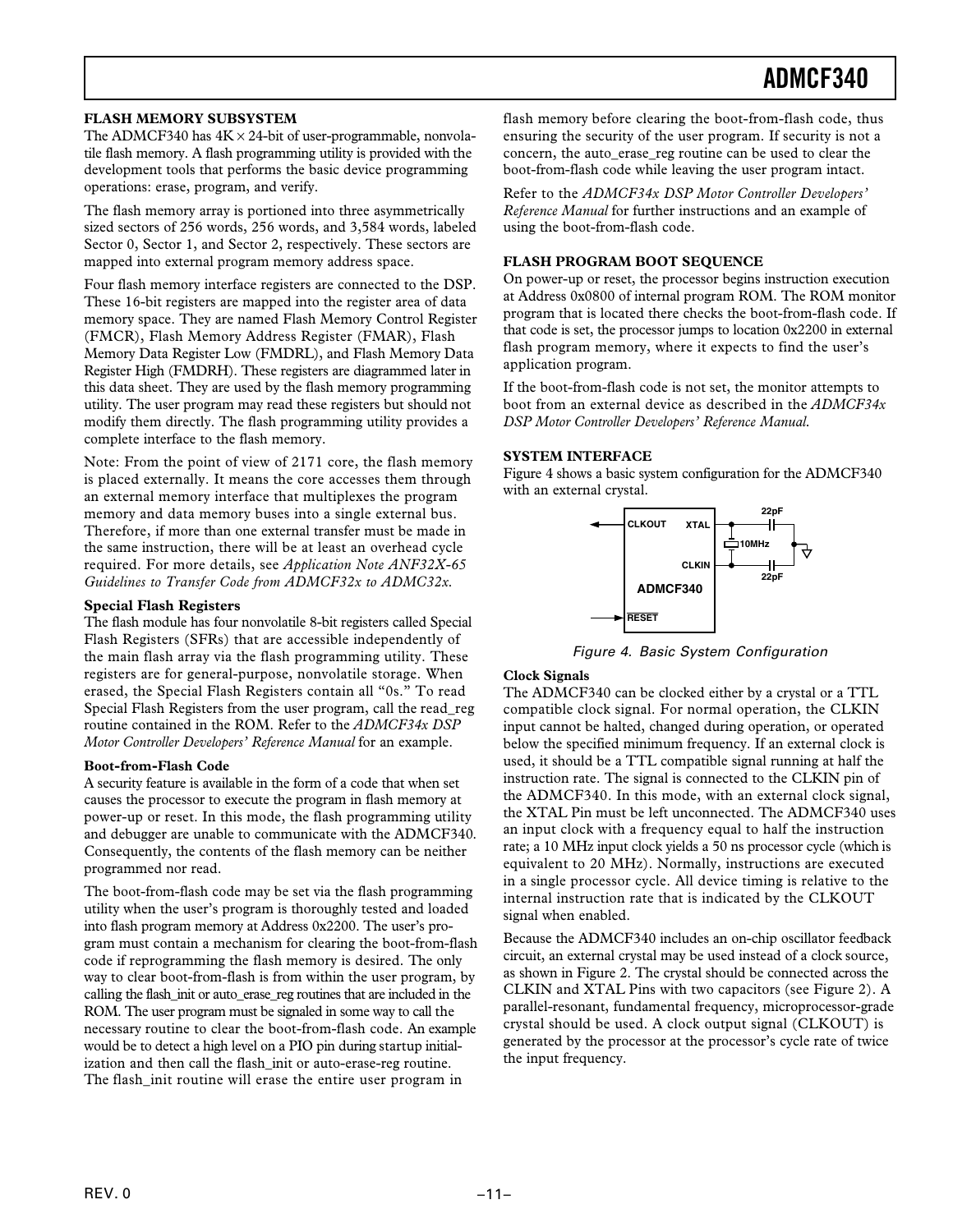#### **Reset**

The ADMCF340 DSP core and peripherals must be correctly reset when the device is powered up to assure proper unitization. The ADMCF340 contains an integrated power-on-reset (POR) circuit that provides a complete system reset on power-up and power-down. The POR circuit monitors the voltage on the ADMCF340  $V_{DD}$  Pin and holds the DSP core and peripherals in reset while  $V_{DD}$  is less than the threshold voltage level,  $V_{RST}$ . When this voltage is exceeded, the ADMCF340 is held in reset for an additional  $2^{16}$  DSP clock cycles (T<sub>RST</sub> in Figure 5). During this time  $(T<sub>RST</sub>)$ , the supply voltage must reach the recommended operating condition. On power-down, when the voltage on the  $V_{\rm DD}$  Pin falls below  $V_{\rm RST}$  – $V_{\rm HYST}$ , the ADMCF340 will be reset. Also, if the external *RESET* Pin is actively pulled low at any time after power-up, a complete hardware reset of the ADMCF340 is initiated.





The ADMCF340 sets all internal stack pointers to the empty stack condition, masks all interrupts, clears the MSTAT Register, and performs a full reset of all the motor control peripherals. Following a power-up, it is possible to initiate a DSP core and motor control peripheral reset by pulling the *RESET* Pin low. The *RESET* signal must be the minimum pulsewidth specification, t<sub>RSP</sub>. Following the reset sequence, the DSP core starts executing code from the internal PM ROM located at 0x0800.

#### **DSP Control Registers**

The DSP core has a system control register, SYSCNTL, memorymapped at DM (0x3FFF). SPORT1 must be configured as a serial port by setting Bit 10. SPORT0 and SPORT1 are enabled by setting Bit 11 and Bit 12.

The DSP core has a wait state control register, MEMWAIT, memory-mapped at DM (0x3FFE). The default value of this register is 0xFFFF. For proper operation of the ADMCF340, this register must always contain the value 0x8000. This value sets the minimum access time to the program memory.

The configurations of both the SYSCNTL and MEMWAIT Registers of the ADMCF340 are shown at the end of the data sheet.

#### **THREE-PHASE PWM CONTROLLER Overview**

The PWM generator block of the ADMCF340 is a flexible, programmable, three-phase PWM waveform generator that can be programmed to generate the required switching patterns to drive a three-phase voltage source inverter for ac induction motors (ACIM) or permanent magnet synchronous motors (PMSM). In addition, the PWM block contains special functions that considerably simplify the generation of the required PWM switching patterns for control of electronically commutated motors (ECM), brushless dc motors (BDCM), or switched reluctance motors (SRM).

The six PWM output signals consist of three high side drive signals (AH, BH, and CH) and three low side drive signals (AL, BL, and CL). The switching frequency, dead time, and minimum pulsewidths of the generated PWM patterns are programmable using, respectively, the PWMTM, PWMDT, and PWMPD registers. In addition, three registers (PWMCHA, PWMCHB, and PWMCHC) control the duty cycles of the three pairs of PWM signals.



Figure 6. Overview of the PWM Controller of the ADMCF340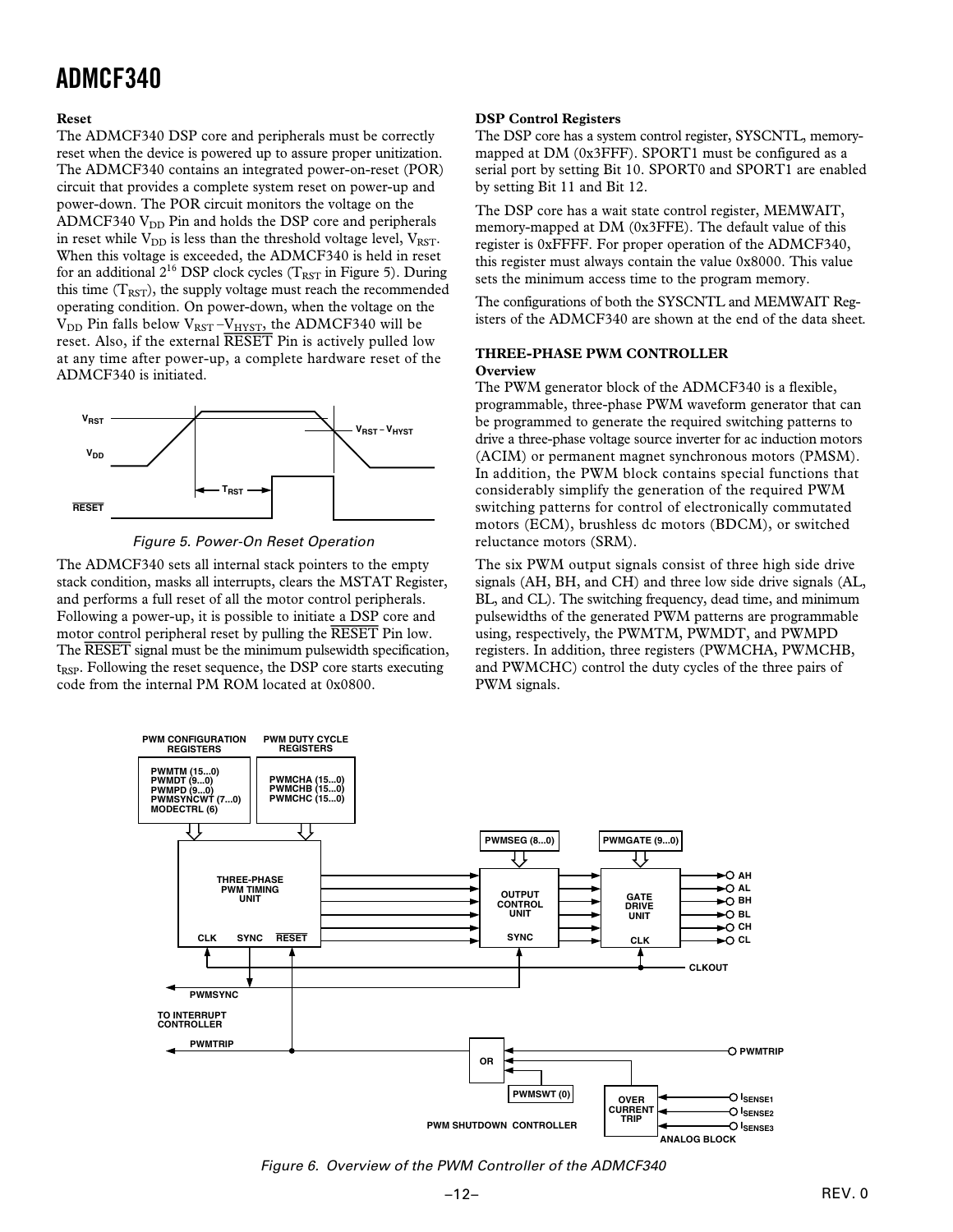Each of the six PWM output signals can be enabled or disabled by separate output enable bits of the PWMSEG Register. In addition, three control bits of the PWMSEG Register permit crossover of the two signals of a PWM.

In crossover mode, the high side PWM signals are diverted to the complementary low side output and low side signals are diverted to the corresponding high side output.

In many applications, there is a need to provide an isolation barrier in the gate-drive circuits that turn on the power devices of the inverter. In general, there are two common isolation techniques: optical isolation using optocouplers, and transformer isolation using pulse transformers. The PWM controller of the ADMCF340 permits mixing of the output PWM signals with a high frequency chopping signal to permit an easy interface to such pulse transformers. The features of this gate-drive chopping mode can be controlled by the PWMGATE Register. There is an 8-bit value within the PWMGATE Register that directly controls the chopping frequency. In addition, high frequency chopping can be independently enabled for the high side and the low side outputs using separate control bits in the PWMGATE Register.

The PWM generator is capable of operating in two distinct modes: single update mode or double update mode. In single update mode, the duty cycle values are programmable only once per PWM period, so that the resultant PWM patterns are symmetrical about the midpoint of the PWM period. In the double update mode, a second updating of the PWM duty cycle values is implemented at the midpoint of the PWM period. In this mode, it is possible to produce asymmetrical PWM patterns that produce lower harmonic distortion in three-phase PWM inverters. This technique also permits the closed-loop controller to change the average voltage applied to the machine winding at a faster rate, allowing wider closed-loop bandwidths to be achieved. The operating mode of the PWM block (single or double update mode) is selected by a control bit in MODECTRL Register.

The PWM generator of the ADMCF340 also provides an internal signal that synchronizes the PWM switching frequency to the A/D operation. In single update mode, a PWMSYNC pulse is produced at the start of each PWM period. In double update mode, an additional PWMSYNC pulse is produced at the midpoint of each PWM period. The width of the PWMSYNC pulse is programmable through the PWMSYNCWT Register.

The PWM signals produced by the ADMCF340 can be shut off in a number of different ways. First, there is a dedicated asynchronous PWM shutdown pin, *PWMTRIP*, which when brought low, instantaneously places all six PWM outputs in the OFF state. In addition, PWM shutdown is initiated when the voltage on any of the three  $I_{\text{SENSE}}$  input pins exceeds the trip thresholds (high or low). Because these two hardware shutdown mechanisms are asynchronous, and the associated PWM disable circuitry does not use clocked logic, the PWM will shut down even if the DSP clock is not running. The PWM system may also be shut down from software by writing to the PWMSWT Register.

Status information about the PWM system of the ADMCF340 is available to the user in the SYSSTAT Register. In particular, the status of *PWMTRIP* is available, as well as a status bit that indicates whether operation is in the first half or the second half of the PWM period.

A functional block diagram of the PWM controller is shown in Figure 6. The generation of the six output PWM signals on pins AH to CL is controlled by four important blocks:

- The three-phase PWM timing unit, that is the core of the PWM controller, generates three pairs of complemented and dead-time-adjusted center-based PWM signals.
- The output control unit allows the redirection of the outputs of the three-phase timing unit for each channel to either the high side or low side output. In addition, the output control unit allows individual enabling/disabling of each of the six PWM output signals.
- The GATE drive unit provides the high chopping frequency and its subsequent mixing with the PWM signals.
- The PWM shutdown controller manages the three PWM shutdown modes (via the *PWMTRIP* Pin, the analog block, or the PWMSWT Register) and generates the correct *RESET* signal for the Timing Unit.
- The PWM controller is driven by a clock at the same frequency as the DSP instruction rate, CLKOUT, and is capable of generating two interrupts to the DSP core. One interrupt is generated on the occurrence of a PWMSYNC pulse, and the other is generated on the occurrence of any PWM shutdown action.

#### **Three-Phase Timing Unit**

The 16-bit three-phase timing unit is the core of the PWM controller and produces three pairs of pulsewidth modulated signals with high resolution and minimal processor overhead. There are four main configuration registers (PWMTM, PWMDT, PWMPD, and PWMSYNCWT) that determine the fundamental characteristics of the PWM outputs. In addition, the operating mode of the PWM (single or double update mode) is selected by Bit 6 of the MODECTRL Register. These registers, in conjunction with the three 16-bit duty cycle registers (PWMCHA, PWMCHB, and PWMCHC), control the output of the three-phase timing unit.

#### **PWM Switching Frequency: PWMTM Register**

The PWM switching frequency is controlled by the PWM period register, PWMTM. The fundamental timing unit of the PWM controller is  $T_{CK} = 1/f_{CLKOUT}$  where  $f_{CLKOUT}$  is the CLKOUT frequency (DSP instruction rate). Therefore, for a 20 MHz CLKOUT, the fundamental time increment is 50 ns. The value written to the PWMTM Register is effectively the number of  $T_{CK}$  clock increments in half a PWM period. The required *PWMTM* value is a function of the desired PWM switching frequency ( $f_{PWM}$ ) and is given by:

$$
PWMTM = \frac{f_{CLKOUT}}{2 \times f_{PWM}} = \frac{f_{CLKIN}}{f_{PWM}}
$$

Therefore, the *PWM* switching period,  $T<sub>S</sub>$ , can be written as:  $T_S = 2 \times PWMTM \times T_{CK}$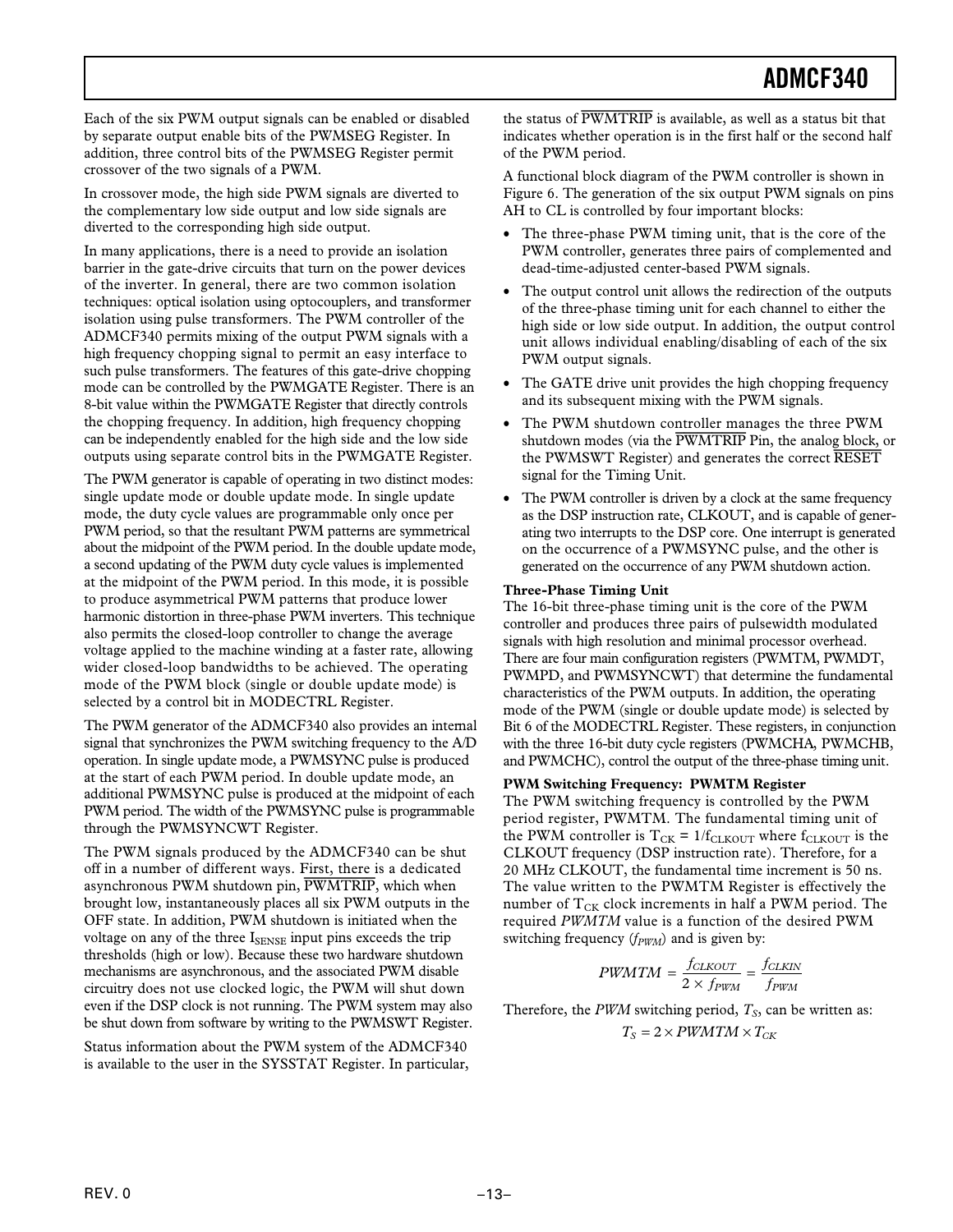For example, for a 20 MHz CLKOUT and a desired PWM switching frequency of 10 kHz ( $T_s$  = 100 µs), the correct value to load into the *PWMTM* Register is:

$$
PWMTM = \frac{20 \times 10^6}{2 \times 10 \times 10^3} = 1000 = 0 \times 3E8
$$

The largest value that can be written to the 16-bit PWMTM Register is  $0x$ FFFF = 65,535, which corresponds to a minimum PWM switching frequency of:

$$
f_{PWM,min} = \frac{20 \times 10^6}{2 \times 65,535} = 153 Hz
$$

for a CLKOUT frequency of 20 MHz.

#### **PWM Switching Dead Time: PWMDT Register**

The second important PWM block parameter that must be initialized is the switching dead time. This is a short delay time introduced between turning off one PWM signal (e.g., AH) and turning on its complementary signal (e.g., AL). This short time delay is introduced to permit the power switch being turned off to completely recover its blocking capability before the complementary switch is turned on. This time delay prevents a potentially destructive short circuit condition from developing across the dc link capacitor of a typical voltage source inverter.

Dead time is controlled by the PWMDT Register. The dead time is inserted into the three pairs of PWM output signals. The dead time,  $T_D$ , is related to the value in the PWMDT Register by:

$$
T_D = PWMDT \times 2 \times T_{CK} = 2 \times \frac{PWMDT}{f_{CLKOUT}}
$$

Therefore, a *PWMDT* value of  $0x00A$  (= 10) introduces a 1 µs delay between the turn-off of any PWM signal (e.g., AH) and the turn-on of its complementary signal (e.g., AL). The amount of the dead time can therefore be programmed in increments of  $2 T_{CK}$  (or 100 ns for a 20 MHz CLKOUT). The PWMDT Register is a 10-bit register. For a CLKOUT rate of 20 MHz its maximum value of 0x3FF (= 1023) corresponds to a maximum programmed dead time of:

$$
T_{D\max} = 1023 \times 2 \times T_{CK}
$$
  
= 1023 \times 2 \times 50 \times 10^{-9} sec  
= 102 \text{ }\mu\text{s}

The dead time can be programmed to zero by writing 0 to the PWMDT Register.

**PWM Operating Mode: MODECTRL and SYSSTAT Registers** The PWM controller of the ADMCF340 can operate in two distinct modes: single update mode and double update mode. The operating mode of the PWM controller is determined by the state of Bit 6 of the MODECTRL Register. If this bit is cleared, the PWM operates in the single update mode. Setting Bit 6 places the PWM in the double update mode. By default, following either a peripheral reset or power-on, Bit 6 of the MODECTRL Register is cleared. This means that the default operating mode is single update mode.

In single update mode, a single PWMSYNC pulse is produced in each PWM period. The rising edge of this signal marks the start of a new PWM cycle and is used to latch new values from the PWM configuration registers (PWMTM, PWMDT, PWMPD, and PWMSYNCWT) and the PWM duty cycle registers (PWMCHA, PWMCHB, and PWMCHC) into the three-phase timing unit. The PWMSEG Register is also latched into the output control unit on the rising edge of the PWMSYNC pulse. In effect, this means that the parameters of the PWM signals can be updated only once per PWM period at the start of each cycle. Thus, the generated PWM patterns are symmetrical about the midpoint of the switching period.

In double update mode, there is an additional PWMSYNC pulse produced at the midpoint of each PWM period. The rising edge of this new PWMSYNC pulse is again used to latch new values of the PWM configuration registers, duty cycle registers, and the PWMSEG Register. As a result, it is possible to alter both the characteristics (switching frequency, dead time, minimum pulsewidth, and PWMSYNC pulsewidth) and the output duty cycles at the midpoint of each PWM cycle. Consequently, it is possible to produce PWM switching patterns that are no longer symmetrical about the midpoint of the period (asymmetrical PWM patterns).

In the double update mode, operation in the first half or the second half of the PWM cycle is indicated by Bit 3 of the SYSSTAT Register. In double update mode, this bit is cleared during operation in the first half of each PWM period (between the rising edge of the original PWMSYNC pulse and the rising edge of the new PWMSYNC pulse, which is introduced in double update mode). Bit 3 of the SYSSTAT Register is set during the second half of each PWM period. If required, a user may determine the status of this bit during a PWMSYNC interrupt service routine.

The advantages of the double update mode are that lower harmonic voltages can be produced by the PWM process and wider control bandwidths are possible. However, for a given PWM switching frequency, the PWMSYNC pulses occur at twice the rate in the double update mode. Because new duty cycle values must be computed in each PWMSYNC interrupt service routine, there is a larger computational burden on the DSP in the double update mode.

#### **Width of the PWMSYNC Pulse: PWMSYNCWT Register**

The PWM controller of the ADMCF340 produces an internal PWM synchronization pulse at a rate equal to the PWM switching frequency in single update mode and at twice the PWM frequency in the double update mode. This PWMSYNC synchronizes the operation of the PWM unit with the A/D converter system. The width of this PWMSYNC pulse is programmable by the *PWMSYNCWT* Register. The width of the PWMSYNC pulse, *TPWMSYNC*, is given by:

$$
T_{PWMSYNC} = T_{CK} \times (PWMSYNCWT + 1)
$$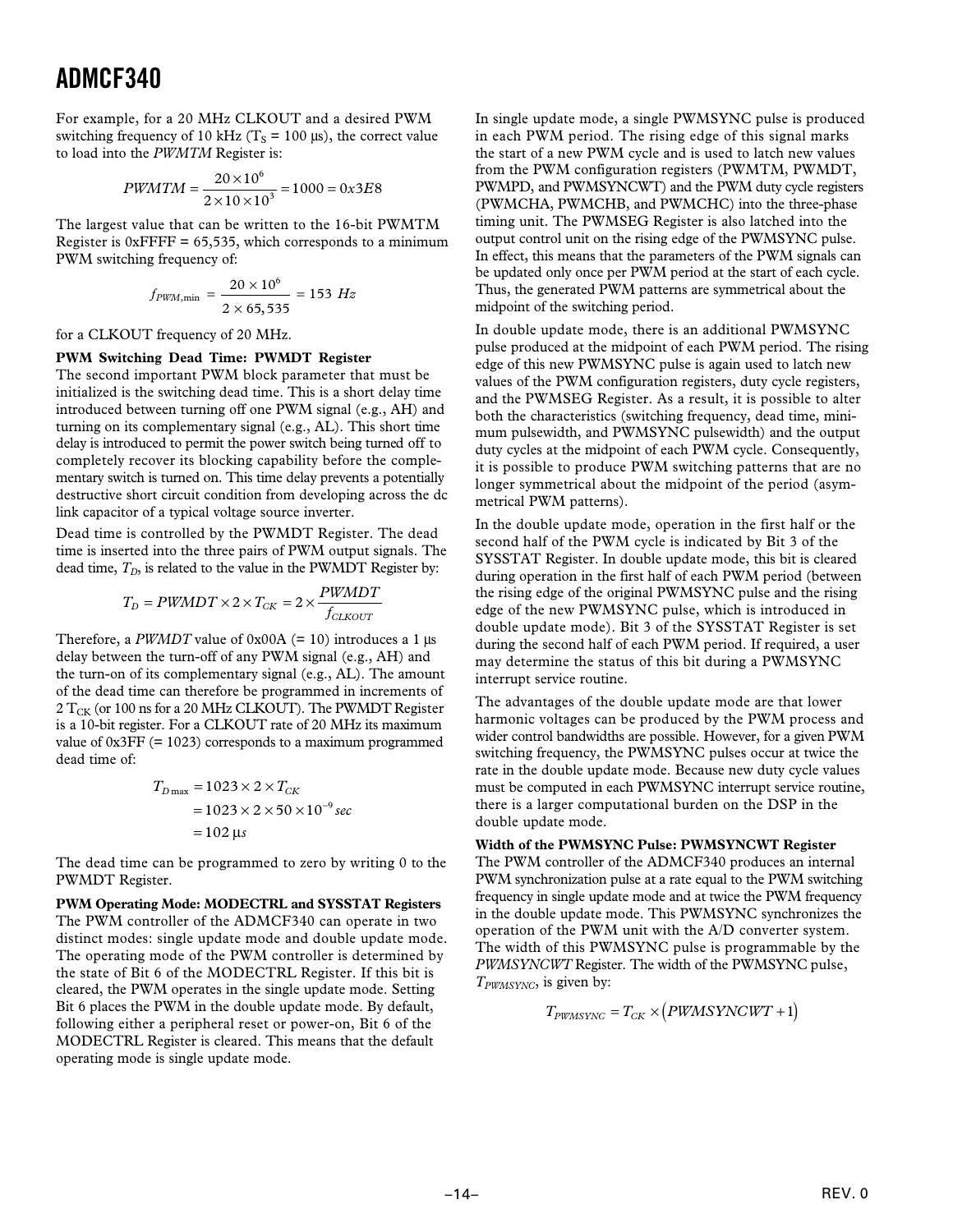which means that the width of the pulse is programmable from  $T_{CK}$ to 256  $T_{CK}$  (corresponding to 50 ns to 12.8 µs for a CLKOUT rate of 20 MHz). Following a reset, the PWMSYNCWT Register contains  $0x27$  (= 39) so that the default PWMSYNC width is 2.0  $\mu$ s.

#### **PWM Duty Cycles: PWMCHA, PWMCHB, PWMCHC Registers**

The duty cycles of the six PWM output signals are controlled by the three duty cycle registers, PWMCHA, PWMCHB, and PWMCHC. The integer value in the register PWMCHA controls the duty cycle of the signals on AH and AL. PWMCHB controls the duty cycle of the signals on BH and BL, and PWMCHC controls the duty cycle of the signals on CH and CL. The duty cycle registers are programmed in integer counts of the fundamental time unit,  $T_{CK}$  and define the desired on-time of the high side PWM signal produced by the three-phase timing unit over half the PWM period. The switching signals produced by the three-phase timing unit are also adjusted to incorporate the programmed dead time value in the PWMDT Register.

The PWM is center-based. This means that in single update mode, the resulting output waveforms are symmetrical and centered in the PWMSYNC period. Figure 7 presents a typical PWM timing diagram illustrating the PWM-related registers' (PWMCHA, PWMTM, PWMDT, and PWMSYNCWT) control over the waveform timing in both half cycles of the PWM period. The magnitude of each parameter in the timing diagram is determined by multiplying the integer value in each register by  $T_{CK}$  (typically 50 ns). It may be seen in the timing diagram how dead time is incorporated into the waveforms by moving the switching edges away from the original values set in the PWMCHA Register.



Figure 7. Typical PWM Outputs of Three-Phase Timing Unit in Single Update Mode

Each switching edge is moved by an equal amount (PWMDT  $\times T_{CK}$ ) to preserve the symmetrical output patterns. The PWMSYNC pulse, whose width is set by the PWMSYNCWT Register, is also shown. Bit 3 of the SYSSTAT Register indicates which half cycle is active. This can be useful in double update mode, to be discussed later in this data sheet.

The resultant on-times of the PWM signals shown in Figure 5 may be written as:

$$
T_{AH} = 2 \times (PWMCHA - PWMDT) \times T_{CK}
$$

$$
T_{AL}=2\times (PWMTM-PWMCHA-PWMDT)\times T_{CK}
$$

The corresponding duty cycles are:

$$
d_{AH} = \frac{T_{AH}}{T_S} = \frac{PWMCHA - PWMDT}{PWMTM}
$$

$$
d_{AL} = \frac{T_{AL}}{T_S} = \frac{PWMTM - PWMCHA - PWMDT}{PWMTM}
$$

Obviously, negative values of  $T_{AH}$  and  $T_{AL}$  are not permitted because the minimum permissible value is zero, corresponding to a 0% duty cycle. In a similar fashion, the maximum value is *TS*, corresponding to a 100% duty cycle.

The output signals from the timing unit for operation in double update mode are shown in Figure 8. This illustrates a completely general case where the switching frequency, dead time, and duty cycle are all changed in the second half of the PWM period. Of course, the same value for any or all of these quantities could be used in both halves of the PWM cycle. However, it can be seen that there is no guarantee that symmetrical PWM signals will be produced by the timing unit in this double update mode. Additionally, it is seen that the dead time is inserted into the PWM signals in the same way as in the single update mode.



Figure 8. Typical PWM Outputs of Three-Phase Timing Unit in Double Update Mode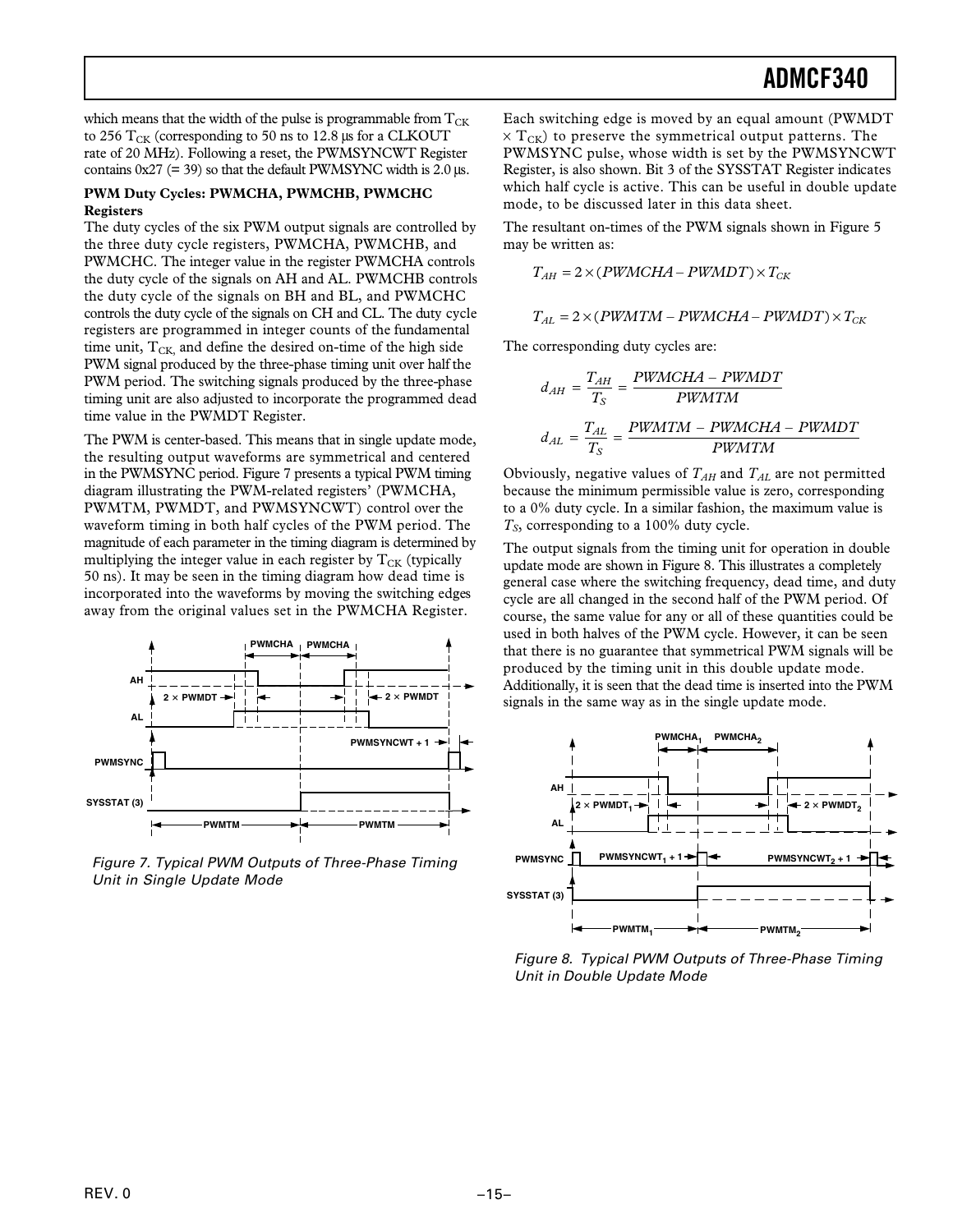In general, the on-times of the PWM signals in double update mode are defined by:

 $T_{AH}$  = (*PWMCHA*<sub>1</sub> + *PWMCHA*<sub>2</sub> – *PWMDT*<sub>1</sub> – *PWMDT*<sub>2</sub>) ×  $T_{CK}$ 

 $T_{AL}$  = (*PWMTM*<sub>1</sub> + *PWMTM*<sub>2</sub> – *PWMCHA*<sub>1</sub> – *PWMCHA*<sub>2</sub> –  $PWMDT_1 - PWMDT_2 \times T_{CK}$ 

$$
d_{AH} = \frac{T_{AH}}{T_S}
$$

*PWMCHA PWMCHA*  $=\frac{PWMCHA_{\textrm{I}}+PWMCH}{PWMTM_{\textrm{I}}+PWMTM_{\textrm{I}}}$  $\mathbf{u}_1 + \mathbf{r}$  winch $\mathbf{H}_2$  $_1 + T$  *wiver the*  $_2$ 

*PWMDT PWMDT* <sup>−</sup> <sup>+</sup> 1 2  $PWMTM_1+PWMTM_2$ 

$$
d_{AL} = \frac{T_{AL}}{T_S}
$$
  
= 
$$
\frac{(PWMTM_1 + PWMTM_2 + PWMCHA_1)}{PWMTM_1 + PWMTM_2}
$$

$$
-\frac{\left(PWMCHA_{2}+PWMDT_{1}+PWMDT_{2}\right)}{PWMTM_{1}+PWMTM_{2}}
$$

because of the completely general case in double update mode, the switching period is given by:

 $T_S = (PWNMTM_1 + PWMTM_2) \times T_{CK}$ 

Again, the values of  $T_{AH}$  and  $T_{AL}$  are constrained to lie between zero and  $T_S$ .

PWM signals similar to those illustrated in Figure 7 and Figure 8 can be produced on the BH, BL, CH, and CL outputs by programming the PWMCHB and PWMCHC Registers in a manner identical to that described for PWMCHA.

The PWM controller does not produce any PWM outputs until all of the PWMTM, PWMCHA, PWMCHB, and PWMCHC Registers have been written to at least once. After these registers have been written, the counters in the three-phase timing unit are enabled. Writing to these registers also starts the main PWM timer. If during initialization, the PWMTM Register is written before the PWMCHA, PWMCHB, and PWMCHC Registers, the first PWMSYNC pulse (and interrupt if enabled) will be generated  $(1.5 \times T_{CK} \times$  PWMTM) seconds after the initial write to the PWMTM Register in single update mode. In double update mode, the first PWMSYNC pulse will be generated  $(T_{CK} \times PWMTM)$ seconds after the initial write to the PWMTM Register in single update mode.

#### **Effective PWM Resolution**

In single update mode, the same values of PWMCHA, PWMCHB, and PWMCHC are used to define the on-times in both half cycles of the PWM period. As a result, the effective resolution of the PWM generation process is  $2 T_{CK}$  (or 100 ns for a 20 MHz CLKOUT) since incrementing one of the duty cycle registers by one changes the resultant on-time of the associated PWM signals by  $T_{CK}$  in each half period (or 2  $T_{CK}$  for the full period).

In double update mode, improved resolution is possible since different values of the duty cycle registers are used to define the on-times in both the first and second halves of the PWM period. As a result, it is possible to adjust the on-time over the whole period in increments of  $T_{CK}$ . This corresponds to an effective PWM resolution of  $T_{CK}$  in double update mode (or 50 ns for a 20 MHz CLKOUT).

#### **Table IV. Fundamental Characteristics of PWM Generation Unit of ADMCF340**

#### **16-BIT PWM TIMER**

| <b>Parameter</b>                       | Min      | Typ | Max  | Unit        |
|----------------------------------------|----------|-----|------|-------------|
| Counter Resolution                     |          | 16  |      | <b>Bits</b> |
| Edge Resolution (Single Update Mode)   |          | 100 |      | ns          |
| Edge Resolution (Double Update Mode)   |          | 50  |      | ns          |
| Programmable Dead Time Range           | $\Omega$ |     | 102  | μs          |
| Programmable Dead Time Increments      |          | 100 |      | ns          |
| Programmable Pulse Deletion Range      |          | 0   | 51   | μs          |
| Programmable Pulse Deletion Increments |          | 50  |      | ns          |
| PWM Frequency Range                    | 153      |     |      | Hz          |
| PWMSYNC Pulsewidth $(T_{CRST})$        | 0.05     |     | 12.8 | LIS         |
| Gate Drive Chop Frequency Range        | 0.02     |     |      | <b>MHz</b>  |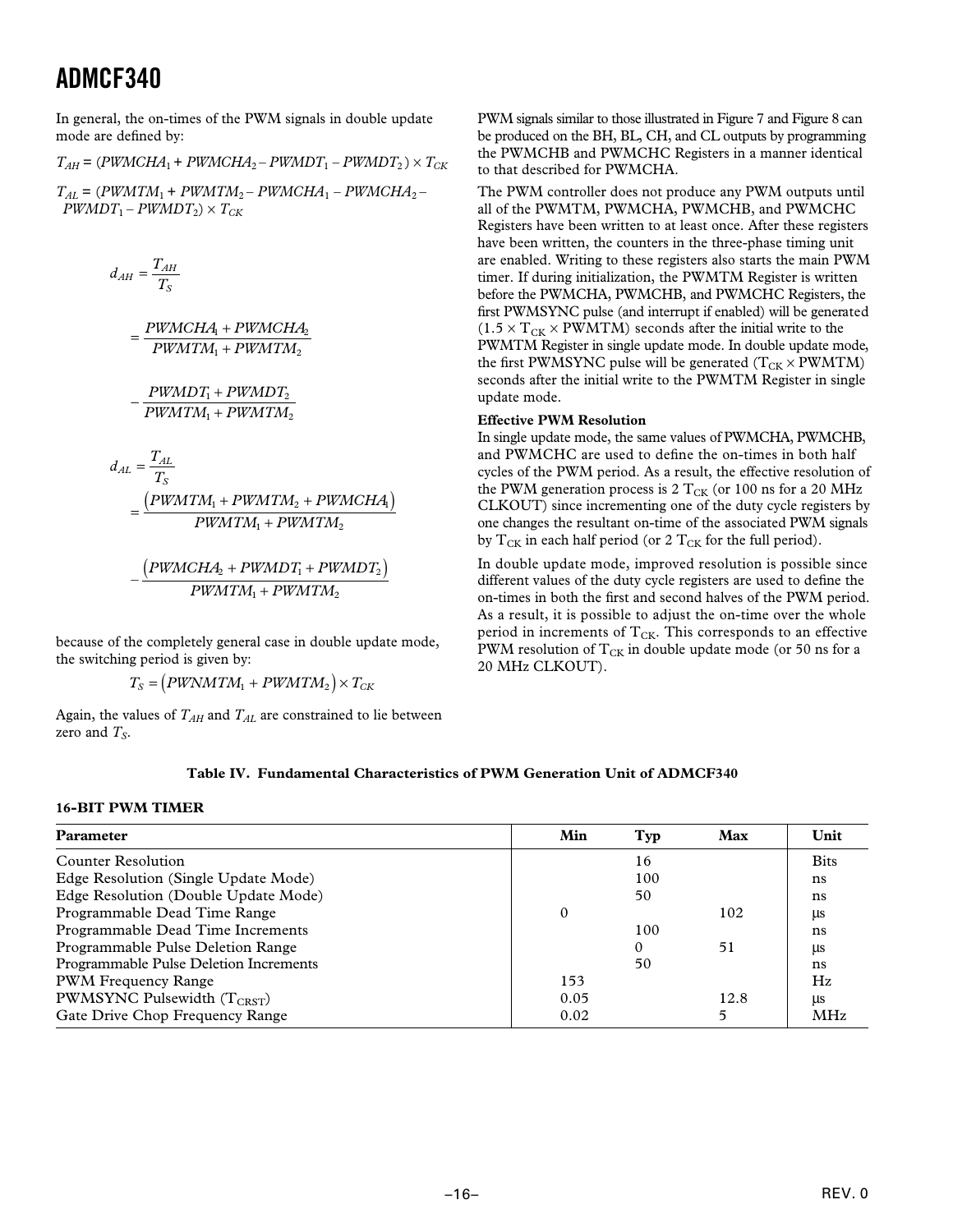| <b>Single Update Mode</b><br>Resolution<br><b>PWM Frequency (kHz)</b><br>(Bit) |      | Double Update Mode<br><b>PWM Frequency (kHz)</b> |  |  |
|--------------------------------------------------------------------------------|------|--------------------------------------------------|--|--|
| 8                                                                              | 39.1 | 78.1                                             |  |  |
| -9                                                                             | 19.5 | 39.1                                             |  |  |
| 10                                                                             | 9.8  | 19.5                                             |  |  |
| 11                                                                             | 4.9  | 9.8                                              |  |  |
| 12                                                                             | 2.4  | 4.9                                              |  |  |

**Table V. Achievable PWM Resolution in Single and Double Update Modes**

#### **Minimum Pulsewidth: PWMPD Register**

In many power converter switching applications, it is desirable to eliminate PWM switching pulses shorter than a certain width. It takes a finite time to both turn on and turn off modern power semiconductor devices. Therefore, if the width of any of the PWM pulses is shorter than some minimum value, it may be desirable to completely eliminate the PWM switching for that particular cycle.

The allowable minimum on-time for any of the six PWM outputs for half a PWM period that can be produced by the PWM controller may be programmed using the PWMPD Register. The minimum on-time is programmed in increments of  $T_{CK}$  so that the minimum on-time produced for any half PWM period, *TMIN*, is related to the value in the *PWMPD* Register by:

$$
T_{MIN} = PWMPD \times T_{CK}
$$

A *PWMPD* value of 0x002 defines a permissible minimum on-time of 100 ns for a 20 MHz CLKOUT.

In each half cycle of the PWM, the timing unit checks the on-time of each of the six PWM signals. If any of the times are found to be less than the value specified by the PWMPD Register, the corresponding PWM signal is turned OFF for the entire half period, and its complementary signal is turned completely ON.

Consider the example where  $PWMTM = 200$ ,  $PWMCHA = 5$ , PWMDT = 3, and PWMPD = 10 with a CLKOUT of 20 MHz, while operating in single update mode. For this case, the PWM switching frequency is 50 kHz and the dead time is 300 ns. The minimum permissible on-time of any PWM signal over one-half of any period is 500 ns. Clearly, for this example, the dead time adjusted on-time of the AH signal for one-half a PWM period is  $(5 - 3) \times 50$  ns = 100 ns. Because this is less than the minimum permissible value, output AH of the timing unit will remain OFF (0% duty cycle). Additionally, the AL signal will be turned ON for the entire half period (100% duty cycle).

#### **Output Control Unit: PWMSEG Register**

The operation of the output control unit is managed by the 9-bit read/write PWMSEG Register. This register sets two distinct features of the output control unit that are directly useful in the control of ECM or BDCM.

The PWMSEG Register contains three crossover bits, one for each pair of PWM outputs. Setting Bit 8 of the PWMSEG Register enables the crossover mode for the AH/AL pair of PWM signals; setting Bit 7 enables crossover on the BH/BL pair of PWM signals; and setting Bit 6 enables crossover on the CH/CL pair of PWM signals. If crossover mode is enabled for any pair of PWM signals, the high side PWM signal from the timing unit (for example, AH) is diverted to the associated low side output of the output control unit so that the signal will ultimately appear at the AL Pin. Of course, the corresponding low side output of the timing unit is also diverted to the complementary high side output of the output control unit so that the signal appears at Pin AH. Following a reset, the three crossover bits are cleared so that the crossover mode is disabled on all three pairs of PWM signals.

The PWMSEG Register also contains six bits (Bits 0 to 5) that can be used to individually enable or disable each of the six PWM outputs. If the associated bit of the PWMSEG Register is set, the corresponding PWM output is disabled regardless of the value of the corresponding duty cycle register. This PWM output signal will remain in the OFF state as long as the corresponding enable/disable bit of the PWMSEG Register is set. The PWM output enable function gates the crossover function. After a reset, all six enable bits of the PWMSEG Register are cleared, thereby enabling all PWM outputs by default.

In a manner identical to the duty cycle registers, the PWMSEG is latched on the rising edge of the PWMSYNC signal so that changes to this register only become effective at the start of each PWM cycle in single update mode. In double update mode, the PWMSEG Register can also be updated at the midpoint of the PWM cycle.

In the control of an ECM, only two inverter legs are switched at any time, and often the high side device in one leg must be switched ON at the same time as the low side driver in a second leg. Therefore, by programming identical duty cycles for two PWM channels (for example, let PWMCHA = PWMCHB) and setting Bit 7 of the PWMSEG Register to crossover the BH/BL pair of PWM signals, it is possible to turn ON the high side switch of Phase A and the low side switch of Phase B at the same time. In the control of an ECM, one inverter leg (Phase C in this example) is disabled for a number of PWM cycles. This disable may be implemented by disabling both the CH and CL PWM outputs by setting Bits 0 and 1 of the PWMSEG Register. This is illustrated in Figure 7, where it can be seen that both the AH and BL signals are identical, because PWMCHA = PWMCHB, and the crossover bit for Phase B is set. In addition, the other four signals (AL, BH, CH, and CL) have been disabled by setting the appropriate enable/disable bits of the PWMSEG Register. For the situation illustrated in Figure 9, the appropriate value for the PWMSEG Register is 0x00A7. In ECM operation, because each inverter leg is disabled for a certain period of time, the PWMSEG Register is changed based upon the position of the rotor shaft (motor commutation).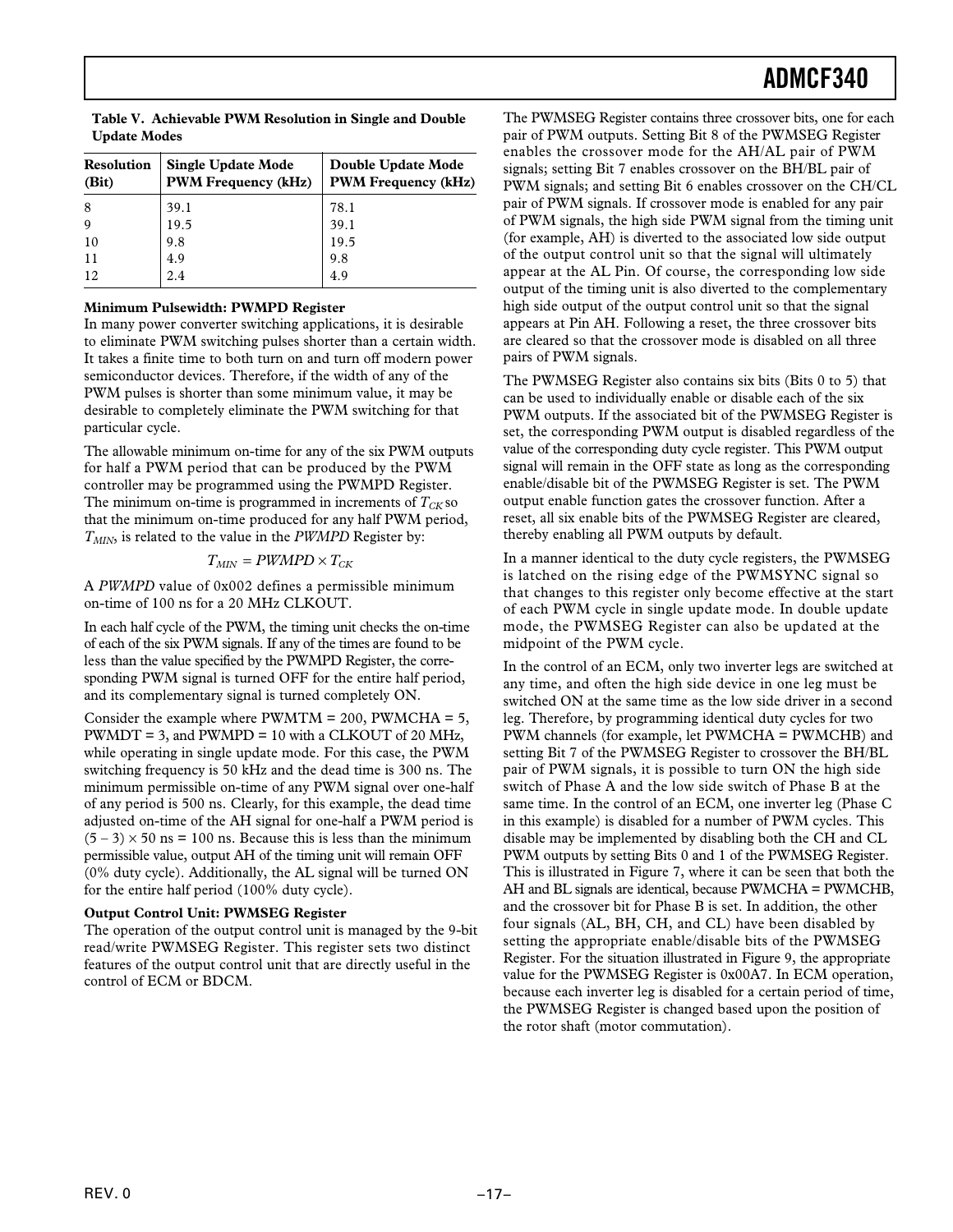

Figure 9. An example of PWM signals suitable for ECM control. PWMCHA = PWMCHB, BH/BL are a crossover pair. AL, BH, CH, and CL outputs are disabled. Operation is in single update mode.

#### **Gate Drive Unit: PWMGATE Register**

The gate drive unit of the PWM controller adds features that simplify the design of isolated gate drive circuits for PWM inverters. If a transformer-coupled power device gate drive amplifier is used, the active PWM signal must be chopped at a high frequency. The PWMGATE Register allows the programming of this high frequency chopping mode. The chopped active PWM signals may be required for the high side drivers only, for the low side drivers only, or for both the high side and low side switches. Therefore, independent control of this mode for both high side and low side switches is included with two separate control bits in the PWMGATE Register.

Typical PWM output signals with high frequency chopping enabled on both high side and low side signals are shown in Figure 10. Chopping of the high side PWM outputs (AH, BH, and CH) is enabled by setting Bit 8 of the PWMGATE Register. Chopping of the low side PWM outputs (AL, BL, and CL) is enabled by setting Bit 9 of the PWMGATE Register. The high chopping frequency is controlled by the 8-bit word (GDCLK) written to Bits 0 to 7 of the PWMGATE Register. The period and the frequency of this high frequency carrier are:

$$
T_{CHOP} = [4 \times (GDCLK + 1)] \times T_{CK}
$$

$$
f_{CHOP} = \frac{f_{CLKOUT}}{[4 \times (GDCLK + 1)]}
$$

The *GDCLK* value may range from 0 to 255, corresponding to a programmable chopping frequency rate from 19.5 kHz to 5 MHz for a 20 MHz CLKOUT rate. The gate drive features must be programmed before operation of the PWM controller and typically are not changed during normal operation of the PWM controller. Following a reset, by default, all bits of the PWMGATE Register are cleared so that high frequency chopping is disabled.



Figure 10. Typical PWM signals with high frequency gate chopping enabled on both high side and low side switches. (GDCLK is the integer equivalent of the value in Bits 0 to 7 of the PWMGATE Register.)

#### **PWM Polarity Control, PWMPOL Pin**

The polarity of the PWM signals produced at the output pins AH to CL may be selected in hardware by the PWMPOL Pin. Connecting the PWMPOL Pin to DGND selects active LO PWM outputs, such that a LO level is interpreted as a command to turn on the associated power device. Conversely, connecting the PWMPOL Pin to  $V_{DD}$  selects active HI PWM and the associated power devices are turned ON by a HI level at the PWM outputs. There is an internal pull-up on the PWMPOL Pin, so that if this pin becomes disconnected (or is not connected), active HI PWM will be produced. The level on the PWMPOL Pin may be read from Bit 2 of the SYSSTAT Register, where a zero indicates a measured LO level at the PWMPOL Pin.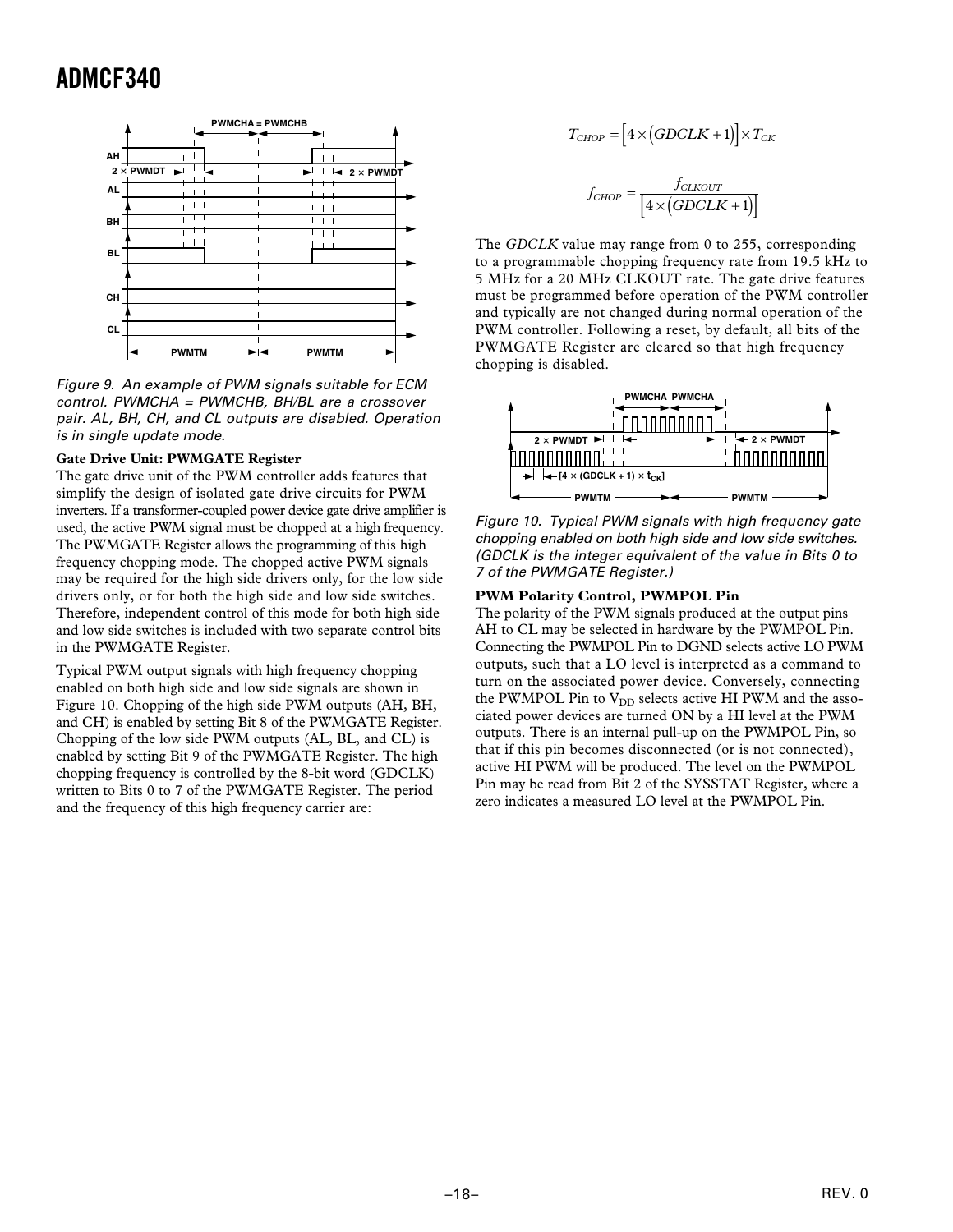#### **SWITCHED RELUCTANCE MODE**

The PWM block of the ADMCF340 contains a switched reluctance (SR) mode that is controlled by the *PWMSR* Pin. The switched reluctance mode is enabled by connecting the *PWMSR* Pin to DGND. In this SR Mode, the low side PWM signals from the three-phase timing unit assume permanently ON states, independent of the value written to the duty-cycle registers. The duty cycles of the high side PWM signals from the timing unit are still determined by the three duty cycle registers. Using the crossover feature of the output control unit, it is possible to divert the permanently ON PWM signals to either the high side or low side outputs. This mode is necessary because in the typical power converter configuration for switched or variable reluctance motors, the motor winding is connected between the two power switches of a given inverter leg. Therefore, in order to build up current in the motor winding, it is necessary to turn on both switches at the same time. Typical active LO PWM signals during operation in SR Mode are shown in Figure 8 for operation in double update mode. It is clear that the three low side signals (AL, BL, and CL) are permanently ON and the three high side signals are modulated in the usual manner so that the corresponding high side power switches are switched between the ON and OFF states. The SR Mode can only be enabled by connecting the *PWMSR* Pin to GND. There are no software means by which this mode can be enabled. There is an internal pull-up resistor on the *PWMSR* Pin so that if this pin is left unconnected or becomes disconnected the SR Mode is disabled. Of course, the SR Mode is disabled when the *PWMSR* Pin is tied to  $V_{DD}$ .

#### **PWM Shutdown**

In the event of external fault conditions, it is essential that the PWM system be instantaneously shut down. Two methods of sensing a fault condition are provided by the ADMCF340. For the first method, a low level on the *PWMTRIP* Pin initiates an instantaneous, asynchronous (independent of DSP clock) shutdown of the PWM controller. This places all six PWM outputs in the OFF state, disables the PWMSYNC pulse and associated interrupt signal, and generates a *PWMTRIP* interrupt signal. The *PWMTRIP* Pin has an internal pull-down resistor so that even if the pin becomes disconnected, the PWM outputs will be disabled. The state of the *PWMTRIP* Pin can be read from Bit 0 of the SYSSTAT Register.

The second method for detecting a fault condition is through the  $I_{\text{SPNSF}}$  pins of the analog block of the ADMCF340. When the

voltage at any of the ISENSE pins exceeds the trip threshold (high or low), *PWMTRIP* will be internally pulled low. The negative edge of the internal *PWMTRIP* will generate a shutdown in the same manner as a negative edge on pin *PWMTRIP*.

In addition, it is possible through software to initiate a PWM shutdown by writing to the 1-bit read/write PWMSWT Register (0x2061). Writing to this bit generates a PWM shutdown in a manner identical to the **PWMTRIP** or ISENSE pins. Following a PWM shutdown, it is possible to determine if the shutdown was generated from hardware or software by reading the same PWMSWT Register. Reading this register also clears it.

Restarting the PWM after a fault condition is detected requires clearing the fault and reinitializing the PWM. Clearing the fault requires that *PWMTRIP* returns to a HI state. After the fault has been cleared, the PWM can be restarted by writing to registers PWMTM, PWMCHA, PWMCHB, and PWMCHC. After the fault is cleared and the PWM Registers are initialized, internal timing of the three-phase timing unit will resume, and the new duty cycle values will be latched on the next rising edge of PWMSYNC.

#### **PWM Registers**

The configuration of the PWM Registers is described at the end of the data sheet. The parameters of the PWM block are tabulated in Table IV.

#### **ADC OVERVIEW**

The ADC of the ADMCF340 is based upon the single slope conversion technique. This approach offers an inherently monotonic conversion process within the noise and stability of its components, and there will be no missing codes.

The single slope technique has been adopted on the ADMCF340 for four channels that are simultaneously converted. Refer to Figure 11 for the functional schematic of the ADC. The main inputs (V1, V2, and V3) are directly connected to the ADC converter through three front end blocks. Figure 14 shows the block diagram of a single front end block. Each front end block has a bipolar current amplifier (gain  $= -2.5$ ) designed to acquire the voltage on a current-sensing resistor, whose voltage can be either positive or negative with respect to the power supply ground rail.

The fourth channel has been configured with a serially connected 8-to-1 multiplexer. Table VI shows the multiplexer input selection codes. One of these auxiliary multiplexed channels is used to acquire the internal voltage reference  $(V_{REF})$  for calibration purpose.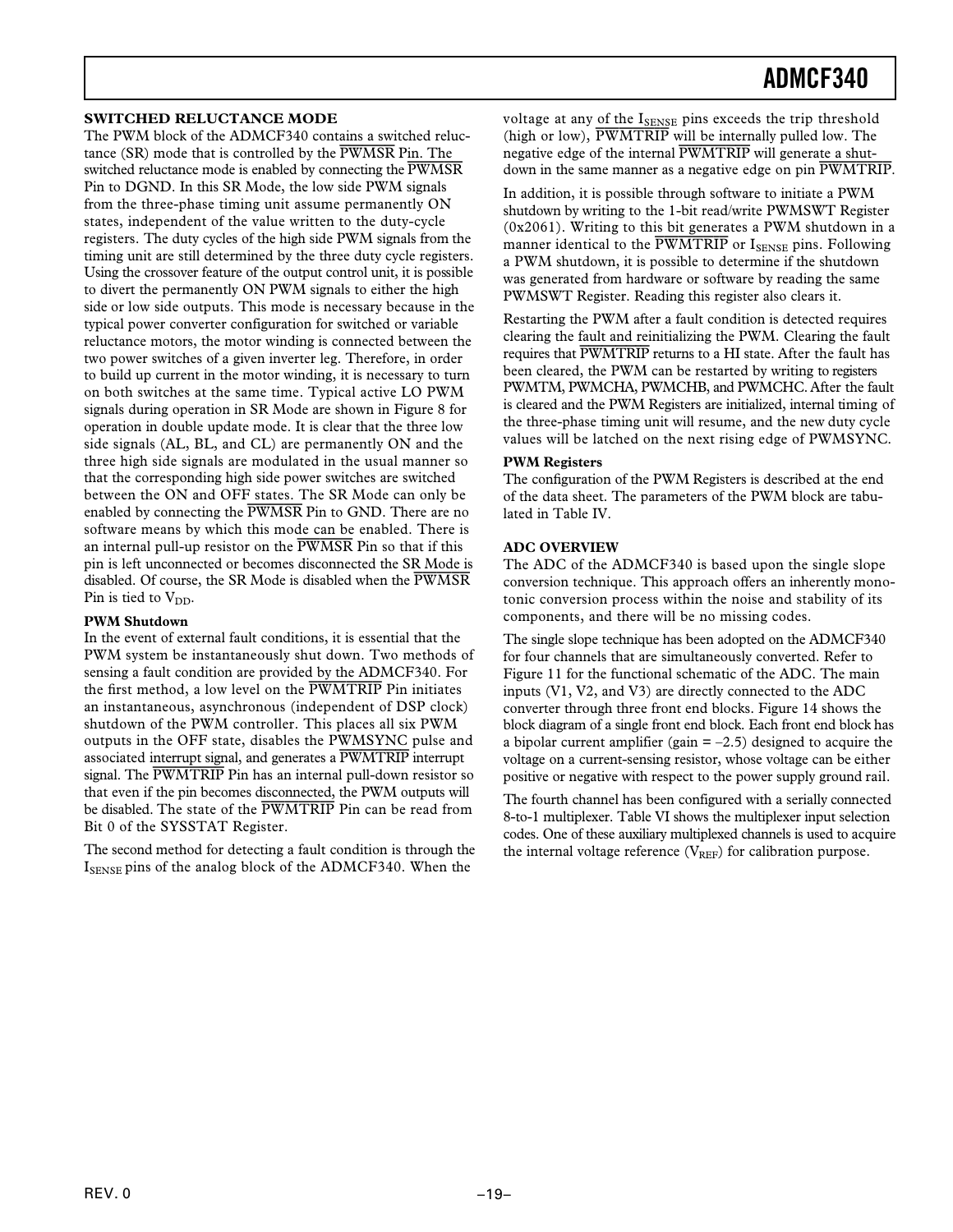

Figure 11. ADC Overview

#### **Single Slope ADC Operations**

Comparing each ADC input to a reference ramp voltage and timing the comparison of the two signals performs the conversion process. The actual conversion point is the time point intersection of the input voltage and the ramp voltage  $(V_C)$  as shown in Figure 12. This time is converted to counts by the 12-bit ADC Timer Block and is stored in the ADC registers. The ramp voltage used to perform the conversion is generated by driving a fixed current into an off-chip capacitor, where the capacitor voltage is:

$$
V_C = (I/C) \times t
$$

Following reset,  $V_C = 0$  at  $t = 0$ . This reset and the start of the conversion process are initiated by the PWMSYNC pulse, as shown in Figure 12. The width of the PWMSYNC pulse is controlled by the PWMSYNCWT Register and should be programmed according to Figure 12 to ensure complete resetting.

In order to compensate for IC process manufacturing tolerances (and to adjust for capacitor tolerances), the current source of the ADMCF340 is software programmable. The software setting of the magnitude of the ICONST current generator is accomplished by selecting one of eight steps over approximately 20% current range.

|  |  | <b>Table VI. ADC Auxiliary Channel Selection</b> |
|--|--|--------------------------------------------------|
|--|--|--------------------------------------------------|

| <b>Select</b>                  | MODECTRL(5)<br><b>ADCMUX</b> | MODECTRL(1)<br><b>ADCMUX1</b> | MODECTRL(0)<br><b>ADCMUX0</b> |
|--------------------------------|------------------------------|-------------------------------|-------------------------------|
| VAUX0                          |                              |                               |                               |
| VAUX1                          |                              |                               |                               |
| VAUX2                          |                              |                               |                               |
| VAUX3 Calibration $(V_{REF}$ ) |                              |                               |                               |
| VAUX4                          |                              |                               |                               |
| VAUX5                          |                              |                               |                               |
| VAUX6                          |                              |                               |                               |
| VAUX7                          |                              |                               |                               |

**Table VII. Port A Multiplexing**

| <b>PORTA Pin</b>   | <b>First Alternate Function (Peripheral)</b> | <b>Second Alternate Function (Peripheral)</b> |
|--------------------|----------------------------------------------|-----------------------------------------------|
| PORTA8             | AUX0 (Auxiliary PWM Output)                  | CLKOUT (System CLOCK)                         |
| PORTA7             | AUX1 (Auxiliary PWM Output)                  | PWMSYNC (PWM)                                 |
| PORTA <sub>6</sub> | DR1 (Data Receive SPORT1)                    | None                                          |
| PORTA5             | FL1 (Flag Out SPORT1)                        | DT1 (Data Transmit SPORT1)                    |
| PORTA4             | SCLK1 (Serial Clock SPORT1)                  | SCLK0 (Serial Clock SPORT0)                   |
| PORTA3             | TFS0 (Transmit Frame Sync SPORT0)            | None                                          |
| PORTA <sub>2</sub> | RFS0 (Receive Frame Sync SPORT0)             | None                                          |
| PORTA1             | DT0 (Data Transmit SPORT0)                   | None                                          |
| PORTA0             | DR0 (Data Receive SPORT0)                    | None                                          |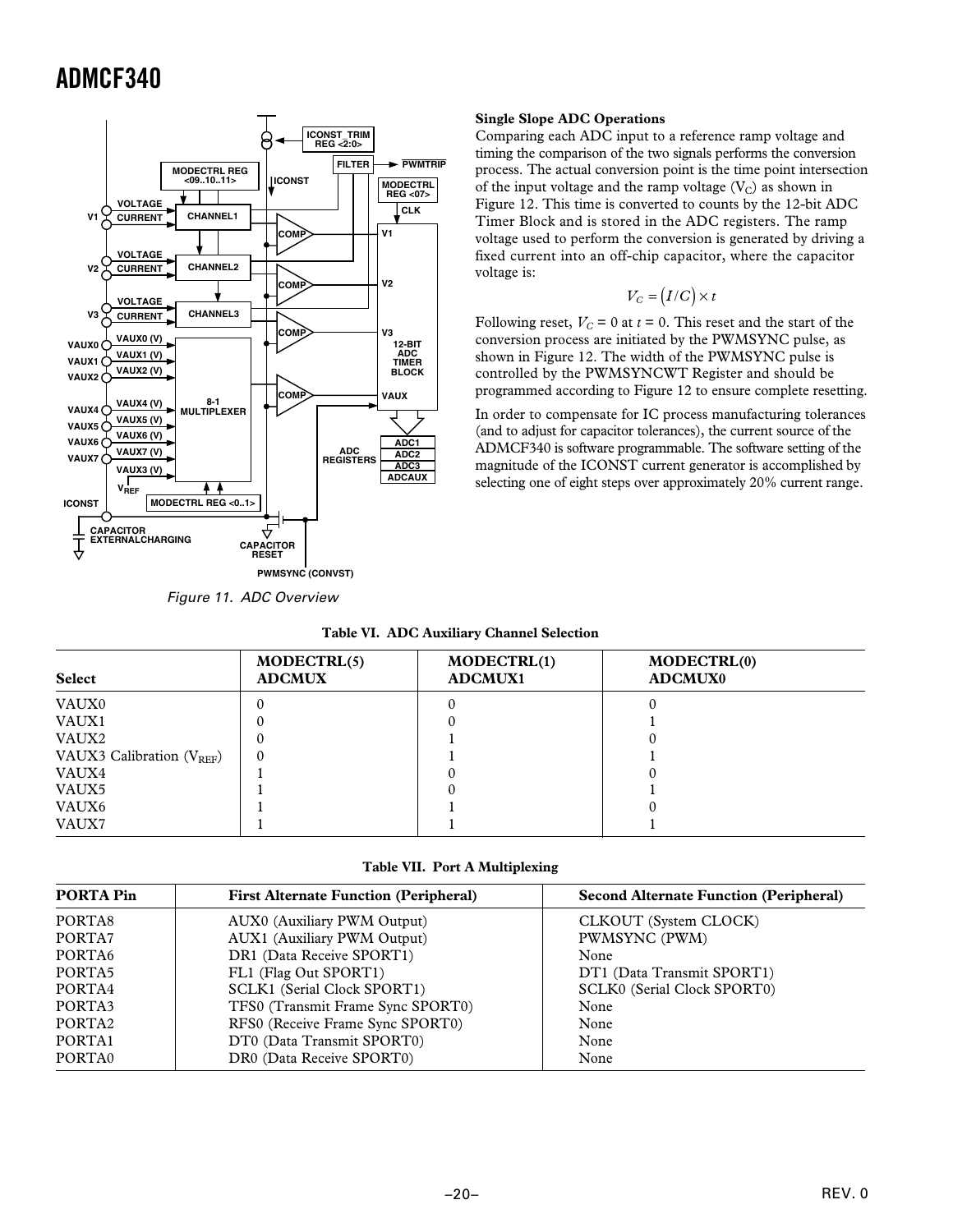

Figure 12. Analog Input Block Operation

The ADC system consists of four comparators and a single timer that may be clocked at either the DSP rate or half the DSP rate, depending on the setting of the ADCCNT bit (Bit 7) of the MODECTRL Register. When this bit is cleared, the timer counts at a slower rate of CLKIN. When this bit is set, the timer counts at CLKOUT or twice the rate of CLKIN. ADC1, ADC2, ADC3, and ADCAUX are the registers that capture the conversion times, which are the timer values when the associated comparator trips.



Figure 13. Timing Capacitor Selection

#### **ADC Resolution**

The ADC is intrinsically linked to the PWM block through the PWMSYNC pulse controlling the ADC conversion process. Because of this link, the effective resolution of the ADC is a function of both the PWM switching frequency and the rate at which the ADC counter timer is clocked. For a CLKOUT period of  $T_{CK}$  and a PWM period of  $T_{PWM}$ , the maximum count of the ADC is given by:

$$
Max Count = min (4095, (T_{PWM} - T_{CRST}) / 2 T_{CK})
$$
  
for *MODECTRL Bit* 7 = 0  
Max Count = min (4095, (T\_{PWM} - T\_{CRST}) / T\_{CK})  
for *MODECTRL Bit* 7 = 1

Where  $T_{PWM}$  is equal to the PWM period if operating in single update mode, or it is equal to half that period if operating in double update mode. For an assumed CLKOUT frequency of

20 MHz and PWMSYNC pulsewidth of 2.0 µs, the effective resolution of the ADC block is tabulated for various PWM switching frequencies in Table VIII.

| <b>PWM</b>         | $MODECTRL[7] = 0$ |                                       |              | $MODECTRL[7] = 1$              |
|--------------------|-------------------|---------------------------------------|--------------|--------------------------------|
| Frequency<br>(kHz) | Max<br>Count      | <b>Effective</b><br><b>Resolution</b> | Max<br>Count | <b>Effective</b><br>Resolution |
| 2.4                | 4095              | 12                                    | 4095         | 12                             |
| $\overline{4}$     | 2480              | >11                                   | 4095         | 12                             |
| 8                  | 1230              | >10                                   | 2460         | >11                            |
| 18                 | 535               | >9                                    | 1070         | >10                            |
| 25                 | 380               | > 8                                   | 760          | > 9                            |

**Table VIII. ADC Resolution Examples**

#### **Programmable Current Source**

The ADMCF340 has an internal current source that is used to charge an external capacitor, generating the voltage ramp used for conversion. The magnitude of the output of the current source circuit is subject to manufacturing variations and can vary from one device to the next. Therefore, the ADMCF340 includes a programmable current source whose output can always be tuned to within 5% of the target 100 µA. A 3-bit register, ICONST\_TRIM, allows the user to make this adjustment. The output current is proportional to the value written to the register: 0x0 produces the minimum output, and 0x7 produces the maximum output. The default value of ICONST\_TRIM after reset is 0x0.

Suggested implementations of the calibration routine are provided through Application Notes and code that can be found by visiting www.analog.com/motorcontrol.

#### **Charging Capacitor Selection**

The charging capacitor value is selected based on the sample (PWM) frequency desired. Too small a capacitor value will reduce the available resolution of the ADC by having the ramp voltage rise rapidly and convert too quickly, not utilizing all possible counts available in the PWM cycle. Too large a capacitor may not convert in the available PWM cycle returning 0x000. To select a charging capacitor, use Figure 13, select the sampling frequency desired, determine if the current source is to be tuned to a nominal 100 µA or left in the default (0x0 code) trim state, then determine the proper charge capacitor off the appropriate curve.



Figure 14. Analog Front End Block Diagram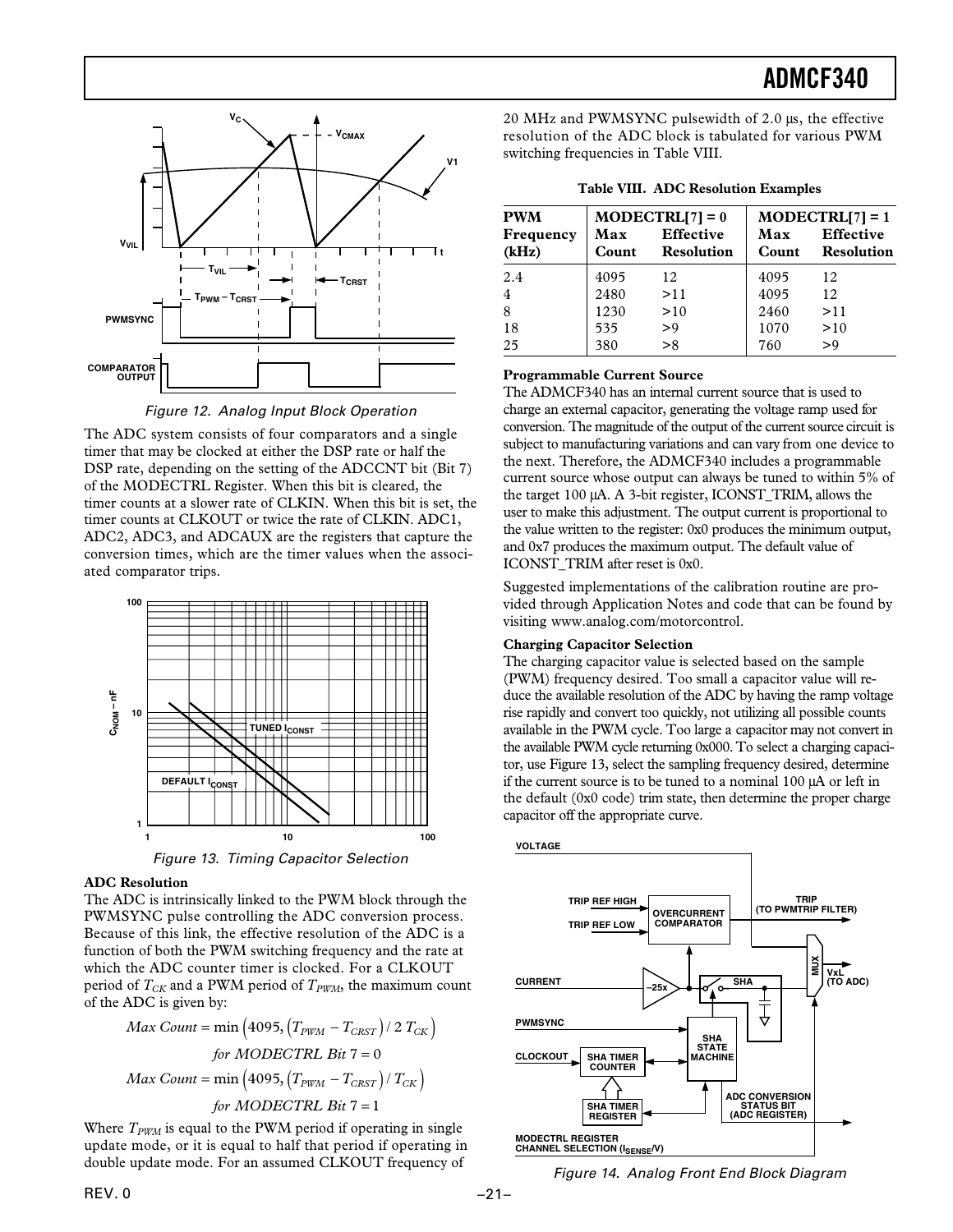#### **Analog Front End**

The main analog inputs of the ADMCF340 (ISENSE1 through  $I_{\text{SENSE}}$ 3) are connected to the ADC converter through three front end blocks. Figure 14 shows the block diagram of a single analog front end.

Each analog front end has two analog inputs: voltage and current. A 2-to-1 multiplexer selects which input will be converted; the multiplexer selection is determined by the MODECTRL Register.

The current input (ISENSE) is amplified through a bipolar amplifier (Gain –2.5). There is an output offset that matches the amplifier output signal range to the input signal range of the A/D converter. The amplifier has a built-in over current and open circuit protection. The over current protection shuts down the PWM block when the voltage at any of the ISENSE pins exceeds the trip threshold (high or low). The open-circuit protection shuts down the PWM block when any of the  $I_{\text{SENSE}}$  inputs is in high impedance (for example the current sense resistor or the current transducer is disconnected). The shut-down signals generated by the amplifiers are then OR-ed and filtered in order to avoid spurious trip caused by the switching of the power devices. The amplifier is followed by a sample-and-hold amplifier (SHA). The SHA time is user-programmable through the SHA Timer Register. The sampling time is set as a delay from the rising edge of the PWMSYNC signal and is calculated as:

### $T_{SAMPLE} = (SHA\_CNT + 2) \times T_{CK}$

The SHA Timer Counter has a minimum reload value of 0x0003, which ensures a minimum settling time of the SHA output in case the user is programming the SHA Timer Register to a value smaller than 0x0003. This means that the sampling time is programmable from 5  $T_{CK}$  to 65535  $T_{CK}$  (corresponding to 250 ns to 3.28 ms for a CLKOUT rate of 20 MHz). The sampling time, however, is limited to the rising edge of the following PWMSYNC

cycle. Each channel has an independent amplifier, SHA, and SHA timing unit/state machine. Figure 15 shows a conversion sequence of a single channel.

At the beginning of the cycle N (rising edge of PWMSYNC signal (1)), the Timer Counter is loaded with the value contained in the SHA\_CNT Register. After the Timer Counter has been reloaded, it starts counting down at the CLKOUT rate; in this phase the SHA state-machine forces the SHA in TRACK (sample) status.

When the counter reaches the value of 0x0000 (after the time  $T_{SAMPIE}$  from the rising edge of PWMSYNC), the SHA statemachine forces the SHA in HOLD status.

The conversion of the sampled value is then taking place in the cycle  $N + 1$  (from (4) to (5)) in Figure 16 and the result of the conversion is available on the ADC Register at the cycle  $N + 2$ (rising edge of PWMSYNC (5)).

On cycle  $N + 2$ , the reload value of the Timer Counter exceeds the period of the PWMSYNC signal. In this case the SHA state machine forces the SHA in HOLD status at the rising edge of PWMSYNC of the next cycle (7). The conversion then takes place on cycle  $N + 3$  and the conversion result is available on the ADC Register at the cycle  $N + 4$  (rising edge of PWMSYNC (9)).

During the acquire phase (the PWMSYNC cycle during the sampling of the input value) the conversion takes place. However, the value on the ADC Register is not considered valid. This condition is signaled by the ADC by setting the LSB of the ADC Register to high.

On cycle  $N + 4$ , at the rising edge of the PWMSYNC signal (9), the Timer Counter is reloaded with a value smaller than the PWMSYNC pulsewidth. In this case the SHA samples within the PWMSYNC pulsewidth and the conversion takes place in the same PWMSYNC cycle (from (10) to (11)).



Figure 15. ADC Conversion Sequence of a Current Input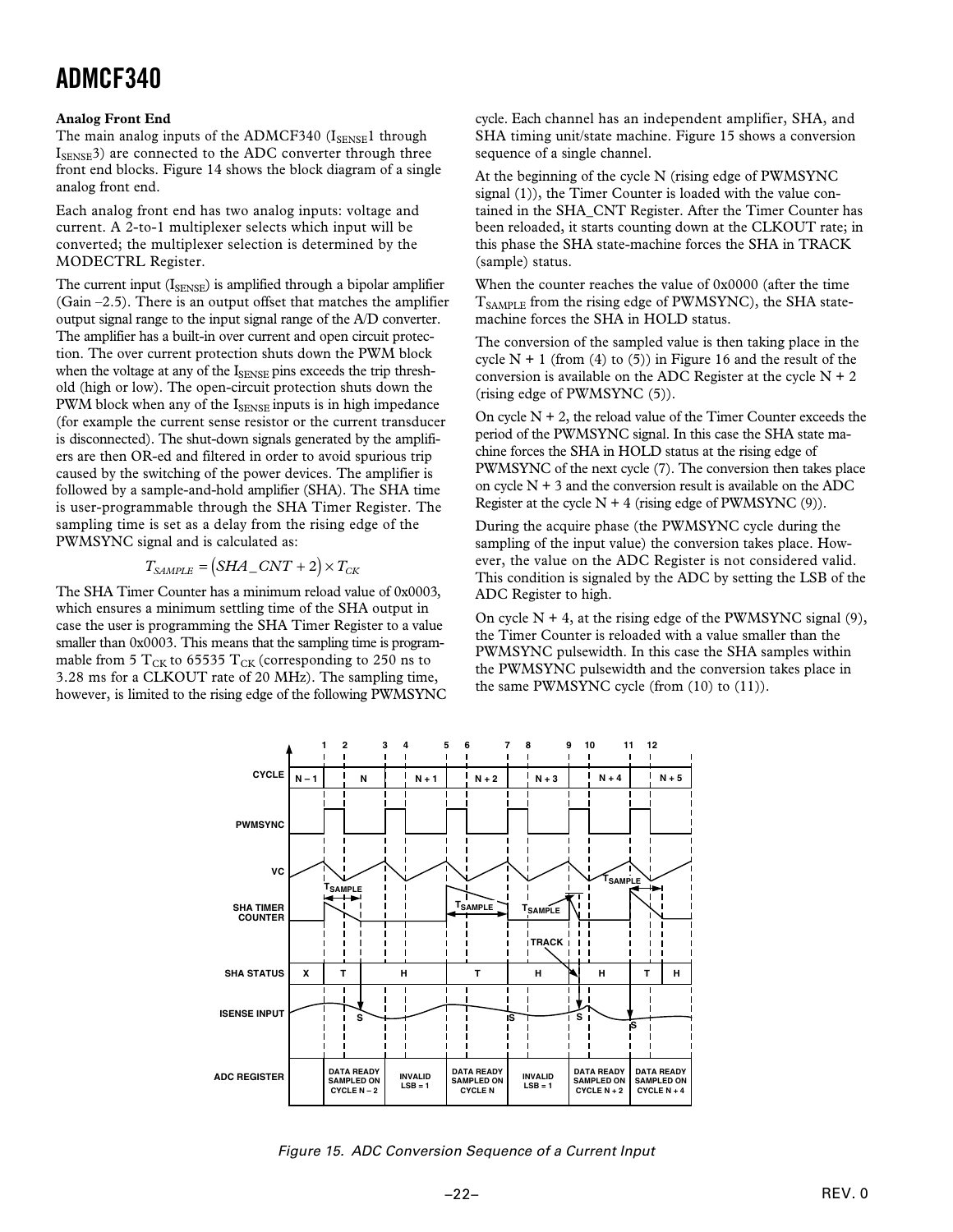| Table IX. Fundamental Characteristics of Auxiliary PWM Timer of ADMCF340 |                        |       |     |     |                           |
|--------------------------------------------------------------------------|------------------------|-------|-----|-----|---------------------------|
| <b>Parameter</b>                                                         | <b>Test Conditions</b> | Min   | Tvp | Max | Unit                      |
| Resolution<br><b>PWM</b> Frequency                                       | 10 MHz CLKIN           | 0.152 | I 6 |     | <b>Bits</b><br><b>MHz</b> |
|                                                                          |                        |       |     |     |                           |

**Table IX. Fundamental Characteristics of Auxiliary PWM Timer of ADMCF340**

#### **AUXILIARY PWM TIMERS Overview**

The ADMCF340 provides two variable frequency, variable duty cycle, 16-bit, auxiliary PWM outputs that are available at the AUX1 and AUX0 Pins. When enabled, these auxiliary PWM outputs can be used to provide switching signals to other circuits in a typical motor control system such as power factor corrected front-end converters or other switching power converters. Alternatively, by addition of a suitable filter network, the auxiliary PWM output signals can be used as simple single-bit digital-to-analog converters, which is shown in Figure 16. The auxiliary PWM system of the ADMCF340 can operate in two different modes: independent mode or offset mode. The operating mode of the auxiliary PWM system is controlled by Bit 8 of the MODECTRL Register. Setting Bit 8 of the MODECTRL Register places the auxiliary PWM system in the independent mode. In this mode, the two auxiliary PWM generators are completely independent and separate switching frequencies and duty cycles may be programmed for each auxiliary PWM output. In this mode, the 16-bit AUXTM0 Register sets the switching frequency of the signal at the AUX0 output pin. Similarly, the 16-bit AUXTM1 Register sets the switching frequency of the signal at the AUX1 pin. The fundamental time increment for the auxiliary PWM outputs is twice the DSP instruction rate (or  $2 T_{CK}$ ) and the corresponding switching periods are given by:

$$
T_{AUX0} = 2 \times (AUXTM0 + 1) \times T_{CK}
$$
  

$$
T_{AUX1} = 2 \times (AUXTM1 + 1) \times T_{CK}
$$

Since the values in both AUXTM0 and AUXTM1 can range from 0 to 0xFFFF, the achievable switching frequency of the auxiliary PWM signals may range from 152.59 Hz to 10 MHz for a CLKOUT frequency of 20 MHz. The on-time of the two auxiliary PWM signals is programmed by the two 16-bit *AUXCH*0 and *AUXCH*1 Registers, according to:

$$
T_{ON,} \quad AUX0 = 2 \times (AUXCH0) \times T_{CK}
$$

$$
T_{ON,} \quad AUX1 = 2 \times (AUXCH1) \times T_{CK}
$$

so that output duty cycles from 0% to 100% are possible. Duty cycles of 100% are produced if the on-time value exceeds the period value. Typical auxiliary PWM waveforms in independent mode are shown in Figure 17(a). When Bit 8 of the MODECTRL Register is cleared, the auxiliary PWM channels are placed in offset mode. In offset mode, the switching frequency of the two signals on the AUX0 and AUX1 Pins are identical and controlled by AUXTM0 in a manner similar to that previously described for independent mode. In addition, the on times of both the AUX0 and AUX1 signals are controlled by the AUXCH0 and AUXCH1 Registers as before.

However in this mode, the AUXTM1 Register defines the offset time from the rising edge of the signal on the AUX0 Pin to that on the AUX1 Pin according to:

$$
T_{OFFSET} = 2 \times (AUXTM1 + 1) \times T_{CK}
$$

j

For correct operation in this mode, the value written to the AUXTM1 Register must be less than the value written to the AUXTM0 Register. Typical auxiliary PWM waveforms in offset mode are shown in Figure 17(b). Again, duty cycles from 0% to 100% are possible in this mode.

In both operating modes, the resolution of the auxiliary PWM system is 16 bits only at the minimum switching frequency  $(AUXTM0 = AUXTM1 = 65535$  in independent mode, AUXTM0 = 65535 in offset mode). Obviously, as the switching frequency is increased, the resolution is reduced.

Values can be written to the auxiliary PWM Registers at any time. However, new duty cycle values written to the AUXCH0 and AUXCH1 Registers only become effective at the start of the next cycle. Writing to the AUXTM0 or AUXTM1 Registers causes the internal timers to be reset to 0 and new PWM cycles to begin. By default following a reset, Bit 8 of the MODECTRL Register is cleared, thus enabling offset mode. In addition, the registers AUXTM0 and AUXTM1 default to 0xFFFF, corresponding to the minimum switching frequency and zero offset. The on-time registers AUXCH0 and AUXCH1 default to 0x0000.



Figure 16. Auxiliary PWM Output Filter

#### **Auxiliary PWM Interface, Registers and Pins**

The registers of the auxiliary PWM system are summarized at the end of the data sheet.



(a) Independent Mode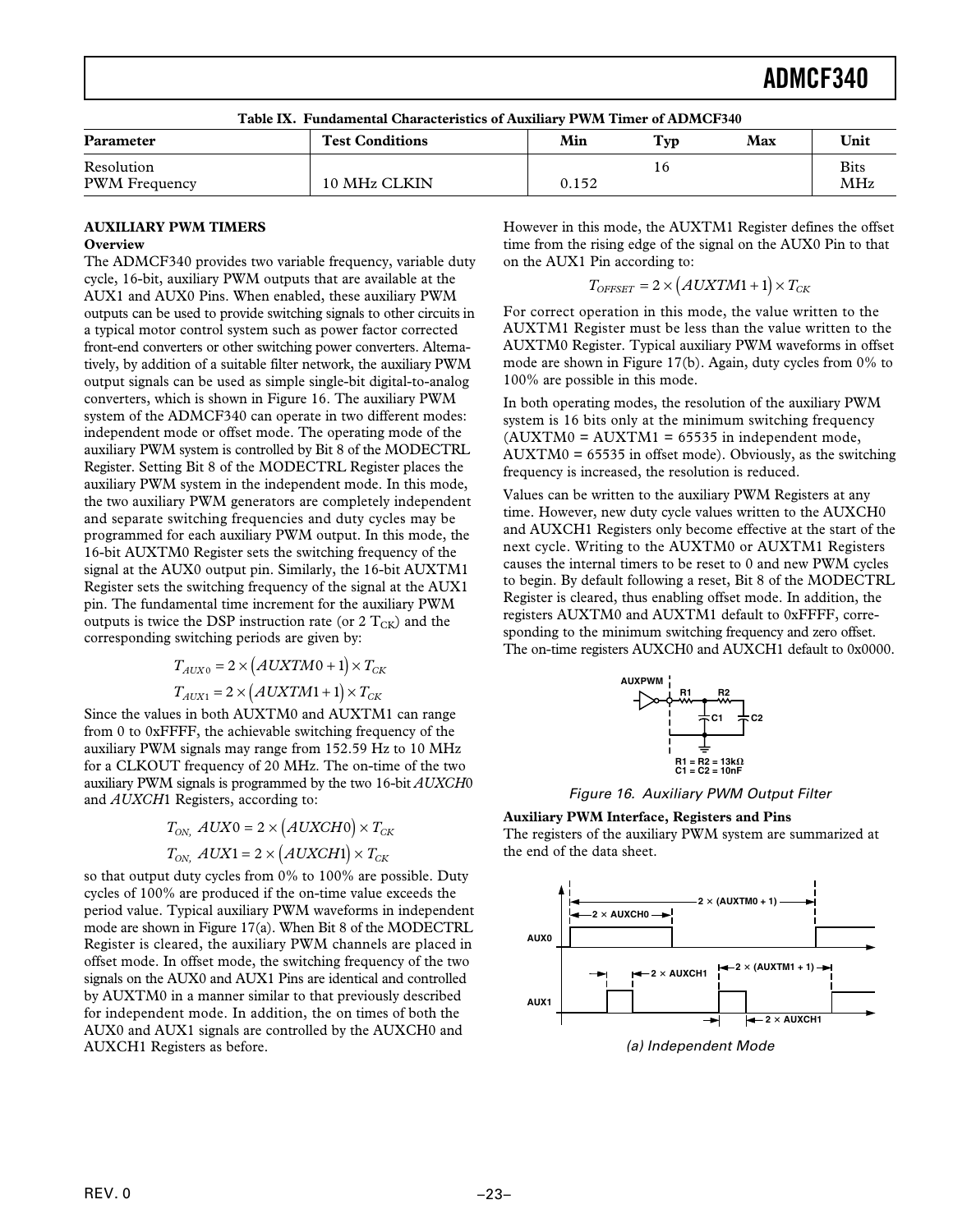

(b) Offset Mode Figure 17. Typical Auxiliary PWM Signals (All Times in Increments of  $T_{CK}$ )

#### **WATCHDOG TIMER**

The ADMCF340 incorporates a watchdog timer that can perform a full reset of the DSP and motor control peripherals in the event of software error. The watchdog timer is enabled by writing a timeout value to the 16-bit WDTIMER Register. The timeout value represents the number of CLKIN cycles required for the watchdog timer to count down to zero. When the watchdog timer reaches zero, a full DSP core and motor control peripheral reset is performed. In addition, Bit 1 of the SYSSTAT Register is set so that after a watchdog reset, the ADMCF340 can determine that the reset was due to the timeout of the watchdog timer and not an external reset. Following a watchdog reset, Bit 1 of the SYSSTAT Register may be cleared by writing zero to the WDTIMER Register. This clears the status bit but does not enable the watchdog timer.

On reset, the watchdog timer is disabled and is only enabled when the first timeout value is written to the WDTIMER Register. To prevent the watchdog timer from timing out, the user must write to the WDTIMER Register at regular intervals (shorter than the programmed WDTIMER period value). On all but the first write to WDTIMER, the particular value written to the register is unimportant, since writing to WDTIMER simply reloads the first value written to this register.

#### **PROGRAMMABLE DIGITAL INPUT/OUTPUT**

The ADMCF340 has 25 programmable digital input/output (PIO) pins. These pins are organized in two separate ports: PORTA (nine pins) and PORTB (16 pins).

The nine pins of PORTA are multiplexed with other on-chip peripheral functions. PORTB has 16 pins that are dedicated to the digital I/O function only.

Each bit of PORTA can be individually selected as PIO or the alternate function through PORTA\_SELECT Register. Bit 0 of PORTA\_SELECT controls the operation of the PA0 Pin, Bit 1 controls the operation of PA1 and so on. Setting the appropriate bit in the PORTA\_SELECT Register causes the corresponding pin to be configured as PIO. Clearing the bit selects the alternate function of the corresponding pin. Following a power-on or reset, all bits of PORTA\_SELECT are set such that PIO functionality is selected. The second alternate function of PA7 is selected by Bit 14 of the PORTA\_SELCT Register. The second alternate function of PA8 is selected by Bit 15 of PORTA\_SELECT Register. The second alternate function of PA4 and PA5 is selected by Bit 4 of MODECTRL Register (SPORT1 Mode: Boot/UART).

When a pin is operating as PIO, its direction can be set through the corresponding bit of the data direction register (PORTA\_DIR or PORTB\_DIR).

Clearing any bit of the data direction register configures the corresponding PIO as input while setting the bit configures the PIO as output.

Following a power-on or reset, all bits or PORTA\_DIR and PORTB DIR are cleared, configuring all the PIO lines as inputs.

The data of the PIOs is controlled by the data registers (PORTA\_DATA and PORTB\_DATA). These registers can be used to read data from those PIOs configured as input and write data to those configured as outputs.

Each PIO can be individually programmed to be an interrupt source by setting the corresponding bit of the interrupt enable register (PORTA\_INTEN and PORTB\_INTEN). To generate an interrupt, the corresponding bit on the data register (PORTA\_DATA and PORTB\_DATA) must change state (high-to-low or low-to-high transition). The transition can be on the corresponding pin (PIO configured as input) or by writing into the corresponding bit of the data register (PIO configured as output).

Following a change of state on the data register on a PIO configured as interrupt source the corresponding bit is set in the flag register (PORTA\_FLAG and PORTB\_FLAG) and a common PIO interrupt is generated.

Reading the flag register is possible to determine which PIO has generated the interrupt. Reading the flag register automatically clears all the bits of the register. Following a power-on or reset, all bits of the interrupt enable registers are cleared (no interrupt enabled).

Each PIO line has an internal pull-down resistor so that following a power-on or reset all the PIO lines will be read as logic lows if left unconnected.

Once a pin has been selected as PIO function, it can be set as input, output, and interrupt source (either configured as input or output).

#### **PIO Registers**

The configuration of all registers of the PIO system is shown at the end of the data sheet.

#### **INTERRUPT CONTROL**

The ADMCF340 can respond to 34 different interrupt sources with minimal overhead. Seven of these interrupts are internal DSP core interrupts and 27 are from the on-chip peripherals. The seven DSP core interrupts are SPORT0 receive and transmit, SPORT1 receive (or IRQ0 ) and transmit (or IRQ1), the internal timer, and two software interrupts. The Motor Control interrupts are the 25 PIOs and two from the PWM block (PWMSYNC pulse and *PWMTRIP*). All the on-chip peripherals interrupts are multiplexed into the DSP core via the peripheral *IRQ2* interrupt. They are also internally prioritized and individually maskable. The start address in the interrupt vector table for the ADMCF340 interrupt sources is shown in Table X. The interrupts are listed from high priority to the lowest priority. The PWMSYNC interrupt is triggered by a low-to-high transition on the PWMSYNC pulse. The *PWMTRIP* interrupt is triggered on a highto-low transition on the *PWMTRIP* pin. A PIO interrupt is detected on any change of state (high-to-low or low-to-high) on the PIO lines.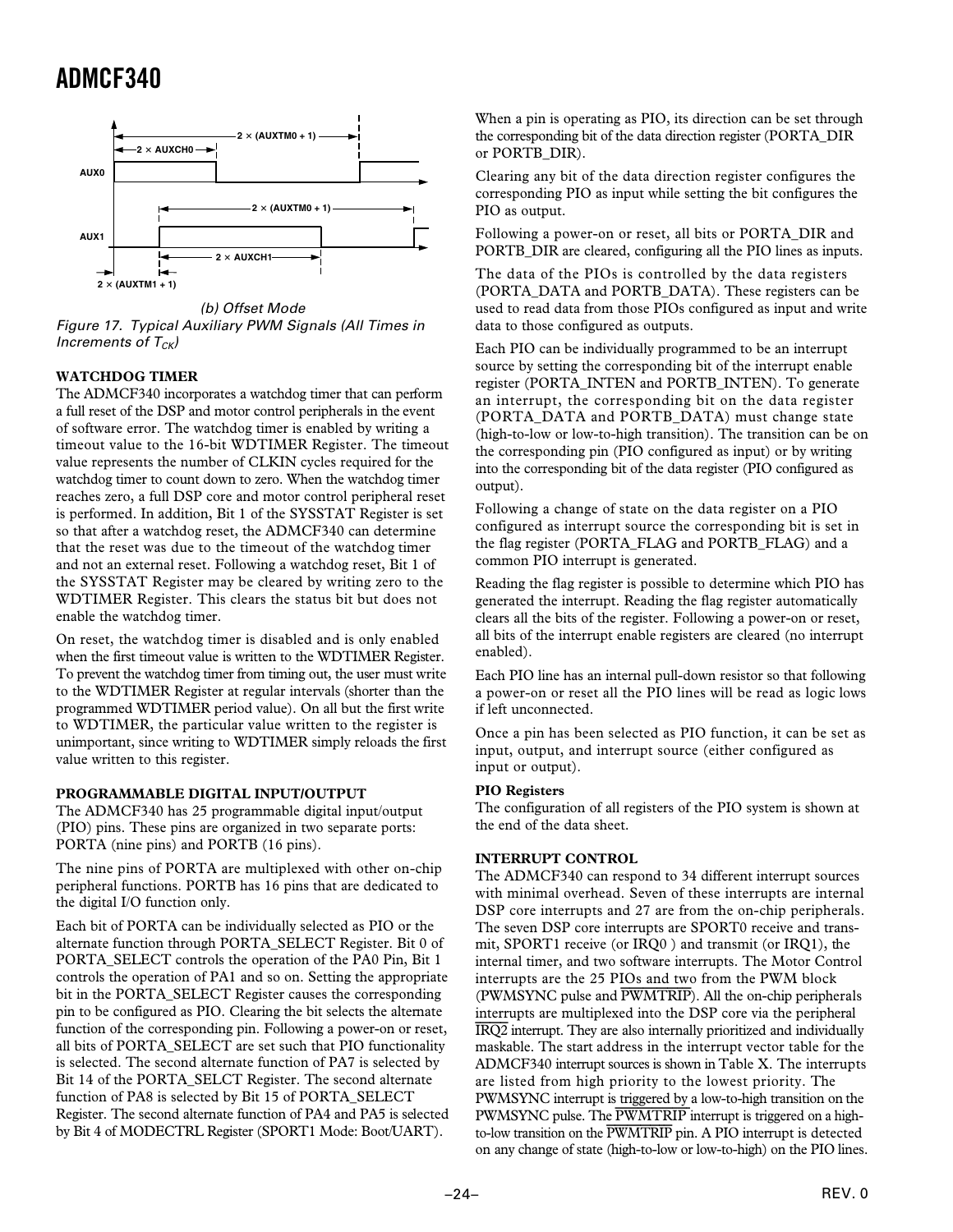The entire interrupt control system of the ADMCF340 is configured and controlled by the IFC, IMASK, and ICNTL Registers of the DSP core and the IRQFLAG Register for the PWMSYNC and *PWMTRIP* interrupts and PORTA\_FLAG Register for the PIO interrupts.

|  |  |  | Table X. Interrupt Vector Addresses |
|--|--|--|-------------------------------------|
|--|--|--|-------------------------------------|

| <b>Interrupt Source</b>             | <b>Interrupt Vector Address</b> |  |
|-------------------------------------|---------------------------------|--|
| <b>PWMTRIP</b>                      | 0x002C (Highest Priority)       |  |
| Peripheral Interrupt (IRQ2)         | 0x0004                          |  |
| <b>PWMSYNC</b>                      | 0x000C                          |  |
| <b>PIO</b>                          | 0x0008                          |  |
| Software Interrupt 1                | 0x0018                          |  |
| Software Interrupt 0                | 0x001C                          |  |
| SPORT0 Transmit Interrupt           | 0x0010                          |  |
| <b>SPORT0</b> Receive Interrupt     | 0x0014                          |  |
| SPORT1 Transmit Interrupt (or IRQ1) | 0x0020                          |  |
| SPORT1 Receive Interrupt (or IRO0)  | 0x0024                          |  |
| Timer                               | 0x0028 (Lowest Priority)        |  |

#### **Interrupt Masking**

Interrupt masking (or disabling) is controlled by the IMASK Register of the DSP core. This register contains individual bits that must be set to enable the various interrupt sources. If any peripheral interrupt is to be enabled, the *IRQ2* interrupt enable bit (Bit 9) of the IMASK Register must be set. The configuration of the IMASK Register of the ADMCF340 is shown at the end of the data sheet.

#### **Interrupt Configuration**

The IFC and ICNTL Registers of the DSP core control and configure the interrupt controller of the DSP core. The IFC Register is a 16-bit register that may be used to force and/or clear any of the eight DSP interrupts. Bits 0 to 7 of the IFC Register may be used to clear the DSP interrupts while Bits 8 to 15 can be used to force a corresponding interrupt. Writing to Bits 11 and 12 in IFC is the only way to create the two software interrupts. The ICNTL Register is used to configure the sensitivity (edge or level) of the *IRQ0*, *IRQ1,* and *IRQ2* interrupts and to enable/ disable interrupt nesting. Setting Bit 0 of ICNTL configures the *IRQ0* as edge-sensitive, while clearing the bit configures it for level-sensitive. Bit 1 is used to configure the *IRQ1* interrupt and Bit 2 is used to configure the *IRQ2* interrupt. It is recommended that the *IRQ2* interrupt always be configured for level-sensitive as this ensures that no peripheral interrupts are lost. Setting Bit 4 of the ICNTL Register enables interrupt nesting. The configuration of both IFC and ICNTL Registers is shown at the end of the data sheet.

#### **INTERRUPT OPERATION**

Following a reset, the ROM code on the ADMCF340 must copy a default interrupt vector table into program memory RAM from address 0x0000 to 0x002F. Since each interrupt source has a dedicated four word space in this vector table, it is possible to code short interrupt service routines (ISR) in place. Alternatively, it may be necessary to insert a JUMP instruction to the appropriate start address of the interrupt service routine if more memory is required for the ISR. When an interrupt occurs, the program sequencer ensures that there is no latency (beyond synchronization delay) when processing unmasked interrupts. In the case of the Timer, SPORT0, SPORT1 and software interrupts,

the interrupt controller automatically jumps to the appropriate location in the interrupt vector table. At this point, a JUMP instruction to the appropriate ISR is required. Motor control peripheral interrupts are slightly different. When a peripheral interrupt is detected, a bit is set in the IRQFLAG Register for PWMSYNC and *PWMTRIP* or in the PORTA\_FLAG Register for a PIO interrupt, and the *IRQ2* line is pulled low until all pending interrupts are acknowledged. The DSP software must determine the source of the interrupts by reading IRQFLAG register. If more than one interrupt occurs simultaneously, the higher priority interrupt service routine is executed. Reading the IRQFLAG Register clears the *PWMTRIP* and PWMSYNC bits and acknowledges the interrupt, thus allowing further interrupts when the ISR exits. A user's PIO interrupt service routine must read the PORTA\_FLAG Register to determine which PIO port is the source of the interrupt. Reading register PORTA\_FLAG clears all bits in the registers and acknowledges the interrupt, thus allowing further interrupts after the ISR exits. The configuration of all these registers is shown at the end of the data sheet.

#### **SYSTEM CONTROLLER**

The system controller block of the ADMCF340 performs the following functions:

- 1. Manages the interface and data transfer between the DSP core and the motor control peripherals
- 2. Handles interrupts generated by the motor control peripherals and generates a DSP core interrupt signal *IRQ2*
- 3. Controls the ADC multiplexer select lines
- 4. Enables PWMTRIP and PWMSYNC interrupts
- 5. Controls the multiplexing of the SPORT1 and SPORT0 pins
- 6. Controls the PWM single/double update mode
- 7. Controls the ADC conversion time modes and the SHA timers
- 8. Controls the auxiliary PWM operation mode
- 9. Contains a status register (SYSSTAT) that indicates the state of the PWMTRIP Pin, the watchdog timer, and the PWM timer
- 10. Performs a reset of the motor control peripherals and control registers following a hardware, software, or watchdog initiated reset

#### **SPORT1 and SPORT0 Control**

The ADMCF340 has two serial ports: SPORT0 and SPORT1. SPORT1 is available with a limited number of pins and is mainly intended as a secondary port for Development Tools interfacing and/or for Code Booting from an external serial memory. Figure 18 shows the internal multiplexing of the SPORT0 and SPORT1 signals. SPORT0 is intended as general-purpose communication port. SPORT0 can support the following operating modes: SPORT, UART, and SPI.

#### **SPORT1 Configuration**

There are two operating modes for SPORT1: Boot Mode and UART Mode. These modes are selectable through Bit 4 of MODECTRL Register. With SPORT1 in Boot Mode, SPORT1 serial clock (SCLK1) is externally available through the SCLK1/ SCLK0 pin. The signal SCLK1 is used to drive the external serial memory input clock.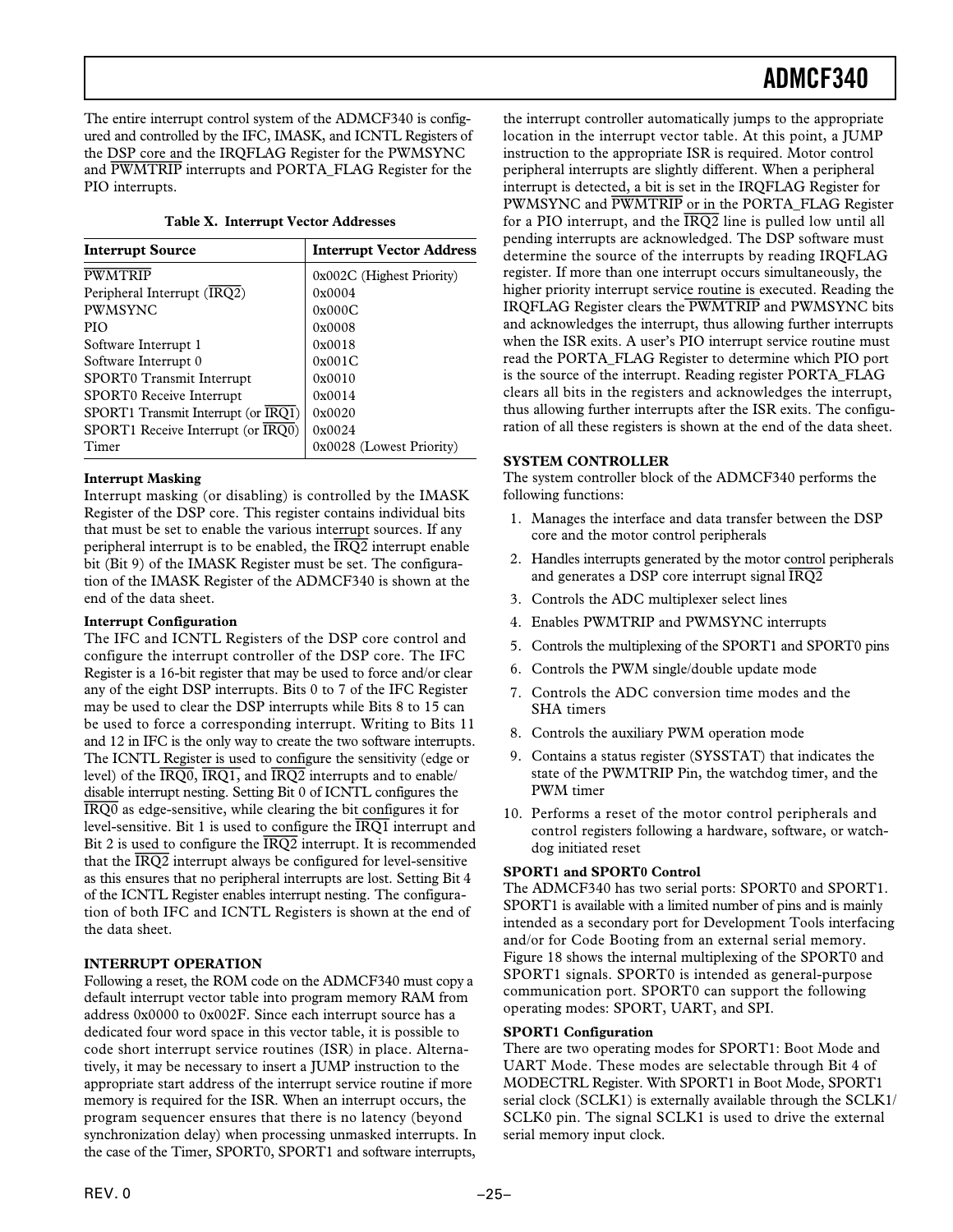Also SPORT1 Flag signal (FL1) is externally available through the FL1/DT1 Pin. This signal is used to drive the external serial memory input reset.

With SPORT1 configured in UART Mode, the SPORT0 serial clock (SCLK0) is externally available through the SCLK1/ SCLK0 Pin. The SPORT1 data transmit (DT1) is externally available through the FL1/DT1 Pin.

#### **SPORT0 Configuration**

SPORT0 can be configured in the following modes:

SPORT Mode UART Mode SPI Mode

SPORT0 can be configured for UART Mode. In this mode, the DR0 and RFS0 signals of the internal serial port are connected together.

SPORT0 can be configured to operate as master SPI interface. The SPI Mode is set through Bit 14 of MODECTRL Register. When SPORT0 is configured as SPI interface, the SPORT I/O pins assume the configuration shown in Table XI.

The Slave Select Pin automatically generates the select signal at each word transfer. This pin can also be used as a general purpose I/O during the SPI transfer without affecting the SPORT operations.

The SPI clock polarity and phase are configurable through Bits 13 and 12 of MODECTRL Register. The SPI transfer using clock phase is shown in Figure 19 and Figure 20.



Figure 18. SPORT0 and SPORT1 Internal Multiplexing (Simplied Diagram)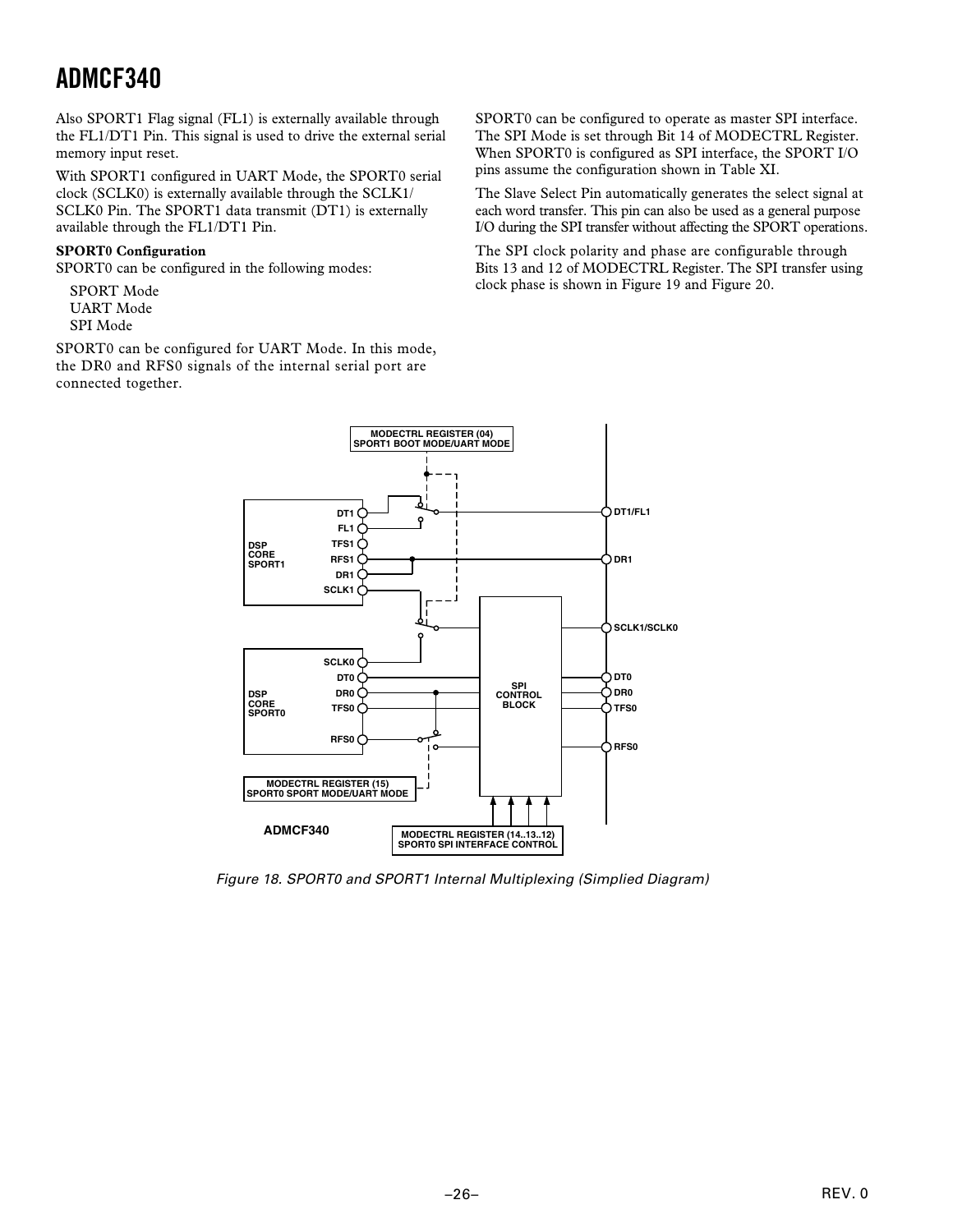#### **Table XI. SPORT0 Pin Assignment in SPI Mode**

| <b>SPORT I/O Signal</b> | <b>SPI</b> Mode                  | <b>SPI MODE I/O</b> |
|-------------------------|----------------------------------|---------------------|
| DT0 (Data Transmit)     | MOSI (Master Output/Slave Input) | Output              |
| DR <sub>0</sub>         | MISO (Master Input Slave Output) | Input               |
| TFS0                    | SS (Slave Select)                | Output              |
| RFS <sub>0</sub>        | Unused                           | N/A                 |
| SCLK0                   | SCK (Serial Clock)               | Output              |



**NOTE 1. LSB OF PREVIOUSLY TRANSMITTED WORD 2. UNDEFINED**





Figure 20. SPI Transfer Using Clock Phase CPHA = 1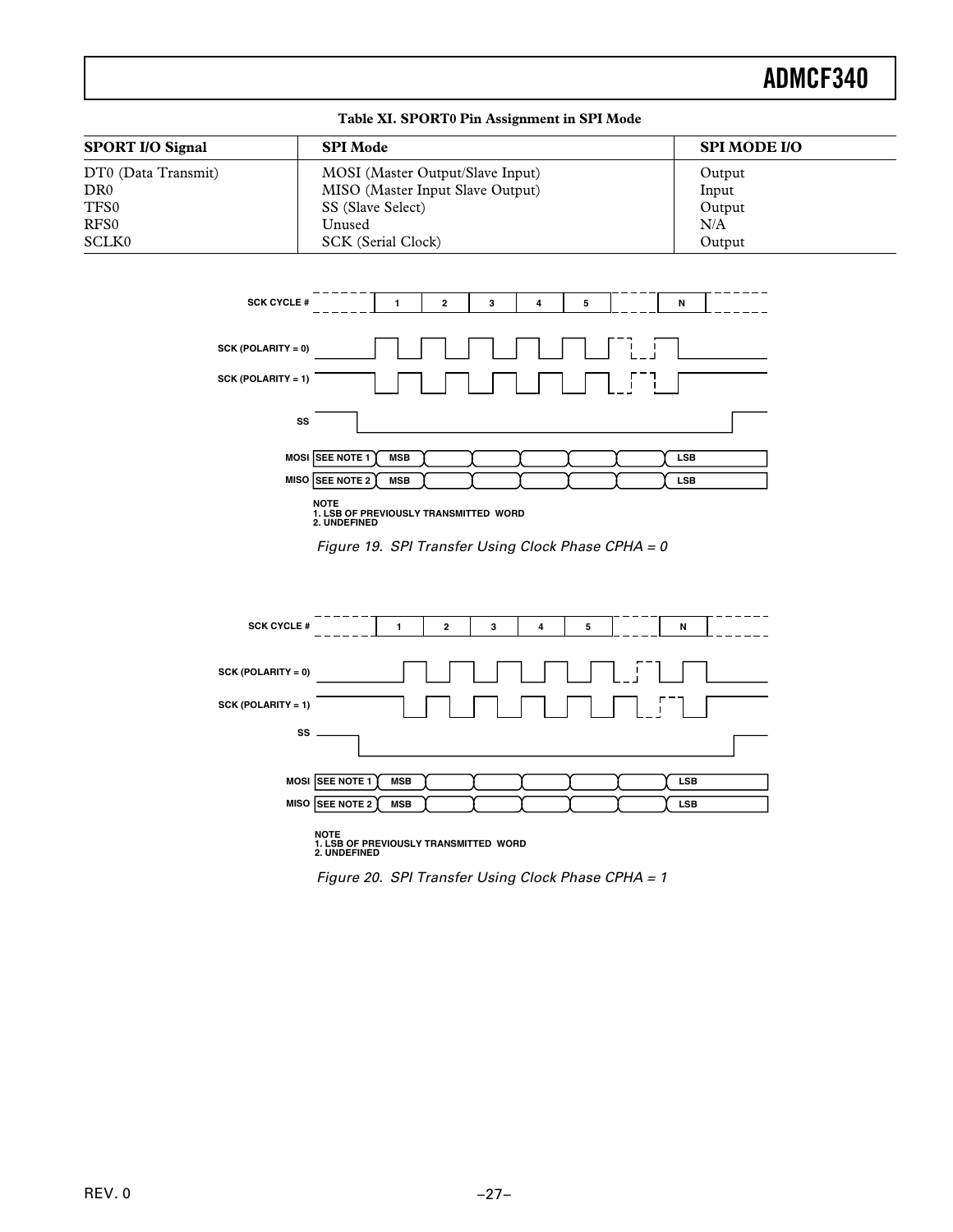|  | Table XII. Peripheral Register Map |  |  |
|--|------------------------------------|--|--|
|--|------------------------------------|--|--|

| <b>Address</b> |                                     |                  |                                        |
|----------------|-------------------------------------|------------------|----------------------------------------|
| (HEX)          | Name                                | <b>Bits Used</b> | <b>Function</b>                        |
| 0x2000         | ADC1                                | $[15 \ldots 4]$  | ADC Results for $V1/I_{\text{SENSE}}1$ |
| 0x2001         | ADC <sub>2</sub>                    | $[15 \ldots 4]$  | ADC Results for V2/ISENSE2             |
| 0x2002         | ADC3                                | $[15 \ldots 4]$  | ADC Results for $V3/I_{\text{SENSE}}3$ |
| 0x2003         | <b>ADCAUX</b>                       | $[15 \ldots 4]$  | ADC Results for VAUX                   |
| 0x2004         | PORTA_DIR                           | $[8 \ldots 0]$   | PA8PA0 Pins Direction Setting          |
| 0x2005         | PORTA_DATA                          | $[8 \ldots 0]$   | PA8PA0 Pins Input/Output Data          |
| 0x2006         | PORTA_INTEN                         | $[8 \ldots 0]$   | PA8PA0 Pins Interrupt Enable           |
| 0x2007         | PORTA_FLAG                          | $[8 \ldots 0]$   | <b>PORTA Pins Interrupt Status</b>     |
| 0x2008         | <b>PWMTM</b>                        | $[15 \ldots 0]$  | <b>PWM</b> Period                      |
| 0x2009         | PWMDT                               | $[9 \ldots 0]$   | PWM Dead Time                          |
| 0x200A         | PWMPD                               | $[9 \ldots 0]$   | <b>PWM Pulse Deletion Time</b>         |
| 0x200B         | <b>PWMGATE</b>                      | $[9 \ldots 0]$   | PWM Gate Drive Configuration           |
| 0x200C         | <b>PWMCHA</b>                       | $[15 \ldots 0]$  | PWM Channel A Pulsewidth               |
| 0x200D         | PWMCHB                              | $[15 \ldots 0]$  | PWM Channel B Pulsewidth               |
| 0x200E         | PWMCHC                              | $[15 \ldots 0]$  | PWM Channel C Pulsewidth               |
| 0x200F         | PWMSEG                              | $[8 \ldots 0]$   | <b>PWM Segment Select</b>              |
| 0x2010         |                                     |                  |                                        |
|                | AUXCH <sub>0</sub><br><b>AUXCH1</b> | $[7 \ldots 0]$   | AUX PWM Output 0                       |
| 0x2011         |                                     | $[7 \ldots 0]$   | <b>AUX PWM Output 1</b>                |
| 0x2012         | AUXTM0                              | $[7 \ldots 0]$   | Auxiliary PWM Frequency Value          |
| 0x2013         | AUXTM1                              | $[7 \ldots 0]$   | Auxiliary PWM Frequency Value/Offset   |
| 0x2014         |                                     |                  | Reserved                               |
| 0x2015         | MODECTRL                            | $[8 \ldots 0]$   | Mode Control Register                  |
| 0x2016         | <b>SYSSTAT</b>                      | $[3 \ldots 0]$   | <b>System Status</b>                   |
| 0x2017         | <b>IRQFLAG</b>                      | $[1 \ldots 0]$   | <b>Interrupt Status</b>                |
| 0x2018         | <b>WDTIMER</b>                      | $[15 \ldots 0]$  | Watchdog Timer                         |
| 0x201943       |                                     |                  | Reserved                               |
| 0x2044         | PORTB_DIR                           | $[15 \ldots 0]$  | PB15PB0 Pin Direction Setting          |
| 0x2045         | PORTB_DATA                          | $[15 \ldots 0]$  | PB15PB0 Data and Mode Control          |
| 0x2046         | PORTB_INTEN                         | $[15 \ldots 0]$  | PB15PB0 Pin Interrupt Enable           |
| 0x2047         | PORTB_FLAG                          | $[15 \ldots 0]$  | PB15PB0 Pin Interrupt Status           |
| 0x2048         |                                     |                  | Reserved                               |
| 0x2049         | PORTA_SELECT                        | $[15 \ldots 0]$  | PIO Mode Select                        |
| 0x204A5F       |                                     |                  | Reserved                               |
| 0x2060         | PWMSYNCWT                           | $[7 \ldots 0]$   | <b>PWMSYNC Pulsewidth</b>              |
| 0x2061         | <b>PWMSWT</b>                       | [0]              | PWM S/W Trip Bit                       |
| 0x206267       |                                     |                  | Reserved                               |
| 0x2068         | ICONST_TRIM                         | [20]             | ICONST_TRIM                            |
| 0x2069         | SHA1_TM                             | [150]            | Sample and Hold Timer                  |
| 0x206A         | SHA2_TM                             | [150]            | Sample and Hold Timer                  |
| 0x206B         | SHA3_TM                             | [150]            | Sample and Hold Timer                  |
| 0x2070         |                                     |                  | Reserved                               |
| 0x2080         | <b>FMCR</b>                         | [150]            | Flash Memory Control Register          |
| 0x2081         | <b>FMAR</b>                         | [110]            | Flash Memory Address Register          |
| 0x2082         | <b>FMDRH</b>                        | [130]            | Flash Memory Data Register High        |
| 0x2083         | <b>FMDRL</b>                        | [150]            | Flash Memory Data Register Low         |
| 0x2084FF       |                                     |                  | Reserved                               |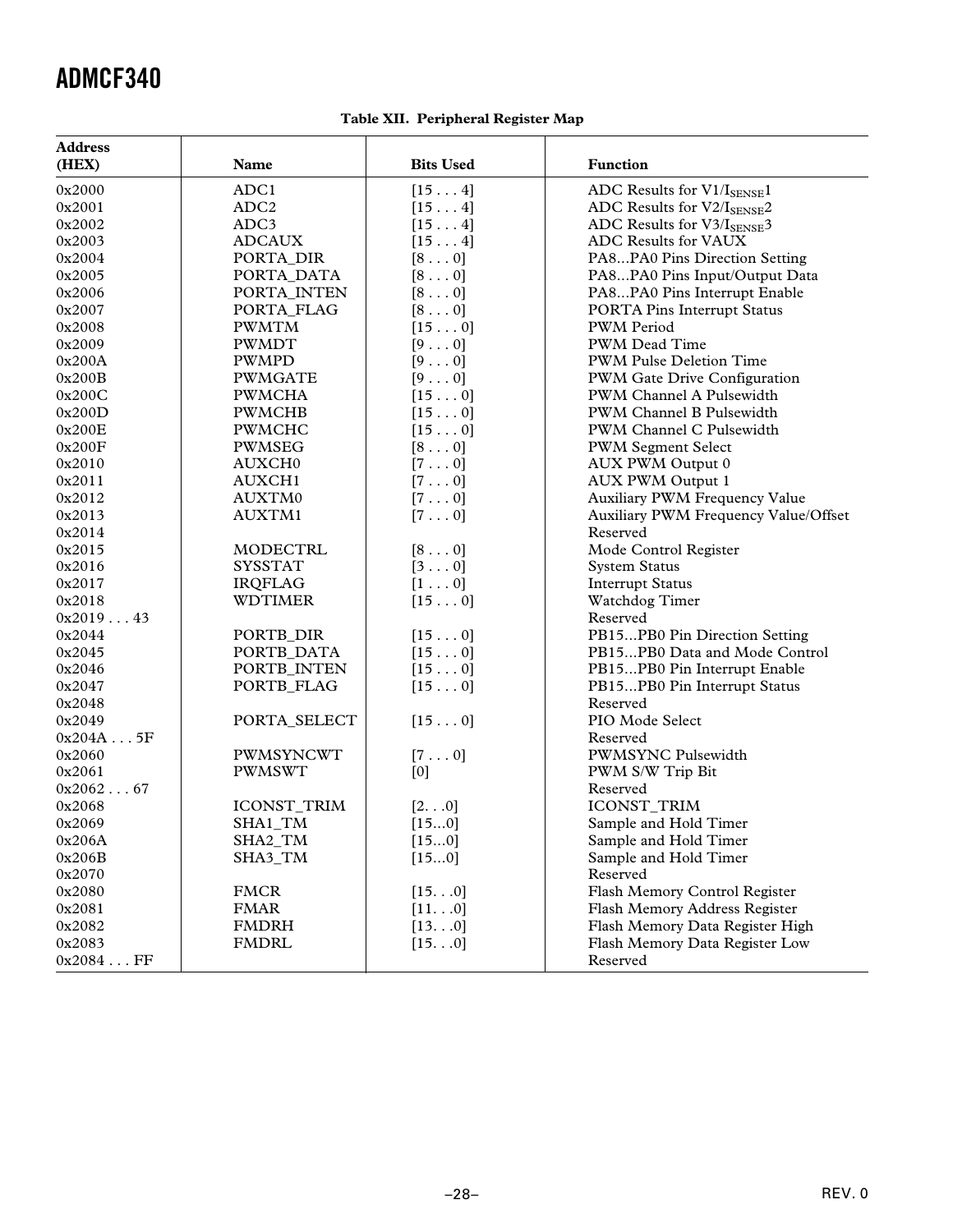| <b>Address</b> | <b>Name</b>         | <b>Bits</b>     | <b>Function</b>                           |
|----------------|---------------------|-----------------|-------------------------------------------|
| 0x3FFA         | SPORT0_Rx_Words1    | [150]           | Multichannel Receive Word Enables         |
| 0x3FF9         | SPORTO Rx Words0    | [150]           | Multichannel Receive Word Enables         |
| 0x3FF8         | SPORTO Tx Words1    | [150]           | <b>Multichannel Transmit Word Enables</b> |
| 0x3FF7         | SPORT0_Tx_Words0    | [150]           | Multichannel Transmit Word Enables        |
| 0x3FF6         | SPORT0_Ctrl_Reg     | [150]           | Control Register                          |
| 0x3FF5         | SPORT0 Sclkdiv      | [150]           | Serial Clock Divide Modulus               |
| 0x3FF4         | SPORT0 Rfsdiv       | [150]           | Receive Frame Sync Divide Modulus         |
| 0x3FF3         | SPORT0_Autobuf Ctrl | [150]           | Autobuffer Control Register               |
| 0x3FF2         | SPORT1_Ctrl_Reg     | [150]           | Control Register                          |
| $0x3$ FFF      | <b>SYSCNTL</b>      | [150]           | <b>System Control Register</b>            |
| $0x3$ FFE      | <b>MEMWAIT</b>      | [150]           | Memory Wait State Control Register        |
| 0x3FFD         | <b>TPERIOD</b>      | $[15 \ldots 0]$ | <b>Interval Timer Period Register</b>     |
| 0x3FFC         | <b>TCOUNT</b>       | $[15 \ldots 0]$ | <b>Interval Timer Count Register</b>      |
| 0x3FFB         | <b>TSCALE</b>       | $[7 \ldots 0]$  | <b>Interval Timer Scale Register</b>      |
| 0x3FFAF3       |                     |                 | Reserved                                  |
| 0x3FF2         | SPORT1 CTRL REG     | [150]           | SPORT1 Control Register                   |
| 0x3FF1         | SPORT1_SCLKDIV      | [150]           | SPORT1 Clock Divide Register              |
| 0x3FF0         | SPORT1_RFSDIV       | [150]           | SPORT1 Receive Frame Sync Divide          |
| 0x3FEF         | SPORT1 AUTOBUF CTRL | $[15 \ldots 0]$ | SPORT1 Autobuffer Control Register        |

#### **Table XIII. DSP Core Registers**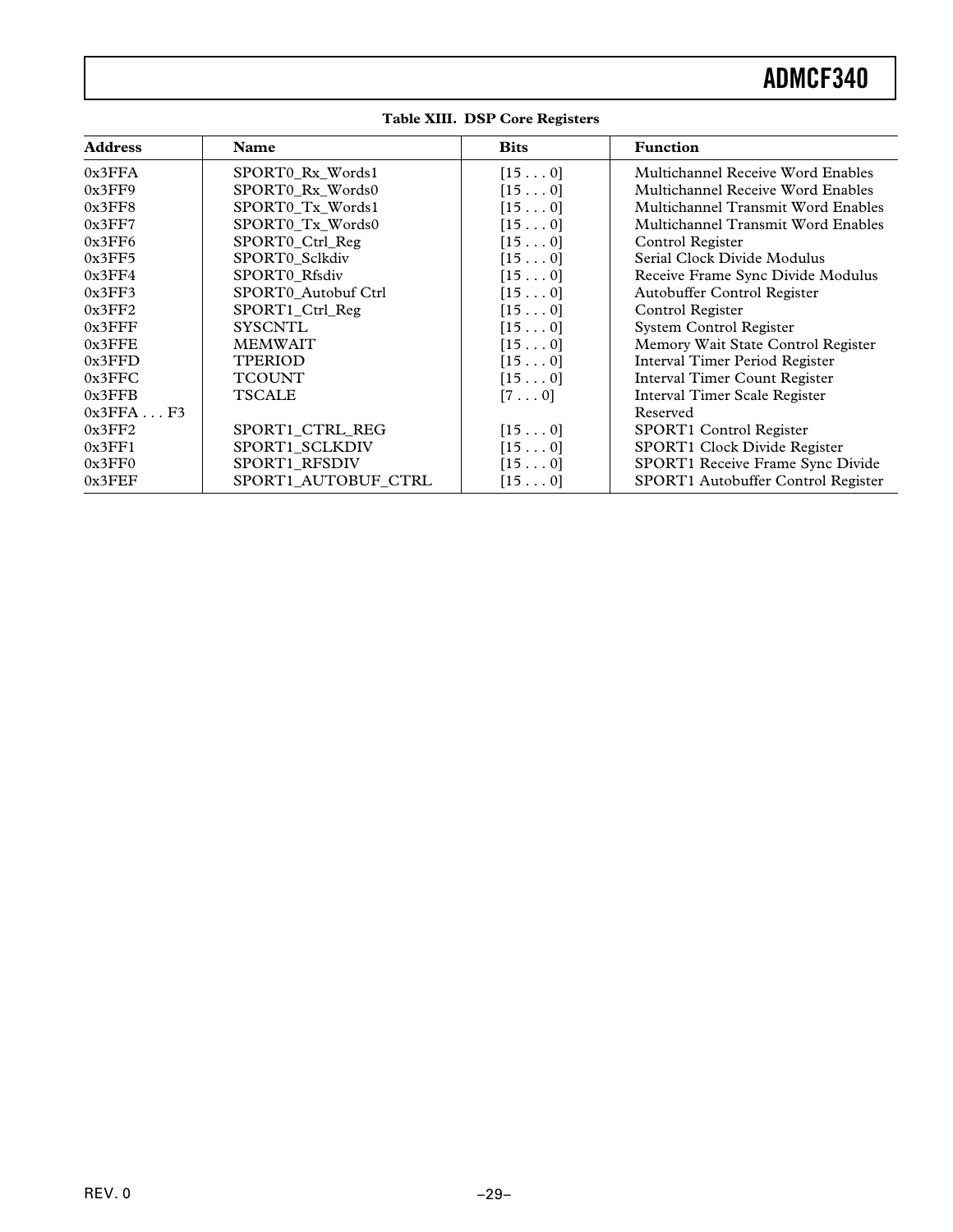

Figure 21. Configuration of Flash Memory Registers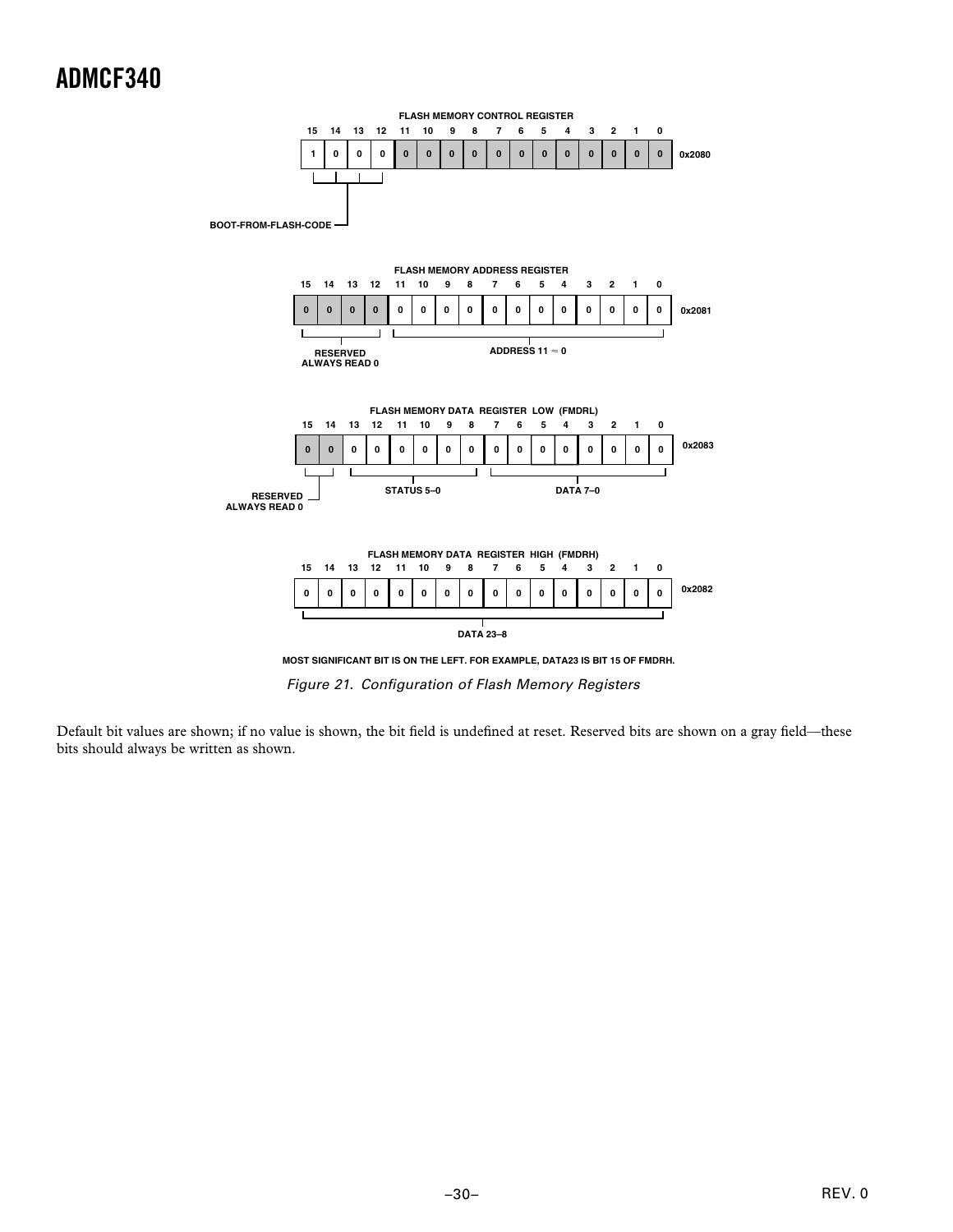

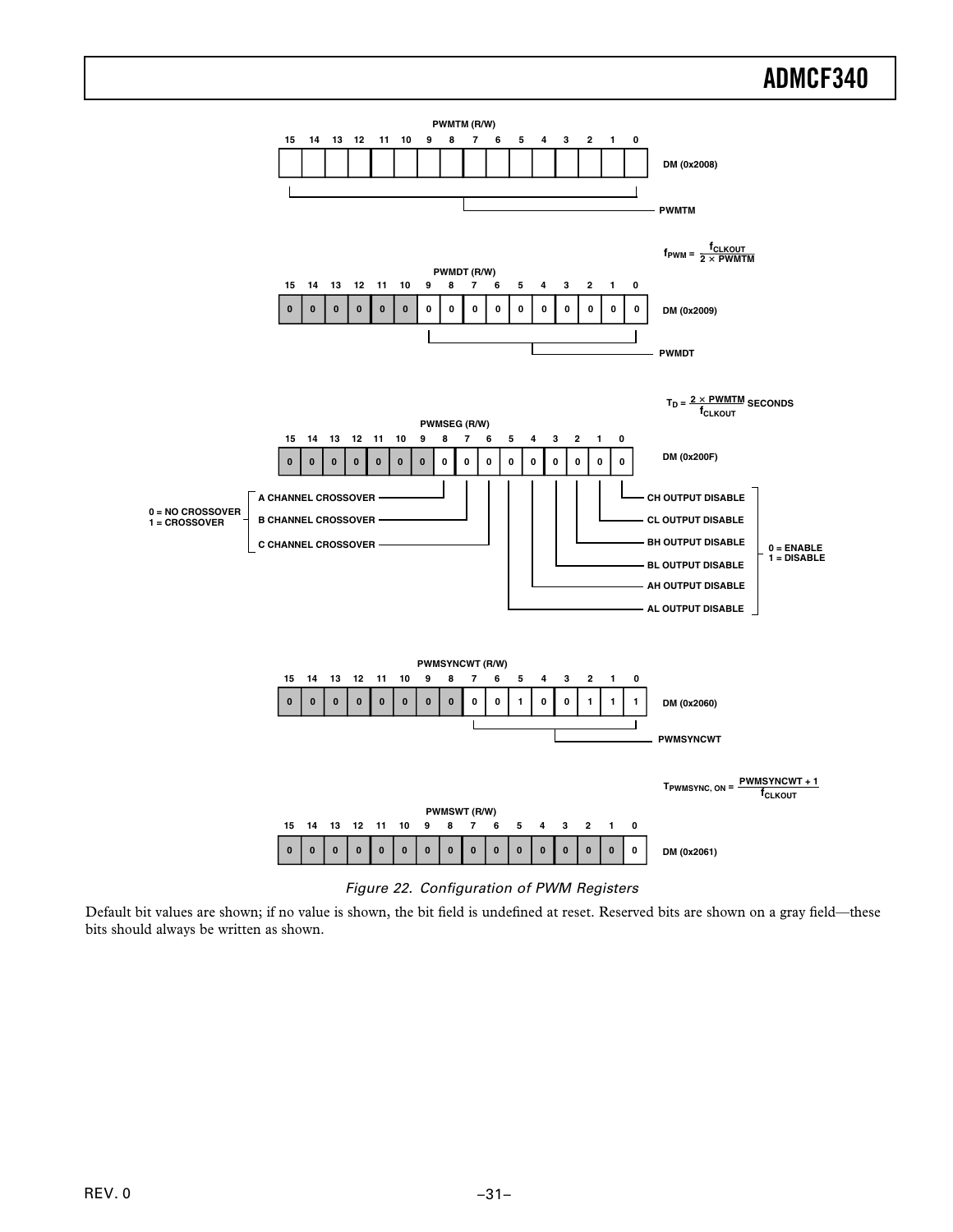

Figure 23. Configuration of Additional PWM Registers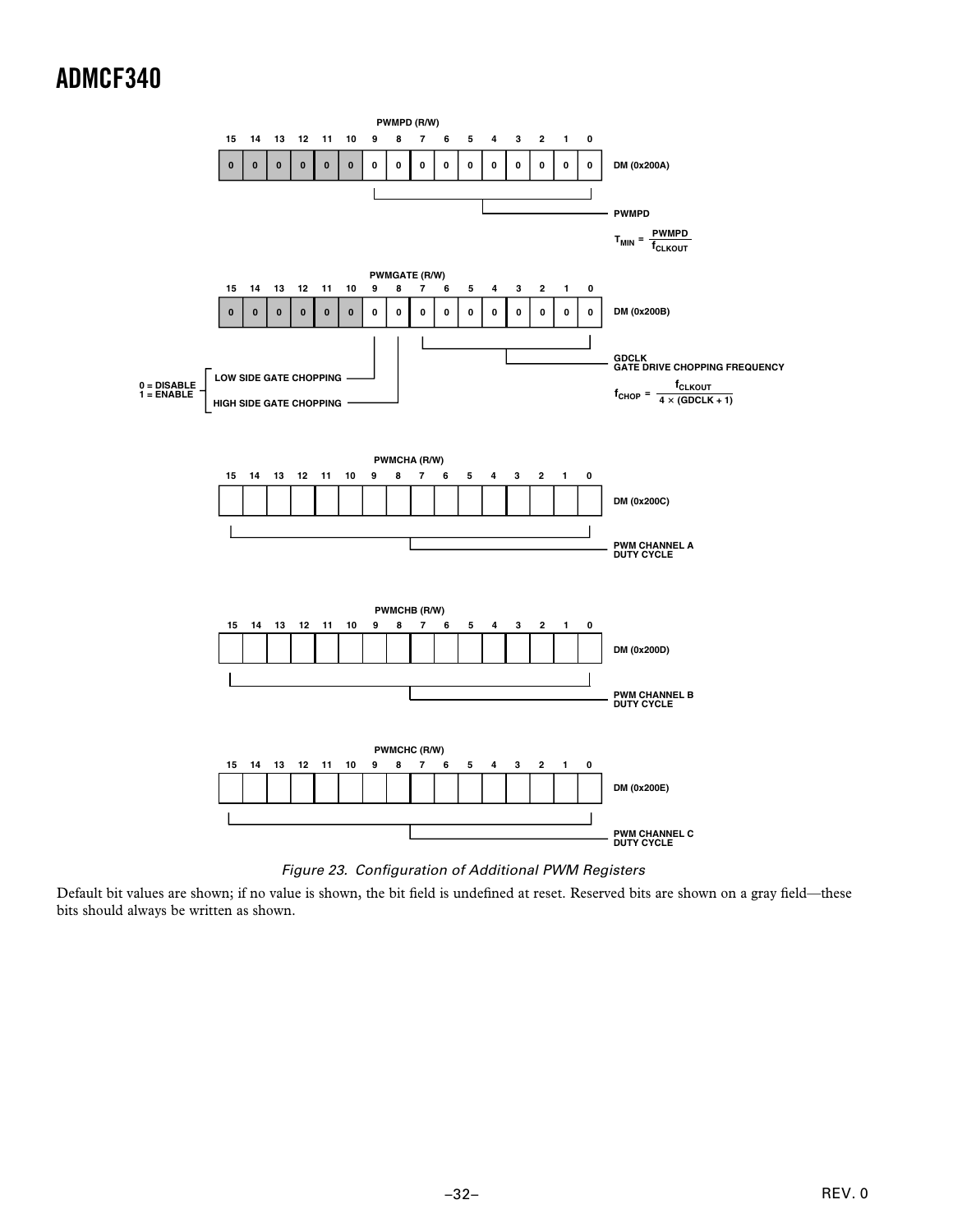

Figure 24. Configuration of PIO Registers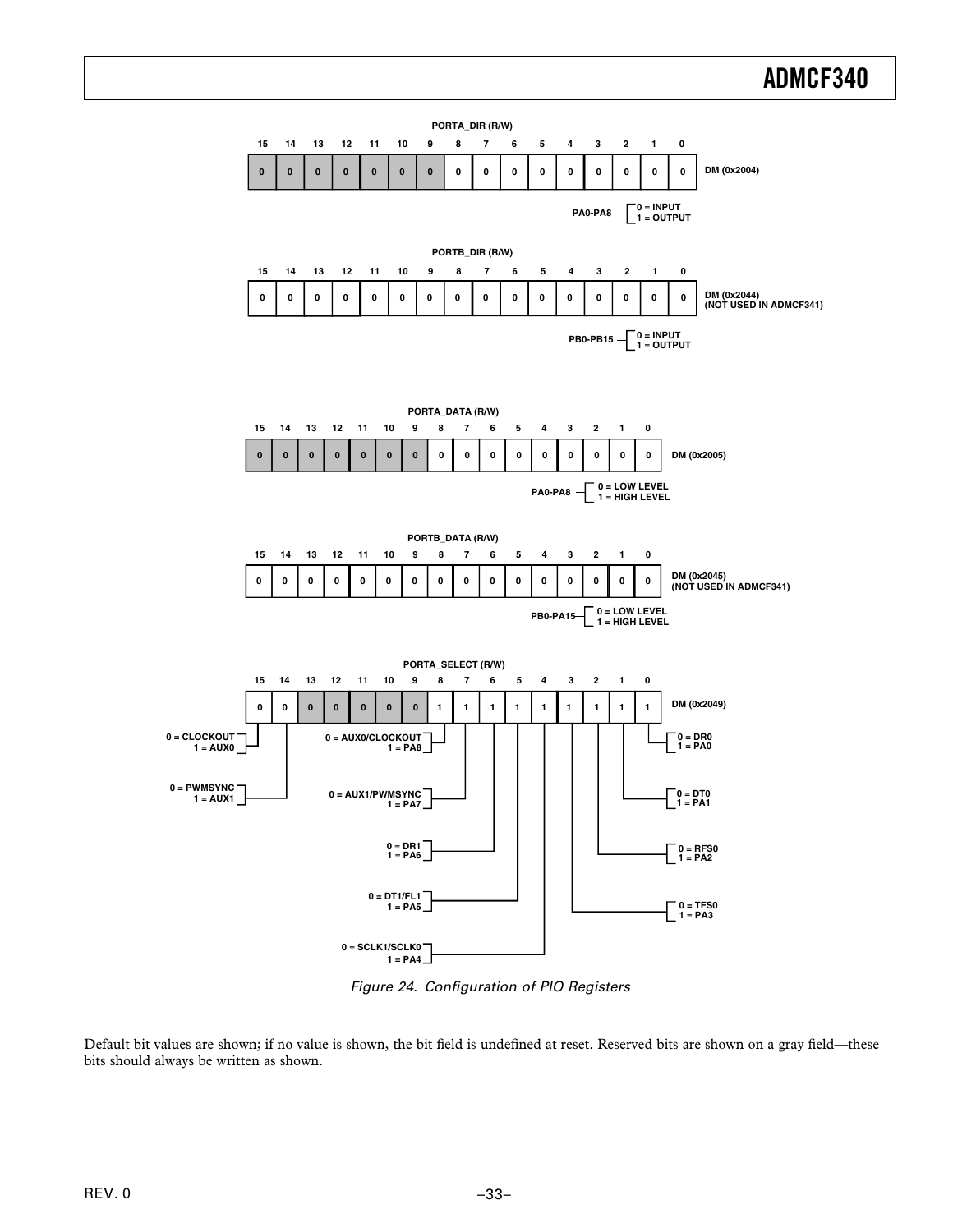

Figure 25. Configuration of Additional PIO Registers

Default bit values are shown; if no value is shown, the bit field is undefined at reset. Reserved bits are shown on a gray field—these bits should always be written as shown.



Figure 26. Configuration of Auxiliary PWM Register

Default bit values are shown; if no value is shown, the bit field is undefined at reset.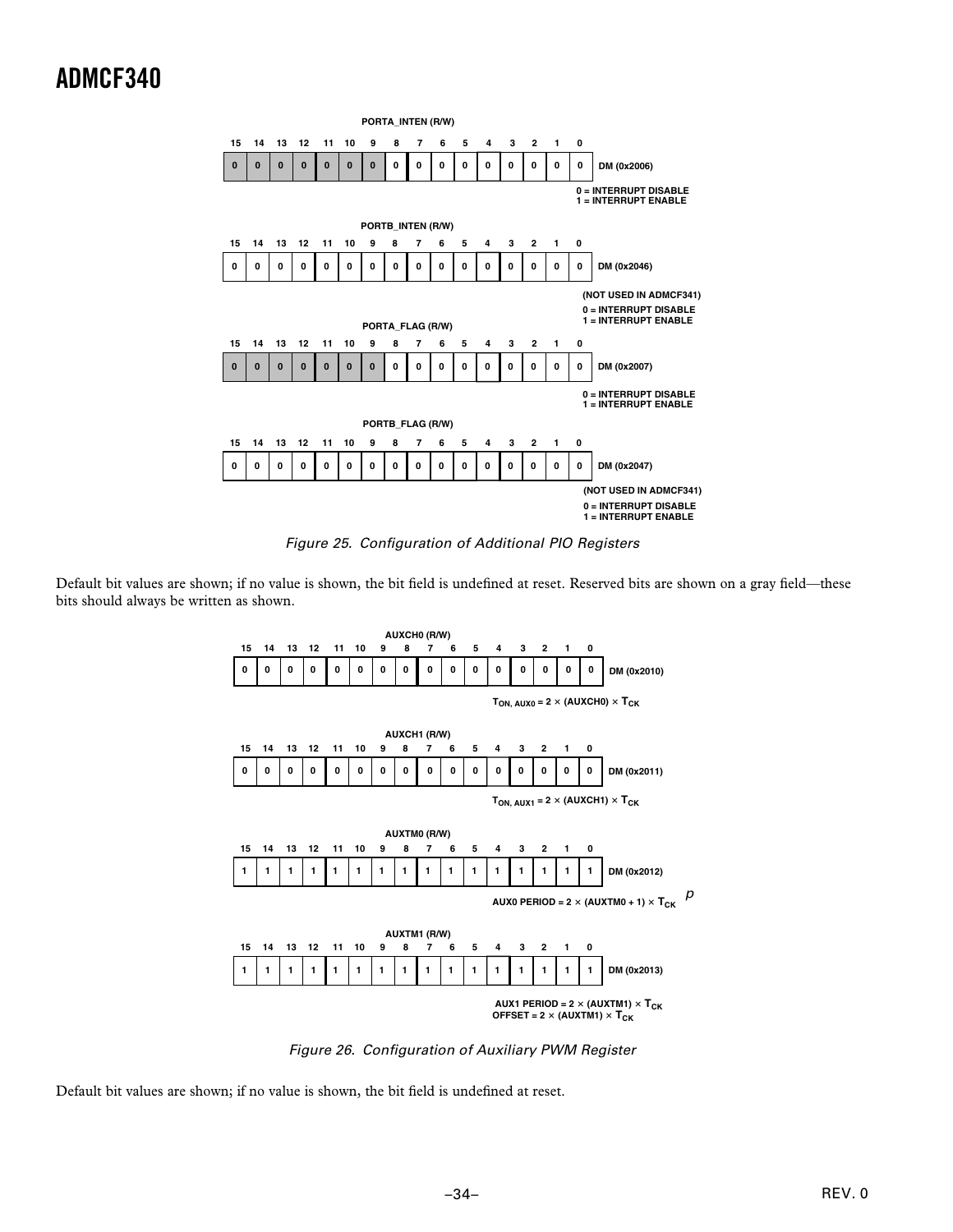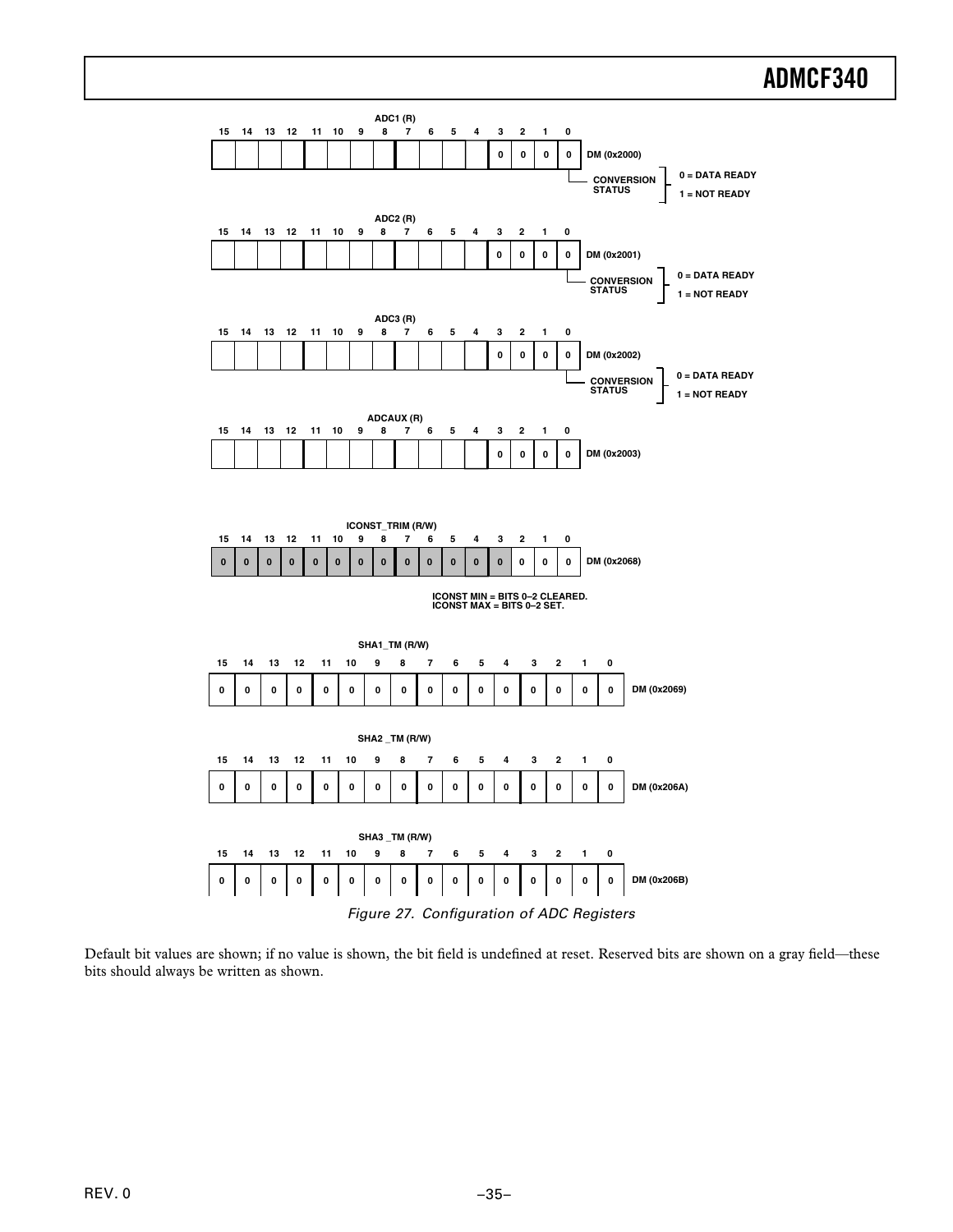

Figure 28. Configuration of Status/Control Registers

Default bit values are shown; if no value is shown, the bit field is undefined at reset.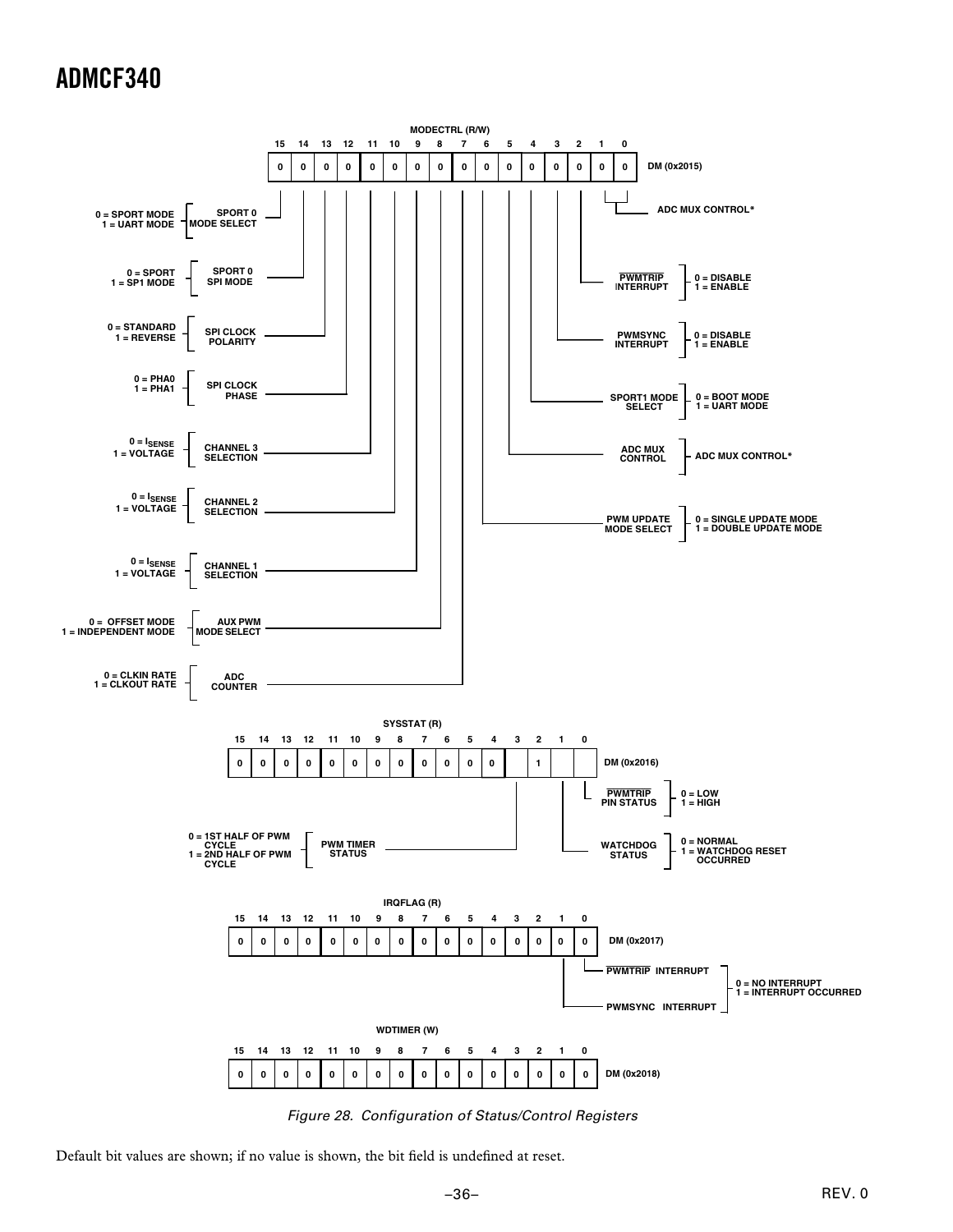| <b>Selection</b> | <b>MODECTRL (5)</b> | <b>MODECTRL</b> (1) | <b>MODECTRL (0)</b> |
|------------------|---------------------|---------------------|---------------------|
| VAUX $0(1)$      |                     |                     |                     |
| VAUX1 $(1)$      |                     |                     |                     |
| VAUX $2(1)$      |                     |                     |                     |
| VREF(1)          |                     |                     |                     |
| VAUX4            |                     |                     |                     |
| VAUX5            |                     |                     |                     |
| VAUX6            |                     |                     |                     |
| VAUX7            |                     |                     |                     |

**Table XIV. Auxiliary Analog Input Selection**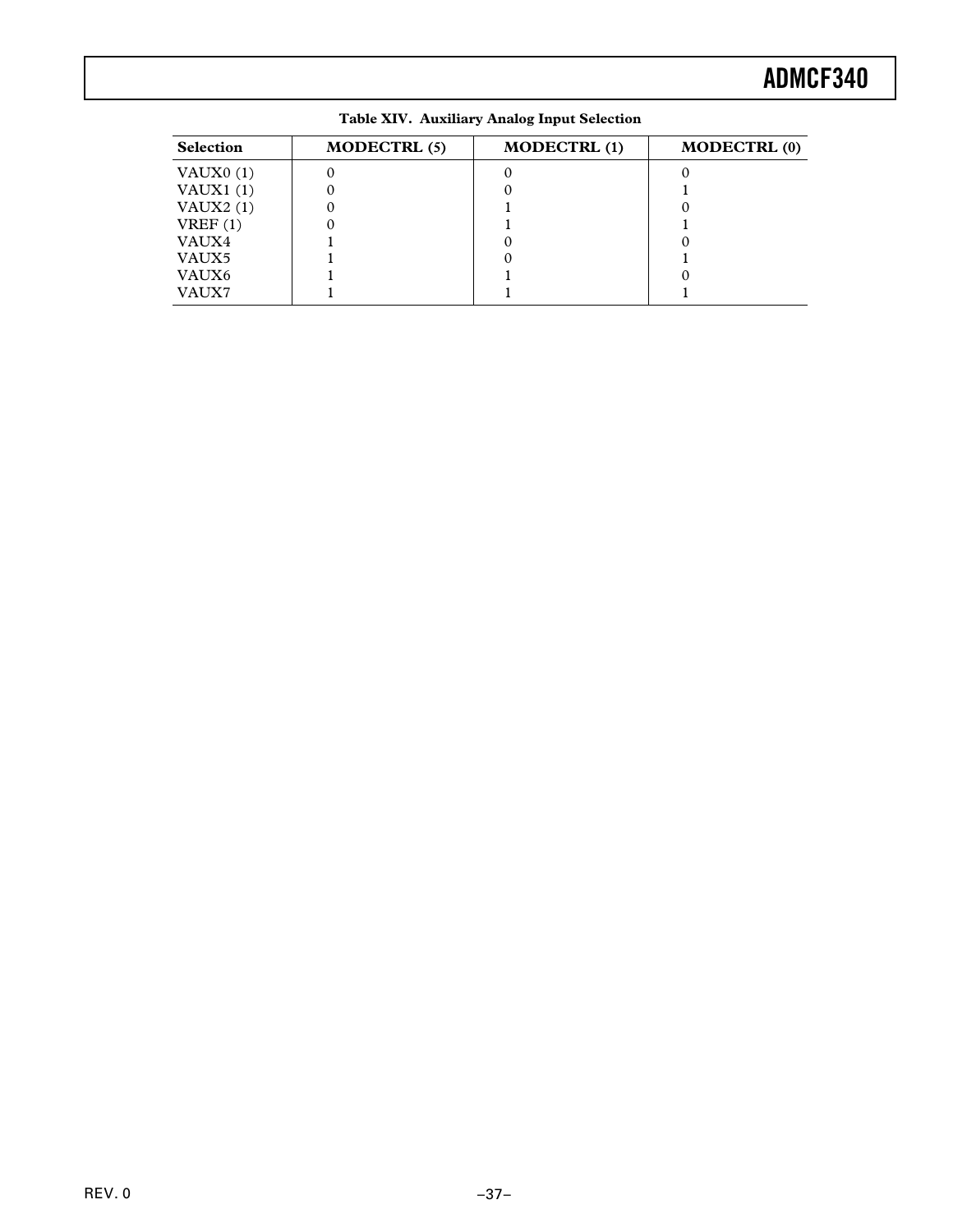

Figure 29. Configuration of Interrupt Control Registers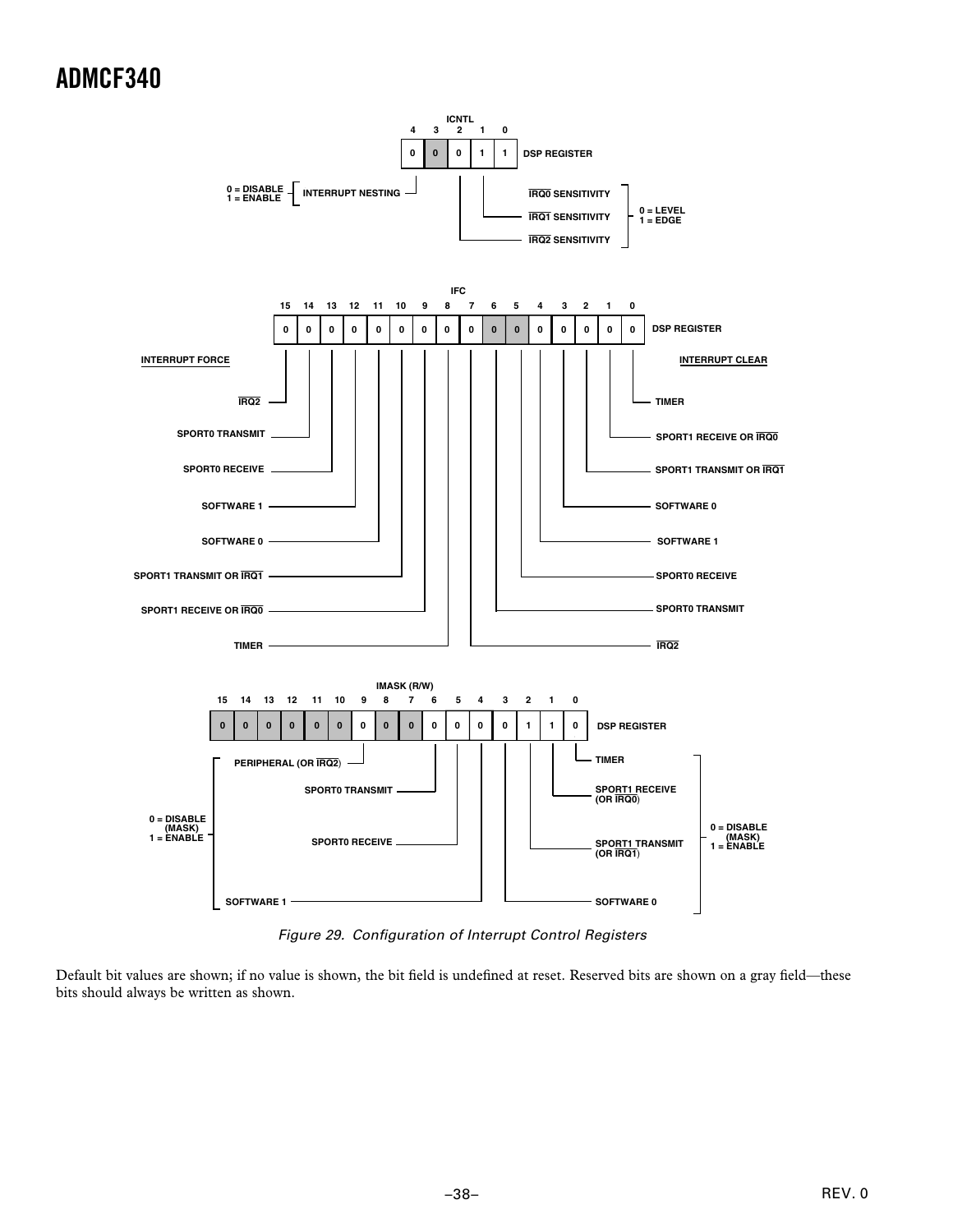

Figure 30. Configuration of Registers

Default bit values are shown; if no value is shown, the bit field is undefined at reset.